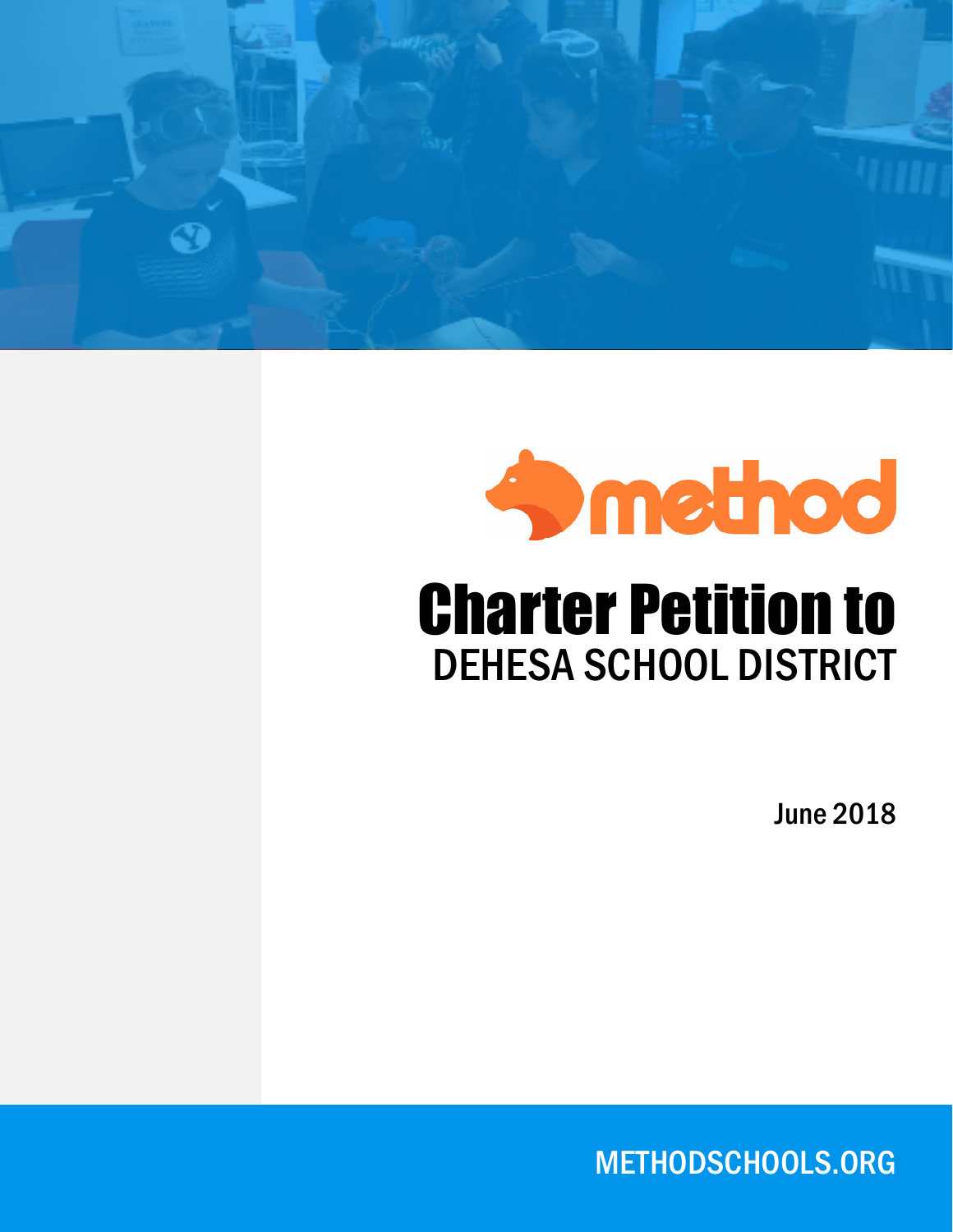# **Contents**

| 5. Qualifications to be Met by Individuals to be Employed by the School  39 |
|-----------------------------------------------------------------------------|
|                                                                             |
|                                                                             |
|                                                                             |
|                                                                             |
|                                                                             |
|                                                                             |
|                                                                             |
|                                                                             |
|                                                                             |
|                                                                             |
|                                                                             |
|                                                                             |
|                                                                             |

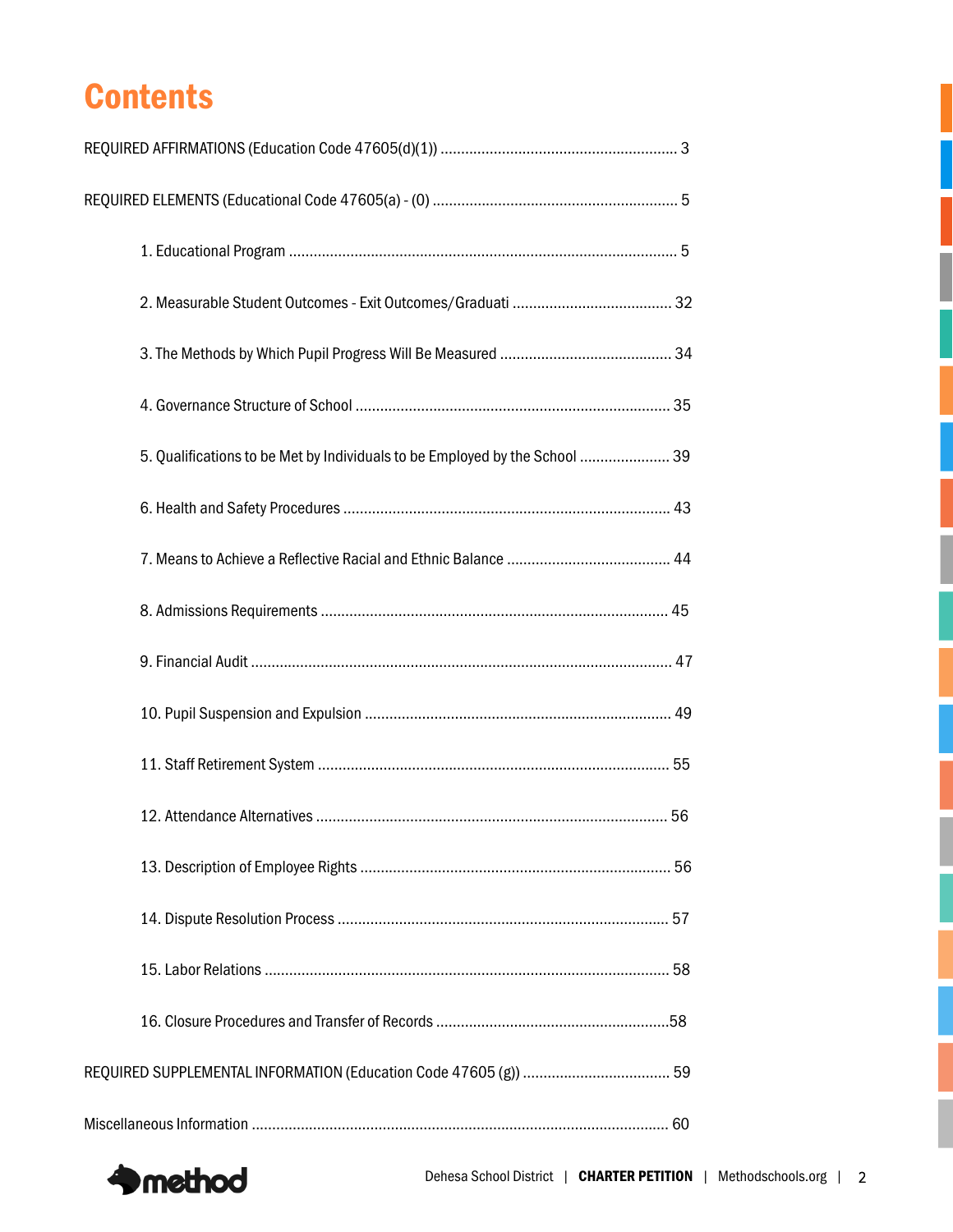# Required Affirmations (Education Code 47605(d)(1))

As the authorized lead petitioner, I, Dr. Jessica Spallino, hereby certify that the information submitted in this application for a charter for Method Schools to be located within the boundaries of Dehesa School District is true to the best of my knowledge and belief and if the charter is reauthorized, Method Schools:

- Shall meet all standards and conduct the student assessments required, pursuant to Education Code Section 60605 and 60851, and any other standards authorized in statute, or student assessments applicable to students in non-charter public schools. [Ref. Education Code Section 47605(c)(1)]
- Shall be deemed the exclusive public school employer of the employees of Method Schools for purposes of the Educational Employment Relations Act. [Ref. Education Code Section 47605 (b)(5)(O)]
- Shall not charge tuition. [Ref. Education Code Section 47605(d)(1)]
- Shall admit all students who wish to attend Method Schools, and who submit a timely enrollment application, unless the Charter School receives a greater number of applications than there are spaces for students, in which case each application will be given a chance of admission through a public random lottery process. [Ref. Education Code Section 47605(d)(2)(A)-(B)]
- Shall not discriminate on the basis of race, ethnicity, national origin, religion, gender, home language, or disability. [Ref. Education Code Section 47605(d)(1)]
- Shall adhere to all provisions of federal law related to students with disabilities including, but not limited to, Section 504 of the Rehabilitation Act of 1974, Title II of the Americans with Disabilities Act of 1990 and the Individuals with Disabilities in Education Improvement Act of 2004.
- Shall meet all requirements for employment set forth in applicable provisions of law,including, but not limited to, credentials, as necessary. [Ref. Title 5 California Code of Regulations Section 11967.5.1(f)(5)(c)]
- Shall ensure that teachers in Method Schools hold a Commission on Teacher Credentialing certificate, permit, or other document equivalent to that which a teacher in other public schools are required to hold. As allowed by statute, flexibility will be given to non-core, non-college preparatory teachers. [Ref. California Education Code Section 47605(1)]]
- Shall, at all times, maintain all necessary and appropriate insurance coverage.
- Will be nonsectarian in its programs, admissions policies, employment practices, and all other operations. [Ref. California Education Code Section 47605(d)(1)]
- Will be nonsectarian in its programs, admissions policies, employment practices, and all other operations. [Ref. California Education Code Section 47605(d)(1)]
- Shall, for each fiscal year, offer at a minimum, the number of minutes of instruction per grade level as required by Education Code Section 47612.5(a)(1)(A)-(D)

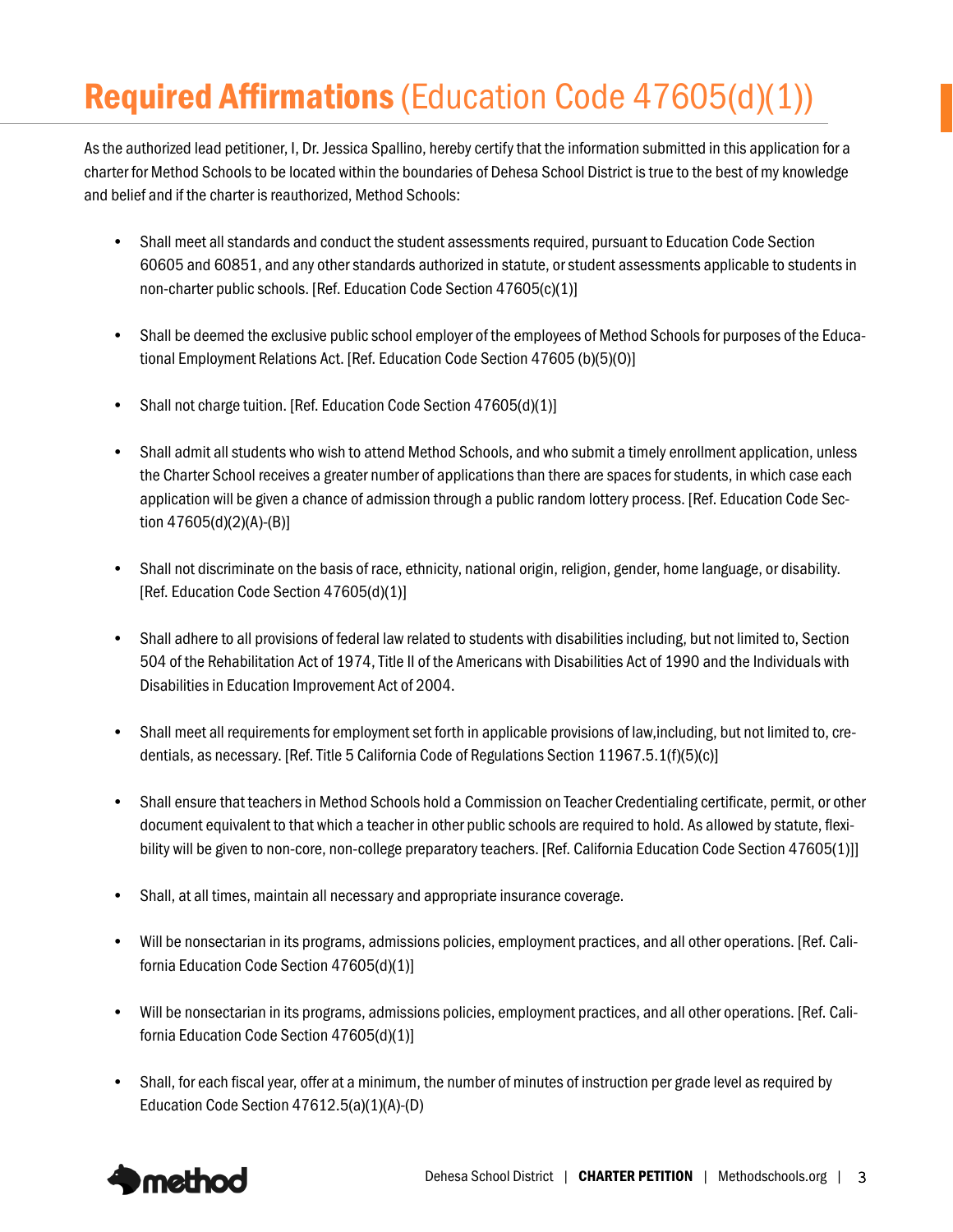- If a pupil is expelled or leaves Method Schools without completing the school year for any reason, the charter school shall notify the superintendent of the school district of the pupil's last known address within 30 days, and shall, upon request, provide that school district with a copy of the cumulative record of the pupil, including a transcript of grades or report card and health information. [Ref. California Education Code Section 47605(d)(3)
- Method Schools will follow any and all other federal, state, and local laws and regulations that apply to our charter school including but not limited to:
	- > Method Schools shall maintain accurate and contemporaneous written records that document all pupil attendance and make these records available for audit and inspection.
	- > Method Schools shall comply with any jurisdictional limitations to locations of its facilities.
	- > Method Schools shall comply with all applicable portions of the No Child Left Behind Act.
	- > Method Schools shall comply with the Public Records Act.
	- > Method Schools shall comply with the Family Educational Rights and Privacy Act.
	- > Method Schools shall meet or exceed the legally required minimum of school days.
	- > Method Schools will promptly respond to all reasonable inquiries, including inquiries regarding its financial records.
	- > Method Schools shall comply with all laws regarding services to students with disabilities as contained in IDEA.

Dr. Jessica Spallino Lead Petitioner

6/20/2018

Date

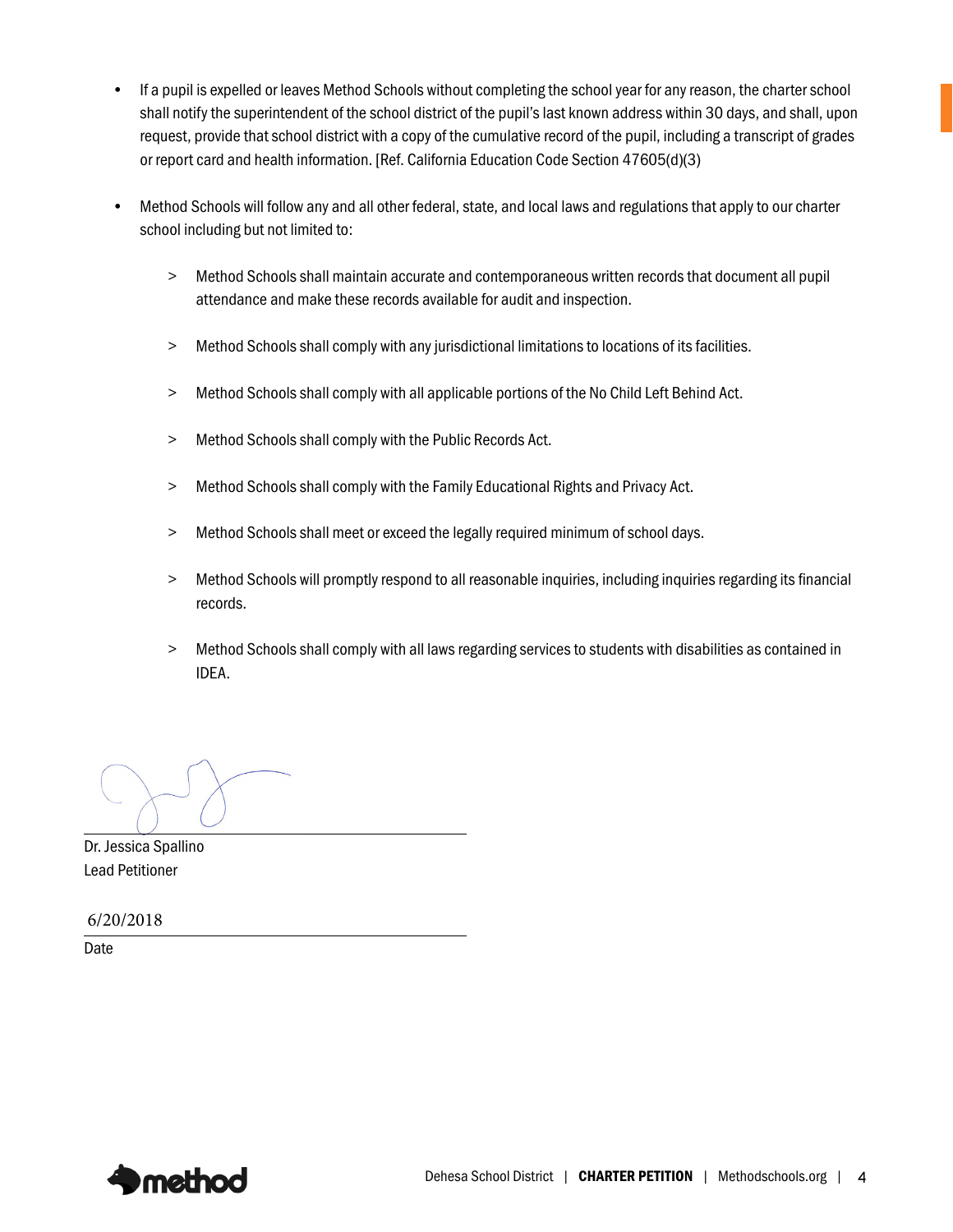# 1. Educational Program

# A. Targeted School Populations

#### Age, grade levels and number of students

Method Schools serves students in grades kindergarten through 12th grade. The target population comes from urban and suburban families primarily throughout San Diego County, with less than half coming from contiguous counties such as Orange, Riverside and Imperial. These families are often looking for a school that offers diversity, choice in scheduling with a rigorous curriculum, and one that offers innovative ways to learn. Although Method Schools strives for a student demographic reflective of Dehesa School District, it may differ to some degree due to a larger sample of students from which to serve.

| <b>School Year</b>   | <b>Grades K-3</b> | Grades 4-6 | Grades 7-8 | Grades 9-12 | <b>Total</b> |
|----------------------|-------------------|------------|------------|-------------|--------------|
| 2013-14              | 17.01             | 27.12      | 20.24      | 20.18       | 84.55        |
| 2015-16              | 4.43              | 27.81      | 23.44      | 47.43       | 103.11       |
| 2016-17              | 6.38              | 20.15      | 21.11      | 148.80      | 196.44       |
| 2017-18              | 5.60              | 36.54      | 27.62      | 267.78      | 337.54       |
| 2018-19 <sup>p</sup> | 8.00              | 41.00      | 52.00      | 320.00      | 421.00       |

#### Method Schools 5y ADA

p Projected

#### Targeted Student Population

Students who would be a good fit for Method students are those who learn at an alternative pace than can be provided for in a traditional public school. Regardless of age, race, or ability, Method Schools seeks out students who need a more selfpaced option while also being able to function independently at a high level. Method takes measures to ensure the make up of the school's student body matches those of the authorizing district, Dehesa School District, as closely as possible. Based on figures provided by the California Department of Education Method Schools estimates the current Dehesa School District enrollment to be broken down by race as follows:

|                     | <b>Black or</b><br><b>African</b><br><b>American</b> | <b>American</b><br>Indian,<br>or Alaska<br><b>Native</b> | <b>Asian</b> | <b>Filipino</b> | Hispanic/<br>or Latino | <b>Native</b><br><b>Hawaiian</b><br>or Pacific<br><b>Islander</b> | White,<br>not<br><b>Hispanic</b> | Two or<br><b>More</b><br>Races,<br><b>Not</b><br><b>Hispanic</b> | <b>Not</b><br>reported |
|---------------------|------------------------------------------------------|----------------------------------------------------------|--------------|-----------------|------------------------|-------------------------------------------------------------------|----------------------------------|------------------------------------------------------------------|------------------------|
| Dehesa<br><b>SD</b> | 4%                                                   | $< 1\%$                                                  | $< 1\%$      | $< 1\%$         | 34%                    | $< 1\%$                                                           | 50%                              | 2%                                                               | 7%                     |

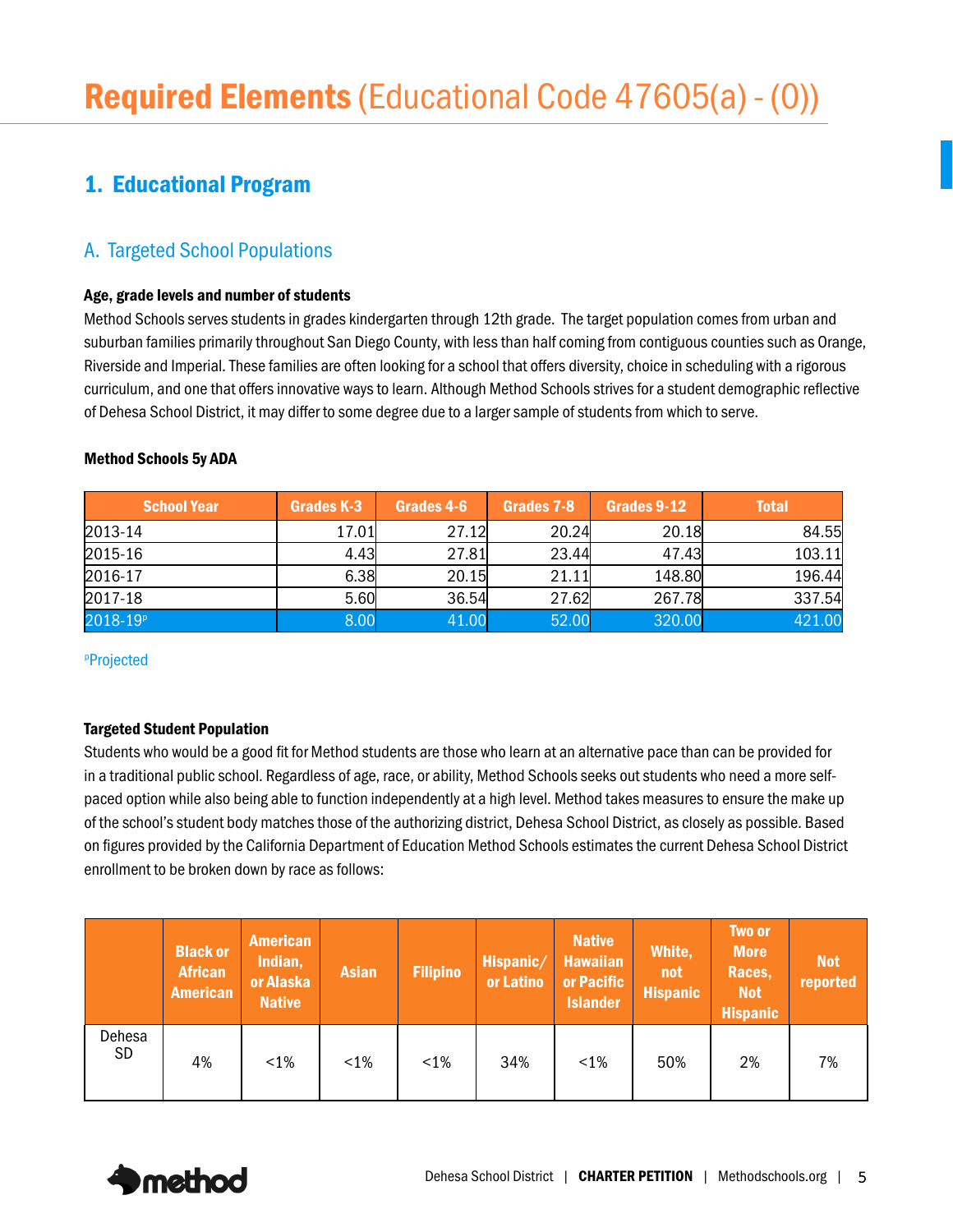#### School Day

As an independent study school, students, work from home each school day and meet with a credentialed teacher virtually on a regular basis. Method Schools provides a variety of academic, extracurricular, and supplemental resources and support to not only acquire academic success, but successfully the serve the student.

#### School Year

Method Schools offers two school year tracks.

Following is the Board approved calendar for both tracks for the 2018-19 school year.



# Track 1 (July start) 2018-19 Calendar

| SEPTEMBER 2018 |    |  |       |                        |              |    |  |  |  |
|----------------|----|--|-------|------------------------|--------------|----|--|--|--|
| Su             | M. |  | - W I | Th                     | F.           | Sa |  |  |  |
|                |    |  |       |                        |              |    |  |  |  |
|                |    |  |       | 7141111                | <b>7   0</b> |    |  |  |  |
|                | 10 |  |       | 11   12   13   14   15 |              |    |  |  |  |
|                |    |  |       | 17 18 19 39 31 32      |              |    |  |  |  |
|                |    |  |       | 24 25 26 27            | 28           |    |  |  |  |
|                |    |  |       |                        |              |    |  |  |  |

| <b>JANUARY 2019</b> |     |    |    |                      |    |                |  |  |  |
|---------------------|-----|----|----|----------------------|----|----------------|--|--|--|
| Su-                 | M   |    |    | $T$   W   Th $ $ $F$ |    | s <sub>a</sub> |  |  |  |
|                     |     |    |    | 1121314              |    |                |  |  |  |
| ٠.                  |     |    |    | 7   8   9   10   11  |    | 12             |  |  |  |
|                     | 14  | 15 | 16 | 17                   | 18 |                |  |  |  |
| an I                | īπ, | 22 | 23 | 24                   | 25 |                |  |  |  |
|                     | 28  | 29 | 30 | 31                   |    |                |  |  |  |
|                     |     |    |    |                      |    |                |  |  |  |

a Ÿ

 $16<sup>°</sup>$  $16<sup>°</sup>$  $17$  $\overline{\mathbf{10}}$ 

 $\bf{22}$  $\bf 23$  $24$ 

 $\overline{14}$ 13

τ

12

Ħ

26 lπ

 ${\bf 20}$  $\bf{21}$  4

 $\overline{\mathbf{u}}$ 

25

10

|    | <b>OCTOBER 2018</b> |    |    |    |    |    |  |  |  |  |  |
|----|---------------------|----|----|----|----|----|--|--|--|--|--|
| Su | м                   | T  | w  | Th | F  | Sa |  |  |  |  |  |
|    | 1                   | 2  | 3  | 4  | 5  |    |  |  |  |  |  |
|    | 8                   | ٠  | 10 | n  | 12 | u. |  |  |  |  |  |
| 14 | 15                  | 16 | 17 | 18 | 19 |    |  |  |  |  |  |
| 21 | 22                  | 23 | 24 | 25 | 24 |    |  |  |  |  |  |
|    | 29                  | 30 | 31 |    |    |    |  |  |  |  |  |
|    |                     |    |    |    |    |    |  |  |  |  |  |
|    |                     |    |    |    |    |    |  |  |  |  |  |

|    | <b>FEBRUARY 2019</b> |    |    |    |    |              |  |  |  |  |  |
|----|----------------------|----|----|----|----|--------------|--|--|--|--|--|
| Su | м                    | T  | w  | Th | F  | $s_{\alpha}$ |  |  |  |  |  |
|    |                      |    |    |    | ۱  |              |  |  |  |  |  |
|    | 4                    | s  | 8  | 7  | 8  |              |  |  |  |  |  |
|    | Ħ                    | 12 | 13 | 14 | 15 |              |  |  |  |  |  |
|    |                      | 19 | 20 | 21 | 22 |              |  |  |  |  |  |
|    | 25                   | 26 | 27 | 28 |    |              |  |  |  |  |  |
|    |                      |    |    |    |    |              |  |  |  |  |  |

|    | <b>FEBRUARY 2019</b> |    |    |    |    |    |  |  |  |  |
|----|----------------------|----|----|----|----|----|--|--|--|--|
| Ŝυ | м                    |    | w  | Th |    | Sa |  |  |  |  |
|    |                      |    |    |    | П  |    |  |  |  |  |
|    | 4                    | s  | 8  | 7  | 8  |    |  |  |  |  |
|    | Ħ                    | 12 | 13 | 14 | 16 |    |  |  |  |  |
|    |                      | 19 | 20 | 21 | 22 |    |  |  |  |  |
|    | 25                   | 26 | 27 | 28 |    |    |  |  |  |  |
|    |                      |    |    |    |    |    |  |  |  |  |

| <b>JUNE 2019</b> |    |    |    |    |    |    |  |  |
|------------------|----|----|----|----|----|----|--|--|
| Su               | м  | T  | w  | Th |    | Sa |  |  |
|                  |    |    |    |    |    |    |  |  |
| 2                | 3  | 4  | 5  | 6  | 7  |    |  |  |
|                  | 10 | 11 | 12 | 13 | 14 |    |  |  |
| 16               | 17 | 18 | 19 | 20 | 21 |    |  |  |
|                  | 24 | 25 | 26 | 27 | 28 |    |  |  |
|                  |    |    |    |    |    |    |  |  |

|             |          |    | <b>SuMTWHE</b>          |                |    | Sa |
|-------------|----------|----|-------------------------|----------------|----|----|
| $1 \cdot 2$ |          | Ð  |                         | 5              | 6  |    |
| <b>D</b>    |          | 10 | $\overline{\mathbf{1}}$ | $\sqrt{12}$ 13 |    | 14 |
| 13 16       |          | 17 | $18$                    | 19             | 20 | 31 |
| <b>22</b>   |          |    | 23 24 25 26 27          |                |    |    |
|             | FT 30 31 |    |                         |                |    |    |
|             |          |    |                         |                |    |    |

**JULY 2018** 

|     | <b>NOVEMBER 2018</b> |   |                |        |                         |           |  |  |  |  |
|-----|----------------------|---|----------------|--------|-------------------------|-----------|--|--|--|--|
| Su. | <b>M</b>             |   | W.             | - Th-I |                         | <b>Sa</b> |  |  |  |  |
|     |                      |   |                | ٦      | $\overline{\mathbf{2}}$ |           |  |  |  |  |
|     | s                    | А |                | 8      |                         | Р         |  |  |  |  |
|     |                      |   | 13 14 15 16    |        |                         |           |  |  |  |  |
|     |                      |   |                |        | 17   39   21   32   39  |           |  |  |  |  |
| 25  |                      |   | 26 27 28 29 30 |        |                         |           |  |  |  |  |
|     |                      |   |                |        |                         |           |  |  |  |  |

| <b>MARCH 2019</b> |             |   |                      |     |                      |    |  |  |
|-------------------|-------------|---|----------------------|-----|----------------------|----|--|--|
| $s_{0}$           | $\clubsuit$ |   | w                    | Th. |                      | Sa |  |  |
|                   |             |   |                      |     |                      |    |  |  |
|                   |             | 5 |                      |     | 8                    |    |  |  |
|                   |             |   | $121$ $13$ $14$ $16$ |     |                      |    |  |  |
|                   |             |   |                      |     | $  v  $ 39   31   32 |    |  |  |
|                   |             |   | 24 25 24 27 38 27    |     |                      |    |  |  |
|                   |             |   |                      |     |                      |    |  |  |

| AUGUST 2018 |    |      |    |                |     |              |  |  |
|-------------|----|------|----|----------------|-----|--------------|--|--|
| Su          | M  | î    | W  | Th             |     | $s_{\alpha}$ |  |  |
|             |    |      | ٦  | $\overline{2}$ | 3   |              |  |  |
| л           | 6  | 7    | 8  | ٠              | 10  |              |  |  |
| 12          | 13 | 14   | 15 | 16             | 17  |              |  |  |
|             | 20 | 21   | 22 | 23             | 24  |              |  |  |
|             |    | 28.1 | 42 | a a            | -81 |              |  |  |
|             |    |      |    |                |     |              |  |  |

| <b>DECEMBER 2018</b> |    |              |              |  |                            |           |  |  |
|----------------------|----|--------------|--------------|--|----------------------------|-----------|--|--|
| Su                   | -M |              | <b>IN</b> Th |  |                            | <b>Sa</b> |  |  |
|                      |    |              |              |  |                            |           |  |  |
|                      |    |              |              |  | .                          |           |  |  |
|                      |    |              |              |  | <b>9</b> 10 11 12 13 14 15 |           |  |  |
|                      |    |              |              |  | 14 17 18 19 20 21 22       |           |  |  |
|                      |    |              |              |  | 30 34 35 36 37 38 37       |           |  |  |
|                      |    | ao Iarl II I |              |  |                            |           |  |  |

| <b>APRIL 2019</b> |                |    |       |     |    |    |  |
|-------------------|----------------|----|-------|-----|----|----|--|
| <b>Su</b>         | $\overline{M}$ |    | w     | Th. | F  | Sa |  |
|                   |                |    | 21314 |     |    |    |  |
|                   | 8              | ٠  | 10    | п   | 12 |    |  |
|                   | 15             | 16 | 17    | 18  | 19 |    |  |
|                   | 22             | 23 | 24    | 25  | 26 |    |  |
|                   | 29             | 30 |       |     |    |    |  |
|                   |                |    |       |     |    |    |  |

| School Days in Orange |
|-----------------------|
| First day of schoat   |
| Intercessions:        |
| Last day of school:   |

**Instructional Days:** 

6/28/19 175

7/2/18

В/27/18-9/21/18; 11/19/18-1/11/19

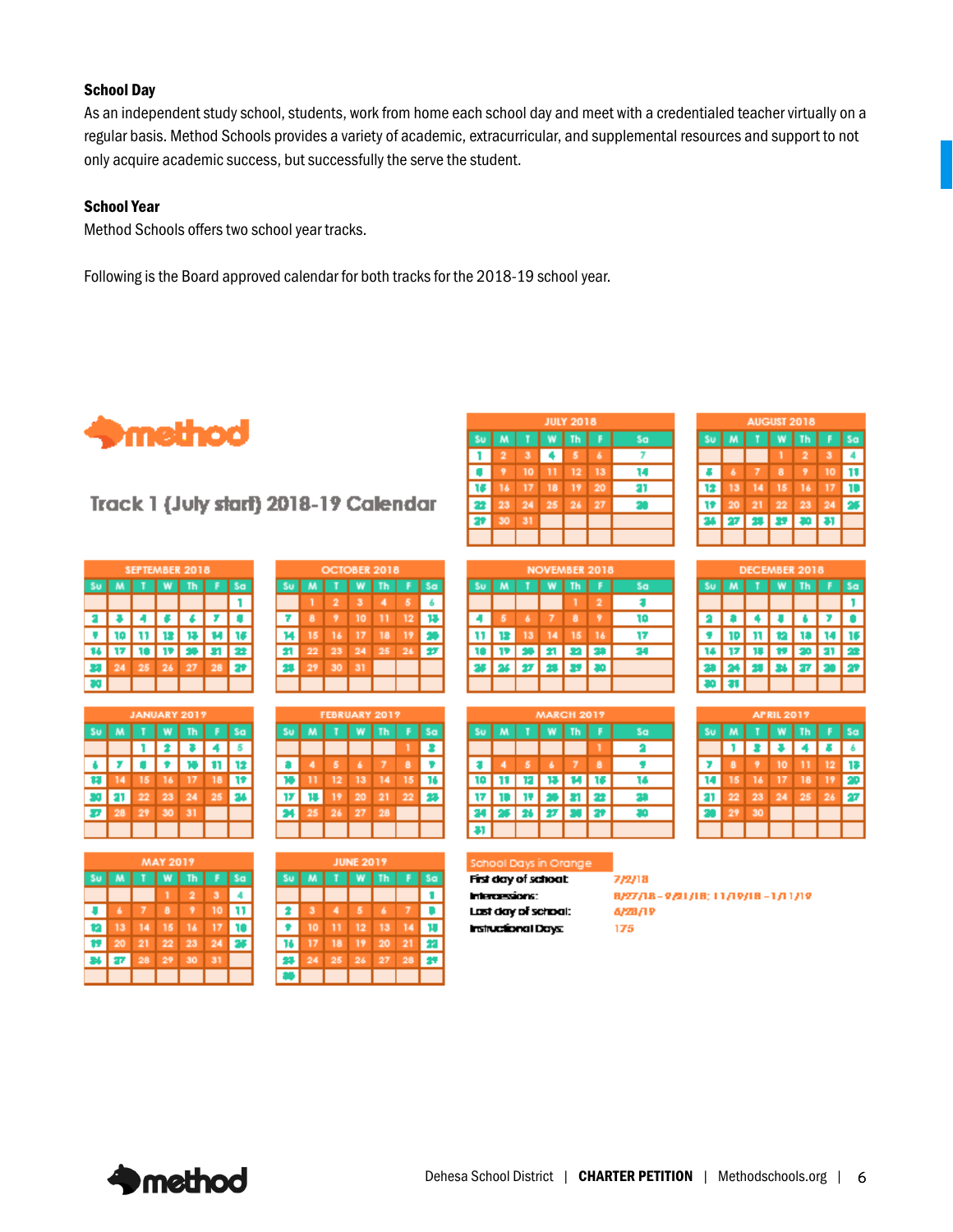

# **Track 2 (Traditional School Year)** 2018-19 Calendar

| <b>SEPTEMBER 2018</b> |    |    |    |    |    |    |  |  |
|-----------------------|----|----|----|----|----|----|--|--|
| SU                    | м  | ī  | W  | Th |    | Sa |  |  |
|                       |    |    |    |    |    |    |  |  |
|                       |    | 4  | 5  | 6  | 7  |    |  |  |
|                       | 10 | 11 | 12 | 13 | 14 |    |  |  |
|                       | 17 | 18 | 19 | 20 | 21 |    |  |  |
|                       | 24 | 25 | 26 | 27 | 28 |    |  |  |
|                       |    |    |    |    |    |    |  |  |

| <b>JANUARY 2019</b> |    |    |    |    |    |    |  |  |
|---------------------|----|----|----|----|----|----|--|--|
| Sυ                  | м  |    | W  | Th |    | Sa |  |  |
|                     |    |    | 2  |    |    |    |  |  |
|                     | 7  | 8  | ٠  | 10 | 11 |    |  |  |
| 13                  | 14 | 15 | 16 | 17 | 18 |    |  |  |
| 20                  | 粕  | 22 | 23 | 24 | 25 |    |  |  |
|                     | 28 | 29 | 30 | 31 |    |    |  |  |
|                     |    |    |    |    |    |    |  |  |

| OCTOBER 2018 |    |                         |    |       |    |    |  |  |
|--------------|----|-------------------------|----|-------|----|----|--|--|
| Sυ           | м  | т                       | w  | Th    | F  | Sa |  |  |
|              | 1  | $\overline{\mathbf{2}}$ | 3  | 4     | 5  |    |  |  |
| я            | 8  | 9                       | 10 | 11    | 12 |    |  |  |
| 14           | 15 | 16                      | 17 | 18 19 |    | 蚰  |  |  |
| 21           | 釉  | 23                      | 24 | 25    | 26 |    |  |  |
|              | 29 | 30                      | 31 |       |    |    |  |  |
|              |    |                         |    |       |    |    |  |  |

| <b>FEBRUARY 2019</b> |                            |    |    |    |    |    |  |
|----------------------|----------------------------|----|----|----|----|----|--|
| Sυ                   | м                          | T  | w  | Th | F  | Sa |  |
|                      |                            |    |    |    | ٦  |    |  |
|                      | 4                          | 5  | 4  | 7  | 8  |    |  |
| 10                   | 11                         | 12 | 13 | 14 | 15 |    |  |
| 17                   | $\boldsymbol{\mathsf{14}}$ | 19 | 20 | 21 | 22 |    |  |
|                      | 25                         | 26 | 27 | 28 |    |    |  |
|                      |                            |    |    |    |    |    |  |

| <b>JULY 2018</b> |  |  |          |                      |  |                            |  |  |
|------------------|--|--|----------|----------------------|--|----------------------------|--|--|
| Su               |  |  | <b>W</b> | Th.                  |  | <b>Sa</b>                  |  |  |
|                  |  |  |          | I 6.                 |  |                            |  |  |
|                  |  |  |          |                      |  | 9   10   11   12   13   14 |  |  |
|                  |  |  |          | 15 14 17 18 19 20 21 |  |                            |  |  |
|                  |  |  |          | 22 33 34 35 31 37 38 |  |                            |  |  |
|                  |  |  |          |                      |  |                            |  |  |
|                  |  |  |          |                      |  |                            |  |  |

| <b>AUGUST 2018</b> |    |                 |                |    |                |  |  |  |  |
|--------------------|----|-----------------|----------------|----|----------------|--|--|--|--|
| $s_{U}$            | м  | <b>Th</b><br>W. |                |    |                |  |  |  |  |
|                    |    |                 |                | 12 |                |  |  |  |  |
|                    |    |                 | $\blacksquare$ |    | $\sqrt{10}$    |  |  |  |  |
| 12                 |    |                 |                |    | 18 14 16 16 17 |  |  |  |  |
|                    |    | 22              |                | 23 | 24             |  |  |  |  |
|                    | 27 | 28              | 29             | 30 | 31             |  |  |  |  |
|                    |    |                 |                |    |                |  |  |  |  |

Ŧ Ŧ

 $\overline{\mathbf{16}}$ 

聋 ₩

| <b>NOVEMBER 2018</b> |     |          |    |                  |                |      |  |
|----------------------|-----|----------|----|------------------|----------------|------|--|
| \$u                  | M   |          |    | Th               |                | Sa   |  |
|                      |     |          |    |                  | $\overline{2}$ |      |  |
|                      | 5   | ه        | 7  | 8                | ۰              |      |  |
|                      | -12 | 13 14 15 |    |                  | 16             |      |  |
|                      |     |          |    | $19$ 39 31 32 38 |                | - 24 |  |
|                      | 26  | 27       | 28 | 129              | 30             |      |  |
|                      |     |          |    |                  |                |      |  |

|    |    |    | <b>MARCH 2019</b> |    |    |     |
|----|----|----|-------------------|----|----|-----|
| Su | M  |    | w                 | Th |    | \$a |
|    |    |    |                   |    | 1  |     |
|    | 4  | 5  | 6                 | 7  | 8  |     |
| 10 | 11 | 12 | 13                | 14 | 15 |     |
| 17 | 18 | 19 | 20                | 21 | 22 |     |
|    | 25 | 26 | 27                | 28 | 29 |     |
|    |    |    |                   |    |    |     |

| <b>APRIL 2019</b> |              |    |    |    |    |  |  |  |  |  |  |
|-------------------|--------------|----|----|----|----|--|--|--|--|--|--|
| s <sub>0</sub>    | M<br>Th<br>W |    |    |    |    |  |  |  |  |  |  |
|                   |              |    | 2  |    |    |  |  |  |  |  |  |
| ,                 | 8            | 9  | 10 | 11 | 12 |  |  |  |  |  |  |
| 14                | 15           | 16 | 17 | 18 | 19 |  |  |  |  |  |  |
| 21                | 22           | 23 | 24 | 25 | 26 |  |  |  |  |  |  |
|                   | 29           | 30 |    |    |    |  |  |  |  |  |  |
|                   |              |    |    |    |    |  |  |  |  |  |  |

 $12$ 

 $24 | 27 | 36$ 

| <b>MAY 2019</b> |              |                 |    |                |    |    |  |  |  |  |
|-----------------|--------------|-----------------|----|----------------|----|----|--|--|--|--|
| SU              | Th<br>M<br>W |                 |    |                |    |    |  |  |  |  |
|                 |              |                 | 1  | $\overline{2}$ | 3  |    |  |  |  |  |
| л               | 6            | 7               | 8  | 9              | 10 | 11 |  |  |  |  |
| 12              | 13           | $\overline{14}$ | 15 | 16             | 17 | 18 |  |  |  |  |
| 19              | 20           | 21              | 22 | 23             | 24 |    |  |  |  |  |
| -24<br>27       |              | 28              | 29 | 30             | 31 |    |  |  |  |  |
|                 |              |                 |    |                |    |    |  |  |  |  |

| <b>JUNE 2019</b> |          |   |          |                                    |  |    |  |  |  |
|------------------|----------|---|----------|------------------------------------|--|----|--|--|--|
| SU               | <b>M</b> |   |          | <b>TIWITHI</b>                     |  | Sa |  |  |  |
|                  |          |   |          |                                    |  |    |  |  |  |
|                  | 3        | Ø | <b>5</b> | ø                                  |  |    |  |  |  |
|                  |          |   |          | $9$   10   11   12   13   14   15  |  |    |  |  |  |
|                  |          |   |          | $14$ $17$ $18$ $19$ $20$ $21$ $22$ |  |    |  |  |  |
|                  |          |   |          | 38 34 35 36 37 38 39               |  |    |  |  |  |
|                  |          |   |          |                                    |  |    |  |  |  |

| School Days in Orange |
|-----------------------|
| First day of school:  |
| Last day of school:   |
| instructional Days:   |

8,22,18 6/7/19 180

я ٠ 10

 $\overline{14}$ 

蚰 **24 I** 24.1

#### Method Schools Mission

The mission of Method Schools is to provide breakthrough tools and educational approaches that deliver maximum results and accountability to K-12 families. Method Schools provides innovative tools and educational practices to maximize personalization and empower students to become problem solvers, effective communicators, critical thinkers and creative innovators. Method Schools believes students should be active participants and decision makers in their educational process.

The curriculum and educational practices inspire creativity and innovation as well as promote critical thinking and problem solving while providing consistent opportunities for communication and collaboration. Tools and practices utilized are technologically reflective of the environment in which students live and in alignment to the 21st Century Skills, which focus on Life and Career Skills, Learning and Innovation Skills, Core Subjects, and Information, Media and Technology Skills.

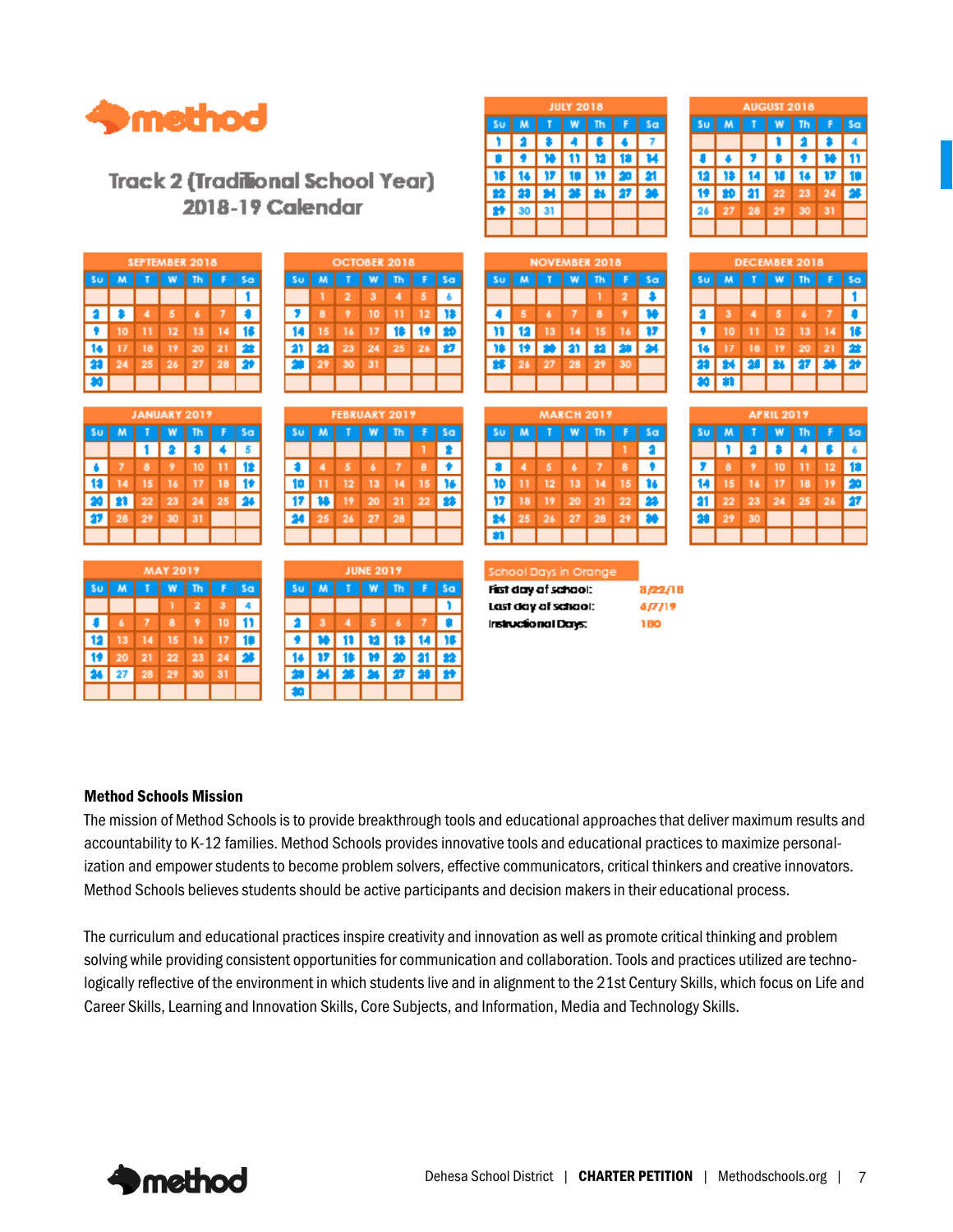- Create learning practices and instruction that will support the teaching and learning of 21st century skill outcomes.
- Support professional learning communities that enable educators to collaborate, share best practices and integrate 21st century skills into instructional practice.
- Enable students to learn in relevant, real world 21st century contexts (e.g. through project-based or other applied work).
- Allow equitable access to quality learning tools, technologies and resources.
- Provide 21st century architectural and interior designs for group, team and individual learning.
- Support expanded community involvement in learning, both face-to-face and online.
- Focus on content knowledge and expertise.
- Build understanding across and among core subjects.
- Emphasize deep understanding rather than surface knowledge.
- Engage students with the real world data, tools, and experts they will encounter in college, on the job, and in life.
- Allow for multiple measures of mastery.

#### Schoolwide Learner Results

Method Schools is committed to educating the entire child and appealing to all learning styles and modalities. Method Schools believes that each student should develop the following traits and skills by the time of graduation:

#### Problem Solving

- Critical Thinking
- Creative Thinking
- Transfer knowledge to new situations
- Courage to take risks
- Collaboration
- Communication
- Agility and Adaptability
- Taking Initiative
- Synthesize information
- Curiosity and imagination

#### Character & Citizenship

- Adopt ethical and behavioral standards
- Civic and personal responsibility
- **Compassion**
- Global awareness
- Consideration of others
- Self-regulation
- Honesty
- Perseverance
- **Trustworthiness**
- Loyalty
- Optimism

#### Critical Thinking

- Strategizing
- Decision making
- Conflict-resolution
- Logic and reasoning

#### Life-Long Learner

- Development of one's own skills, gifts, and potential
- Development of self-confidence and self-esteem
- Setting personal and professional goals

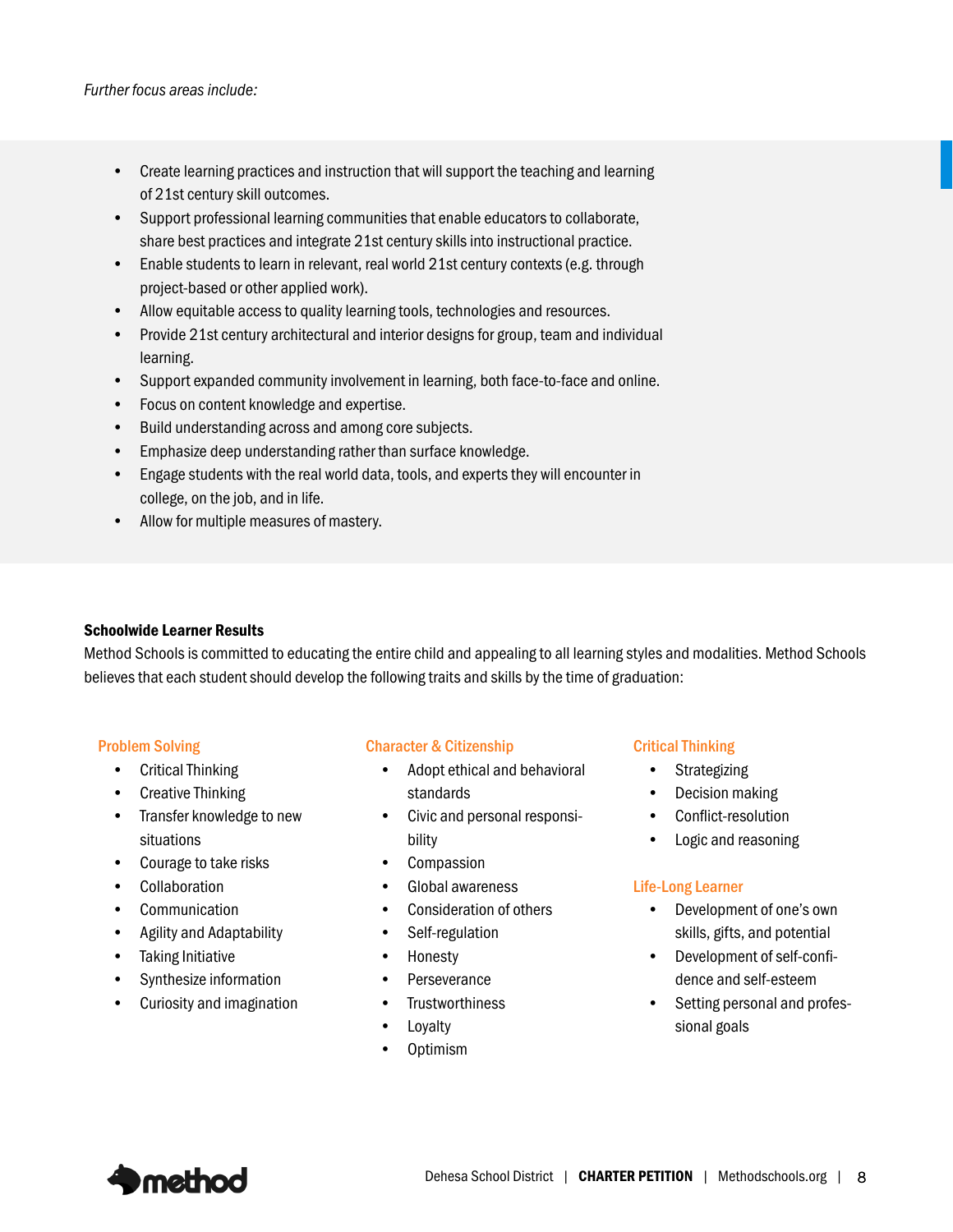#### Two School Year Tracks

Method Schools enrolls a variety of students in each track offered throughout the school year. A breakdown of each track and the types of students that enroll in each are described below.

#### Track A Highlights

- Variety of high school students who may have special needs, extremely credit deficient, perform below grade level or need something more personalized
- Students from throughout contiguous counties looking to recover credits or get ahead for their summer term from their traditional school
- Method Schools has formed nearly 100 partnerships with schools and school districts to serve their students throughout their summer term

#### Track B Highlights

- Variety of K-12 students who may have special needs, perform below grade level or need something more personalized
- Homeschool students in grades K-12th grade

#### Track A, Method Summer

Track A runs from the start of July through June and primarily supports online high school students who either need to recover credits or get ahead. Track A primarily includes the program Method Schools calls Method Summer that serves students from San Diego, Orange, Riverside, and Imperial Counties. Method Schools have formed partnerships with nearly 100 school and school districts who send their students to Method Schools for several weeks to earn UC and NCAA approved course credit. Nearly all students who complete courses early during the beginning weeks of this track return to their previous school after either recovering or getting ahead in high school credits. Some may stay enrolled beyond the summer weeks and participate in our online high school or our blended program on and off site. During this program, students received personalized instructional support and progress monitoring in a virtual environment.

#### Track B Smart Home School & Independent Study

Smart Home School and Independent Study are for students in grades K-12th that opt for a full homeschool or independent study program where their parent acts as the primary learning coach and partners with their Method Schools assigned credentialed teacher in supporting the student's progress and success. Homeschool and independent study students are provided with the best curriculum available for ultimate mastery and success. The student's learning coach and Method Schools teacher collaborate closely to monitor the student's progress and ensure the student is receiving the instructional support needed. Each student meets regularly with their assigned Method Schools teacher and those meetings are designed around the student's academic needs and work collaboratively to meet specific course objectives including review of student coursework progress, clarification of any course assignments, any needed teacher assessment, and instructional support on any needed assignments.

Students participate in the following program components: data-driven, personalized online curriculum, TDI (Targeted Direct Instruction), writing and math workshops, CTE courses based on personality assessment, engineering component, including coding and robotics, and service learning. Method Schools offers a comprehensive UC and NCAA approved course list and a partially UC approved CTE course list with corresponding the graduation requirements.

Homeschool and independent study students who have special needs also either attend the site for required services or attend services held off site at arranged location by the Special Education Department.



100+

Partnerships with schools and districts over the summer term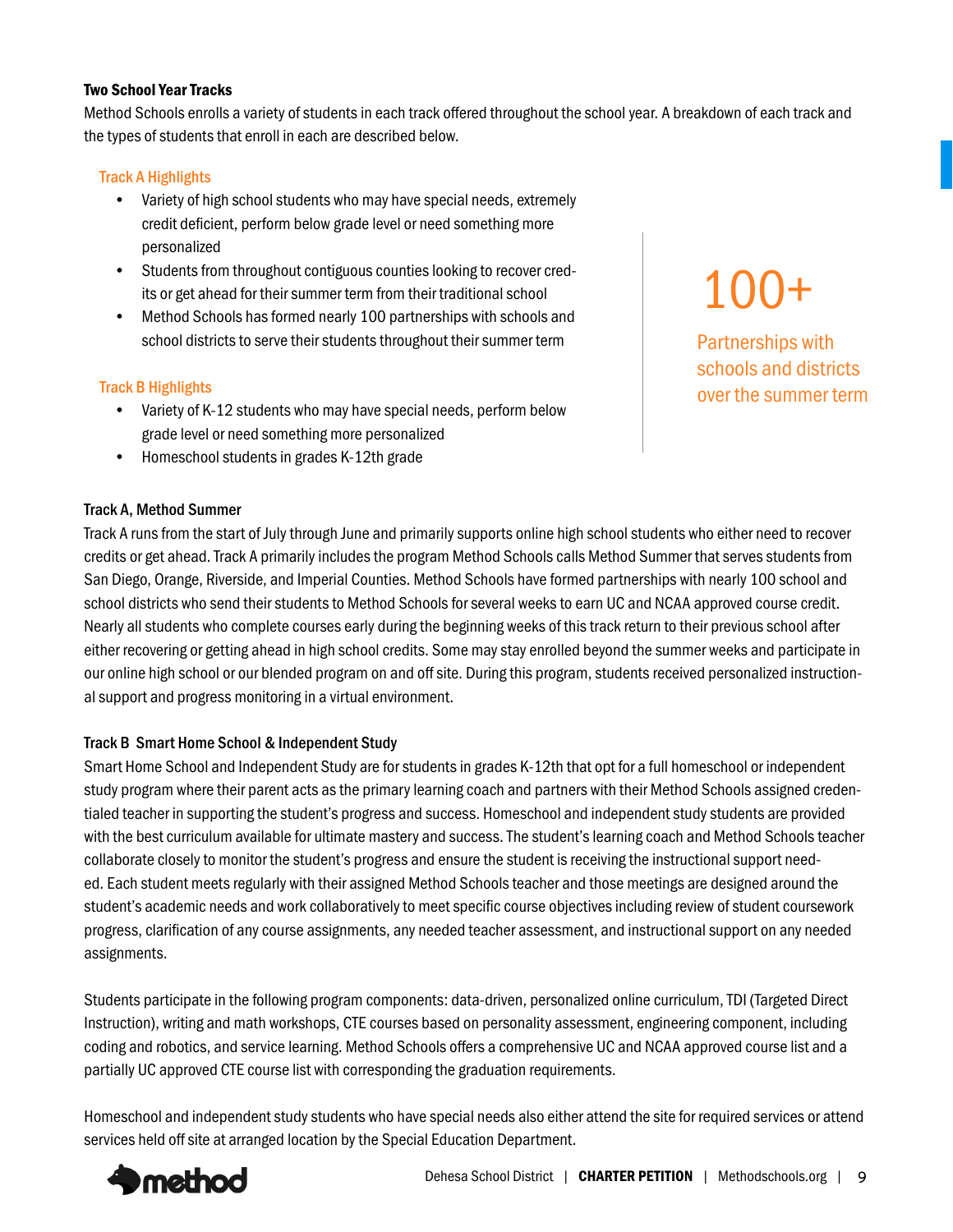## B. Attendance Requirements

As a California independent study public charter school, students work primarily at home with the guidance and support of Method Schools credentialed teachers and an assigned Learning Coach. Each student that enrolls at Method Schools must have an assigned Learning Coach that signs the Master Agreement, committing to being the monitor of the student's progress while working from home. The Learning Coach works closely with the student and the Method Schools teachers to ensure the student's success. Students must work each school day and can expect to work approximately 4-5 hours per day on required coursework.

# C. Description of How Learning Best Occurs

As a virtual school, Method Schools adheres to self-developed online and distance learning, combined with online learning standards established by leaders in online learning, such as International Association for K-12 Online Learning iNACOL and International Society for Technology in Education (ISTE) as outlined below coursework.

### Standard 1: The online teacher knows the primary concepts and structures of effective online instruction and is able to create learning experiences to enable student success.

- The online teacher knows and understands the current best practices and strategies for online teaching and learning and their implementation in online education.
- The online teacher is able to apply the current best practices and strategies in online teaching to create rich and meaningful experiences for students.
- The online teacher knows and understands the role of online learning in preparing students for the global community they live in, both now and in the future.
- The online teacher is able to build learner capacity for collaboration in face-to-face, blended, and online environments and encourages students to participate as global citizens.
- The online teacher knows and understands the instructional delivery continuum (e.g., fully online to blended to faceto-face).
- The online teacher knows and understands the need for continuing to update academic knowledge, pedagogy, and skills.
- The online teacher is able to meet the state's professional teaching standards or has academic credentials in the field in which he or she is teaching.
- The online teacher knows and understands the subject area and age group they are teaching.
- The online teacher is able to provide evidence of credentials in the field of study to be taught.
- The online teacher knows and understands the professional responsibility to contribute to the effectiveness, vitality, and self- renewal of the teaching profession, as well as to their online school and community.

## Standard 2: The online teacher understands and is able to use a range of technologies, both existing and emerging, that effectively support student learning and engagement in the online environment.

- The online teacher knows and understands the use of an array of grade-appropriate online tools for communication, productivity, collaboration, analysis, presentation, research, and content delivery.
- The online teacher is able to select and use a variety of online tools for communication, productivity, collaboration, analysis, presentation, research, and online content delivery as appropriate to the content area and student needs.

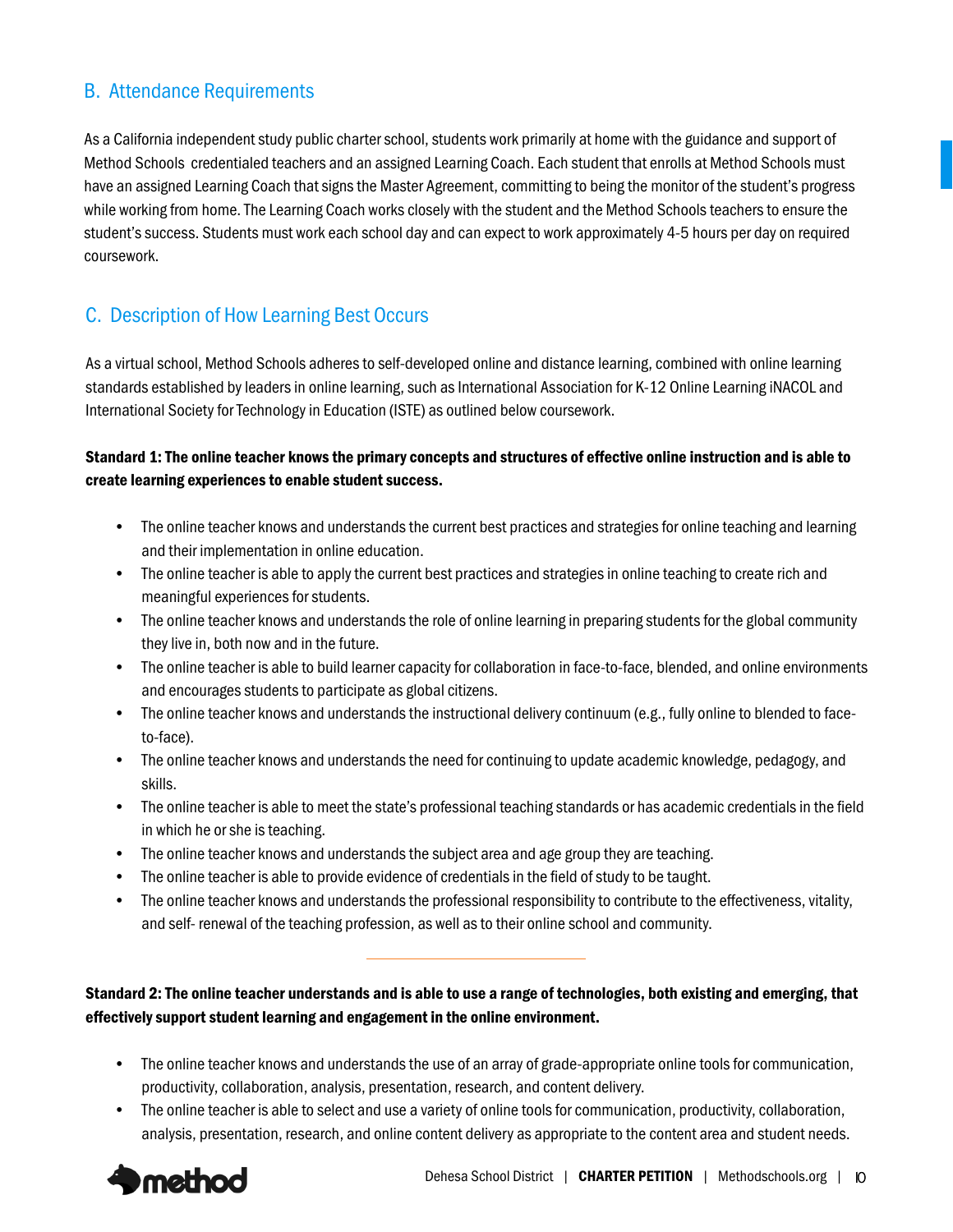- The online teacher knows and understands the use of emerging technologies in a variety of mediums for teaching and learning, based on student needs.
- The online teacher is able to effectively use and incorporate subject-specific and developmentally appropriate technologies, tools, and resources.
- The online teacher knows and understands the importance of interaction in an online course and the role of varied communication tools in supporting interaction.
- The online teacher is able to use communication technologies in a variety of mediums and contexts for teaching and learning.
- The online teacher knows and understands basic troubleshooting skills and the responsibility to address basic technical issues online students may have.
- The online teacher is able to apply troubleshooting skills (e.g., change passwords, download plug-ins, etc.).
- The online teacher knows and understands the need to continuously update their knowledge and skills for using the evolving technology tools that support online learning.
- The online teacher is able to identify and explore new tools and test their applicability to their content areas and students.

## Standard 3: The online teacher plans, designs, and incorporates strategies to encourage active learning, application, interaction, participation, and collaboration in the online environment.

- The online teacher knows and understands the techniques and applications of online instructional strategies, based on current research and practice (e.g., discussion, student-directed learning, collaborative learning, lecture, project-based learning, forum, small group work).
- The online teacher is able to use student- centered instructional strategies that are connected to real-world applications to engage students in learning (e.g., peer- based learning, inquiry-based activities, collaborative learning, discussion groups, self-directed learning, case studies, small group work, and guided design).
- The online teacher knows and understands the process for facilitating, monitoring, and establishing expectations for appropriate interaction among students.
- The online teacher is able to facilitate and monitor appropriate interaction among students.
- The online teacher knows and understands the techniques for developing a community among the participants.
- The online teacher is able to apply effective facilitation skills by creating a relationship of trust; establish consistent and reliable expectations; and support and encourage independence and creativity that promotes the development of a sense of community among the participants.
- The online teacher knows and understands the process for facilitating and monitoring online instruction groups that are goal- oriented, focused, project-based, and inquiry-oriented to promote learning through group interaction.
- The online teacher is able to facilitate and monitor online instruction groups to promote learning through higher-order thinking and group interaction.
- The online teacher knows and understands techniques to adjust communications to diverse perspectives.
- The online teacher is able to respond appropriately to the diverse backgrounds and learning needs of the students.
- The online teacher knows and understands differentiated instruction based on students' learning styles.
- The online teacher is able to use differentiated strategies in conveying ideas and information, and is able to assist students in assimilating information to gain understanding and knowledge.
- The online teacher knows and understands techniques to create an environment that will engage, welcome, and reach each individual learner.

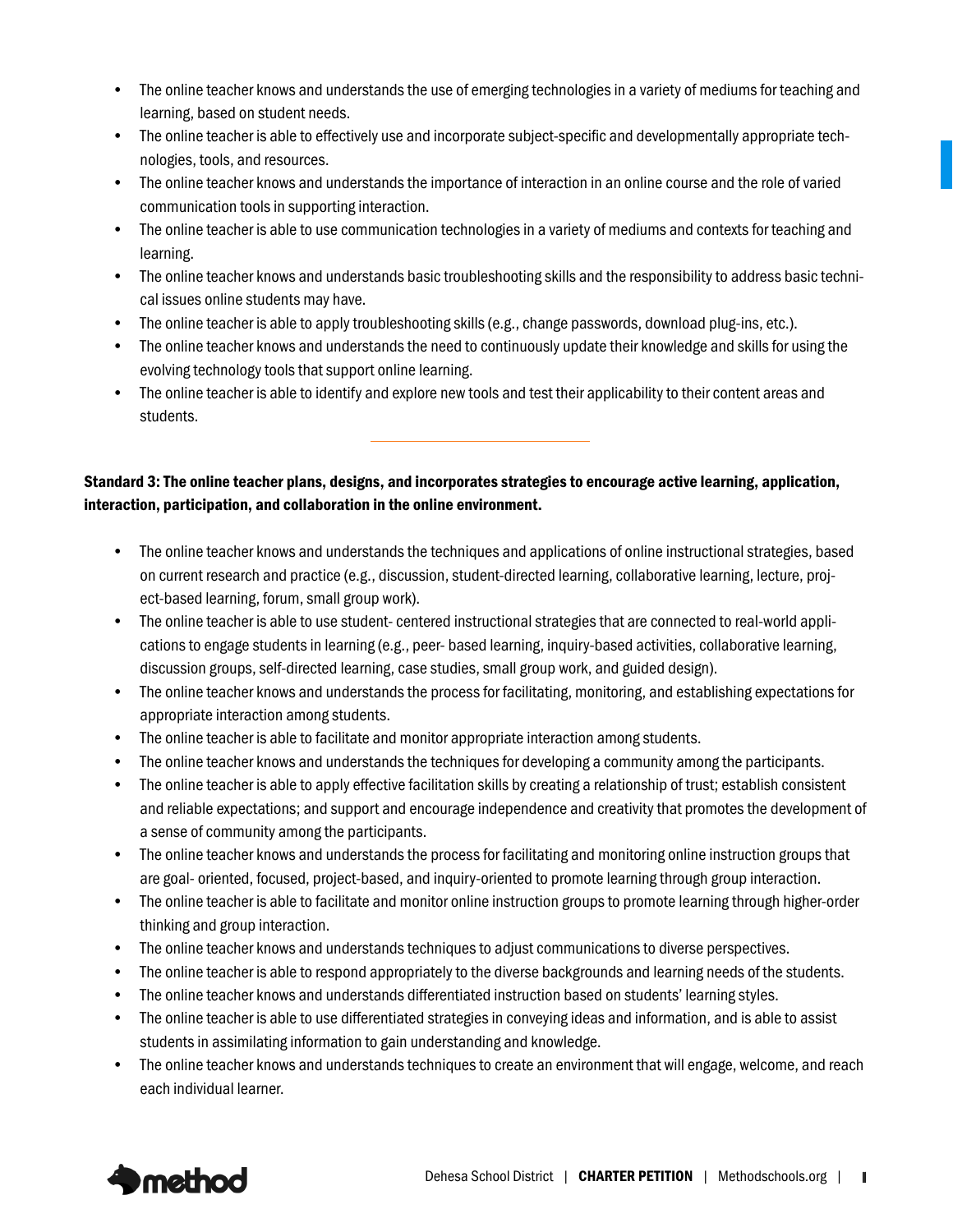- The online teacher is able to apply strategies for engagement in online learning environments, e.g., asking questions to stimulate discussion.
- The online teacher knows and understands the participation in an online course from a student-centered approach.
- The online teacher is able to apply experiences as an online student and/or group to demonstrate the development and implementation of successful strategies for online teaching environments and to anticipate challenges and problems in the online classroom.
- The online teacher knows and understands the need to establish and maintain ongoing and frequent teacher-student interaction, student-student interaction, teacher-parent interaction, and teacher-mentor interaction.
- The online teacher is able to provide a variety of ongoing and frequent teacher-student interaction, student- student interaction, and teacher-parent interaction, and teacher-mentor interaction opportunities.

## Standard 4: The online teacher promotes student success through clear expectations, prompt responses, and regular feedback.

- The online teacher knows and understands techniques to maintain strong and regular communication with students, using a variety of tools.
- The online teacher is able to use effective communication skills with students.
- The online teacher knows and understands techniques for using appropriate communications in support of student engagement through prompt and regular feedback, and setting and communicating high expectations.
- The online teacher is able to provide prompt feedback, communicate high expectations, and respect diverse talents and learning styles.
- The online teacher knows and understands the need to create and explain objectives, concepts, and learning outcomes in a clearly written, concise format and to explain the course organization to students.
- The online teacher is able to provide clear definitions of objectives, concepts, and learning outcomes and the course organization to students.
- The online teacher knows and understands the need to define the terms of class interaction for both teacher and students.
- The online teacher is able to establish and provide clear expectations of class interaction for both teacher and students.
- The online teacher knows and understands the need to define the assessment criteria for the course.
- The online teacher is able to provide a clear explanation of the assessment criteria for the course to students.
- The online teacher knows and understands the need to provide clear expectations for teacher response time to student queries.
- The online teacher is able to provide a clear explanation of the expectations of teacher response time to student queries.
- The online teacher knows and understands the need to establish criteria for appropriate online behavior for both teacher and students.
- The online teacher is able to establish and implement criteria for appropriate online behavior for both teacher and students.
- The online teacher knows and understands the need for timely, constructive, personalized feedback to students about assignments and questions.
- The online teacher is able to use student data to inform instruction, guide and monitor students' management of their time, monitor learner progress with available tools, and develop an intervention plan for unsuccessful learners.
- The online teacher knows and understands a variety of methods and tools to reach and engage students who are struggling.

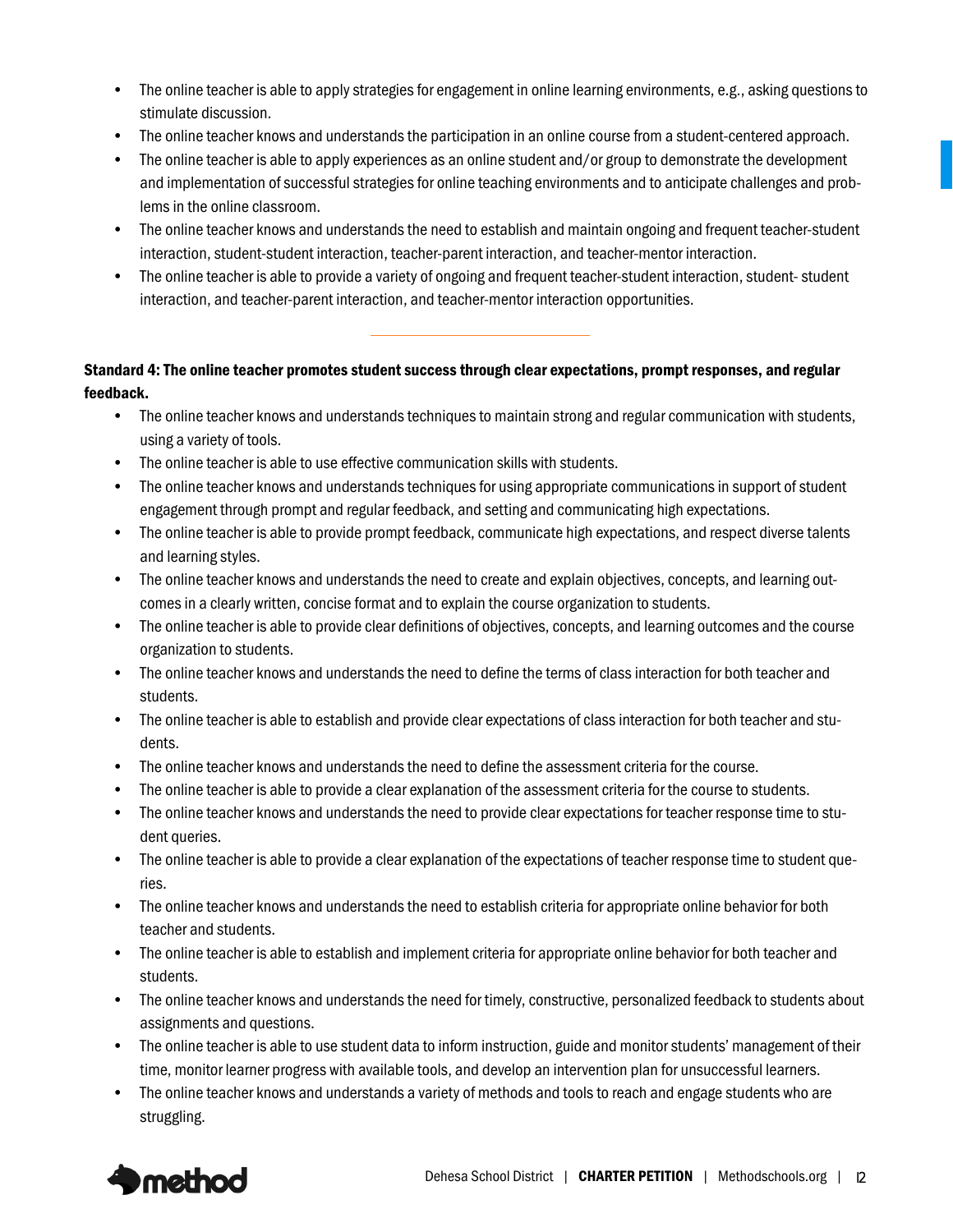- The online teacher is able to use a variety of methods and tools to reach and engage students who are struggling.
- The online teacher knows and understands the process for aligning teacher and student expectations for the course, in general.
- The online teacher is able to orient students to teacher's instructional methods and goals and invite students to provide feedback on their perceptions of how they are learning in a course.

## Standard 5: The online teacher models, guides, and encourages legal, ethical, and safe behavior related to technology use.

- The online teacher knows and understands the responsibilities of digital citizenship and techniques to facilitate student investigations of the legal and ethical issues related to technology and society.
- The online teacher is able to establish standards for student behavior that are designed to ensure academic integrity and appropriate use of the Internet and online written communication; teach students that copyright laws are created for a reason.
- The online teacher knows and understands how the use of technology may lead to instances of academic dishonesty.
- The online teacher is able to identify the risks and intervene in incidents of academic dishonesty for students.
- The online teacher knows and understands resources and techniques for implementing Acceptable Use Policies (AUP).
- The online teacher is able to model and comply with intellectual property policies and fair use standards and reinforce their use with students.
- The online teacher knows and understands techniques for recognizing and addressing the inappropriate use of electronically accessed data or information.
- The online teacher is able to provide resources for students related to intellectual property and plagiarism.
- The online teacher knows and understands privacy standards about other students and their posting and performance that are outlined in FERPA or other similar guidelines.
- The online teacher is able to incorporate and comply with FERPA or other similar guidelines in AUP and course design and communicate privacy guidelines to students.

## Standard 6: The online teacher is cognizant of the diversity of student academic needs and incorporates accommodations into the online environment.

- The online teacher knows and understands legal mandates stipulated by the Americans with Disabilities Act (ADA), the Individuals with Disabilities Education Act (IDEA), the Assistive Technology Act, and Section 508 or other similar guidelines/requirements for accessibility.
- The online teacher is able to monitor student progress and apply activities and tools that are relevant to the needs of all students, including those with learning or physical disabilities, in collaboration with appropriate staff or resources.
- The online teacher knows and understands that students have varied talents and skills and make appropriate accommodations designed to include all students.
- The online teacher is able to address learning styles, needs for accommodations, and create multiple paths to address diverse learning styles and abilities.
- The online teacher knows and understands appropriate tools and technologies to make accommodations to meet student needs.
- The online teacher is able to use appropriate tools and technologies to make accommodations to meet student needs.

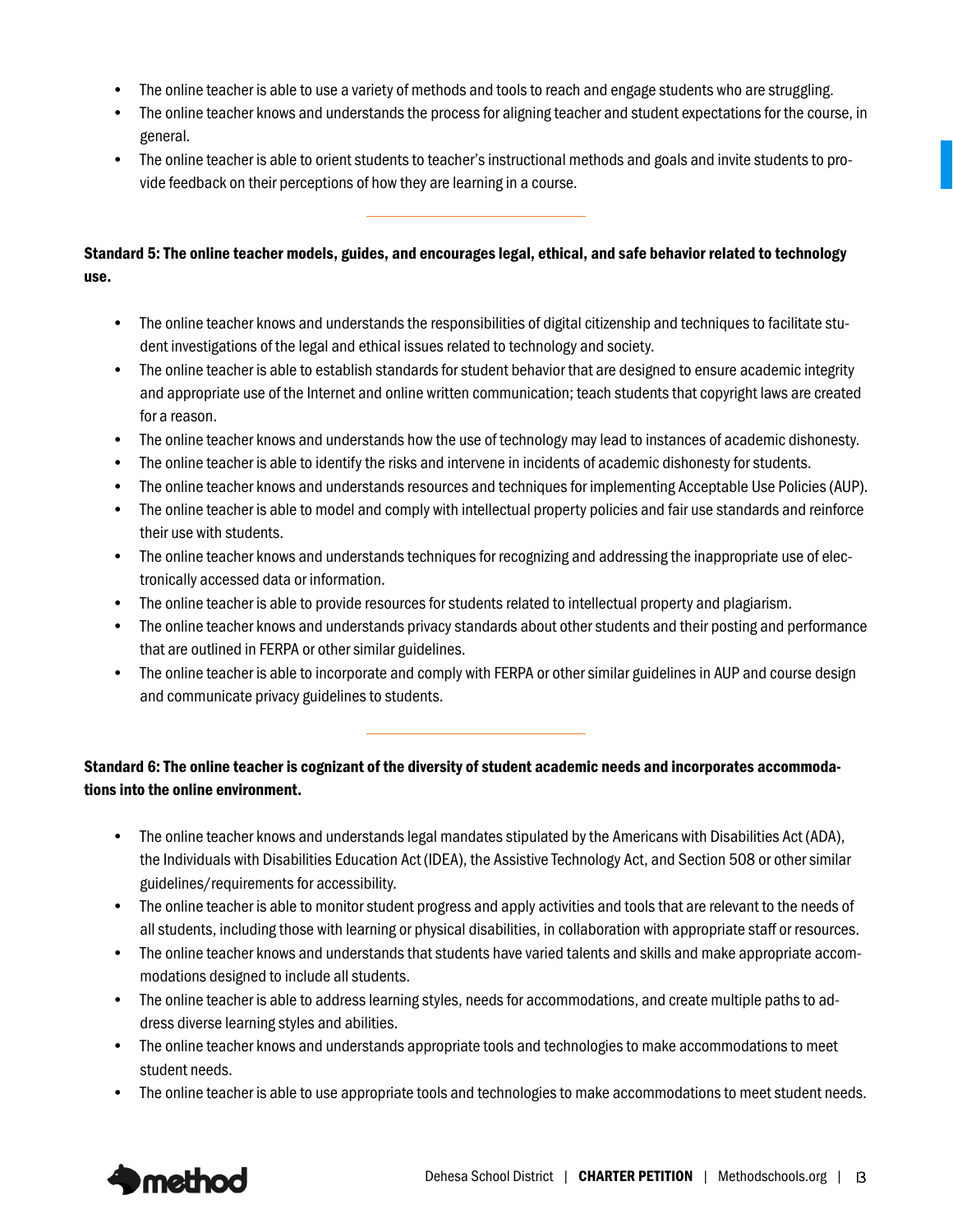- The online teacher knows and understands how adaptive/assistive technologies are used to help people who have disabilities gain access to information that might otherwise be inaccessible.
- The online teacher is able to apply adaptive and assistive technologies in the online classroom where appropriate in the instruction to meet student needs.
- The online teacher knows and understands options to expand student thinking, address styles of learning, and provide avenues for enrichment or intervention.
- The online teacher is able to identify students who are struggling with various learning obstacles, such as ELL or literacy issues, and apply appropriate strategies to support student thinking, address styles of learning, and provide avenues for enrichment or intervention when needed.
- The online teacher knows and understands the process for connecting with local support personnel to verify student's IEP requirements or 504 accommodations needed for student success.
- The online teacher is able to communicate with the appropriate school staff regarding specific accommodations, modifications, or needs as listed in a student's IEP or 504 accommodations, and work in collaboration with others to address student needs.
- The online teacher knows and understands the diversity of student learning needs, languages, and backgrounds.
- The online teacher is able to demonstrate awareness of different learning preferences, diversity, and universal design principles.

## Standard 7: The online teacher demonstrates competencies in creating and implementing assessments in online learning environments in ways that ensure validity and reliability of the instruments and procedures.

- The online teacher knows and understands adequate and appropriate assessment instruments to measure online learning that reflect sufficient content validity (i.e., that adequately cover the content they are designed to measure), reliability, and consistency over time.
- The online teacher is able to create and implement assessments in online learning environments in ways that ensure validity and reliability of the instruments and procedures.
- The online teacher knows and understands the implementation of online assessment measures and materials in ways that ensure instrument validity and reliability.
- The online teacher is able to develop and deliver assessments, projects, and assignments that meet standards-based learning goals and assess learning progress by measuring student achievement of learning goals.
- The online teacher knows and understands multiple strategies for ensuring the security of online student assessments, academic integrity, and assessment data.
- The online teacher is able to implement a variety of assessments that ensure the security of student assessment data and accurate measures of student ability.

## Standard 8: The online teacher develops and delivers assessments, projects, and assignments that meet standards-based learning goals and assesses learning progress by measuring student achievement of the learning goals.

- The online teacher knows and understands the reach of authentic assessments (i.e., the opportunity to demonstrate understanding of acquired knowledge and skills, as opposed to testing isolated skills or retained facts) are part of the evaluation process.
- The online teacher is able to apply authentic assessments as part of the evaluation process, assess student knowledge in a forum beyond traditional assessments, and monitor academic integrity with assessments.

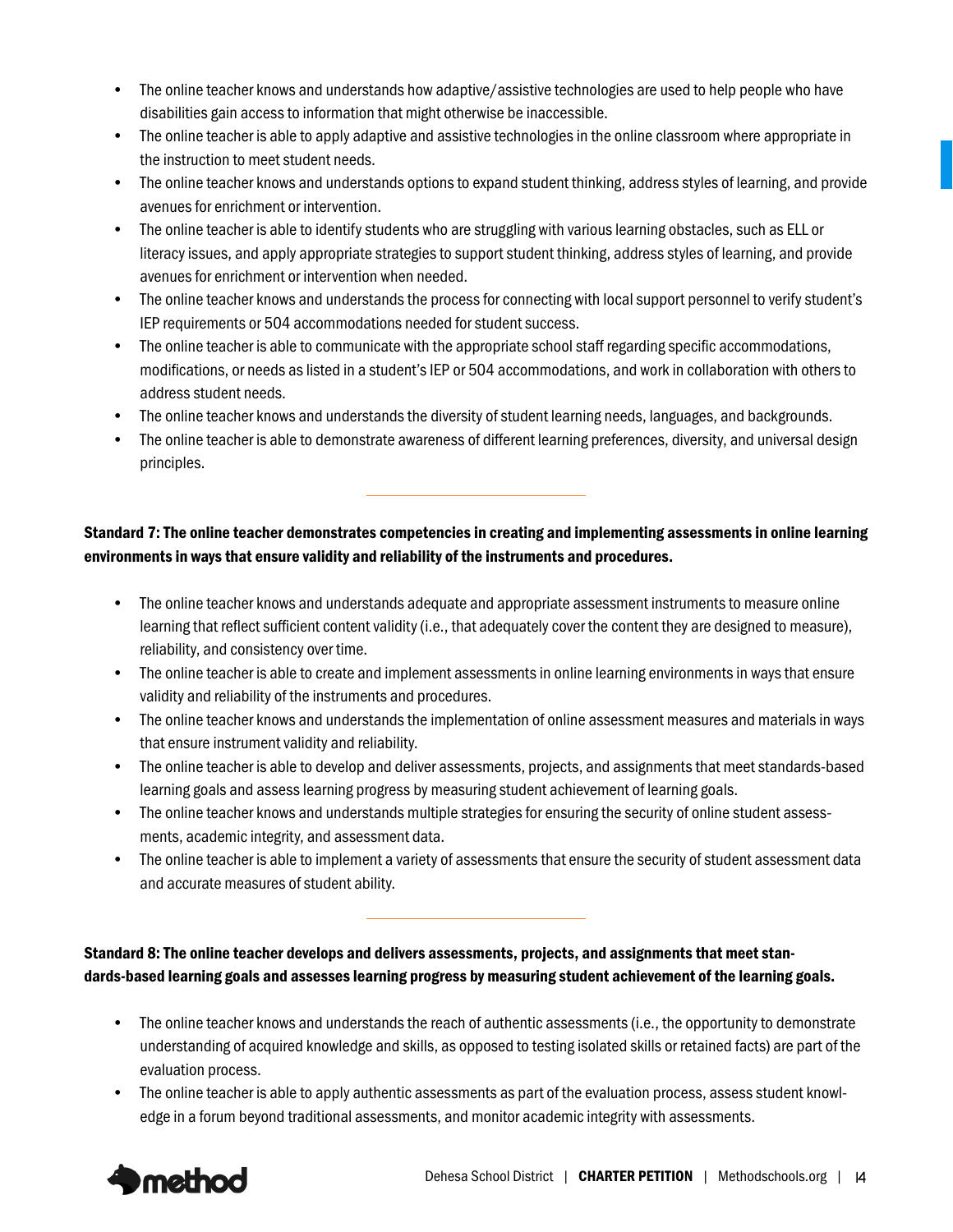- The online teacher knows and understands the process of continuous evaluation of students to include formative and summative assessments and student feedback, including polls and surveys that reflect student learning progress throughout the course.
- The online teacher can create or select and implement a variety of formative and summative assessments that assess student learning progress and utilize student feedback to improve the online learning experience.
- The online teacher knows and understands the relationships between the assignments, assessments, and standards-based learning goals.
- The online teacher is able to create, select, and organize the appropriate assignments and assessments, and align curricular content with associated and standards- based learning goals.

## Standard 9: The online teacher demonstrates competency in using data from assessments and other data sources to modify content and to guide student learning.

- The online teacher knows and understands techniques to plan individualized instruction incorporating student data.
- The online teacher is able to use student data to plan instruction.
- The online teacher knows and understands how data is used to modify the content, instruction, and assessment to meet student needs.
- The online teacher is able to use observational data (e.g., tracking data in electronic courses, Web logs, e-mail) to monitor course progress and effectiveness.
- The online teacher knows and understands how instruction is based on assessment data.
- The online teacher is able to customize instruction, based on assessment data, in order to personalize the learning experience per student needs and performance.
- The online teacher knows and understands the importance of self-reflection or assessment of teaching effectiveness.
- The online teacher is able to create opportunities for self-reflection or assessment of teaching effectiveness within the online environment (e.g., classroom assessment techniques, teacher evaluations, teacher-peer reviews).
- The online teacher knows and understands varied assessment strategies that address levels of ability through a variety of alternative interventions.
- The online teacher is able to address levels of ability through a variety of alternative interventions.
- The online teacher knows and understands the use of effective learning strategies data for an individual student to formulate detail-specific changes in future instruction, based on assessment results and research study (data-driven and research-based).
- The online teacher is able to evaluate instructional strategies to determine their accuracy and usefulness for presenting specific ideas and concepts.
- The online teacher knows and understands the process for maintaining records of relevant communications.
- The online teacher knows and understands effective time management strategies.
- The online teacher is able to provide consistent feedback and course materials in a timely manner, and use online tool functionality to improve instructional efficiency.
- The online teacher knows and understands online course management tasks.
- The online teacher is able to track student enrollments, communication logs, attendance records, etc.
- The online teacher knows and understands ways for teacher and students to assess student readiness for course content and method of delivery.
- The online teacher is able to employ ways to assess student readiness for course content and method of delivery.
- The online teacher knows and understands that student success (e.g., grade, level of participation, mastery of content, completion percentage) is an important measure of teaching and course success.

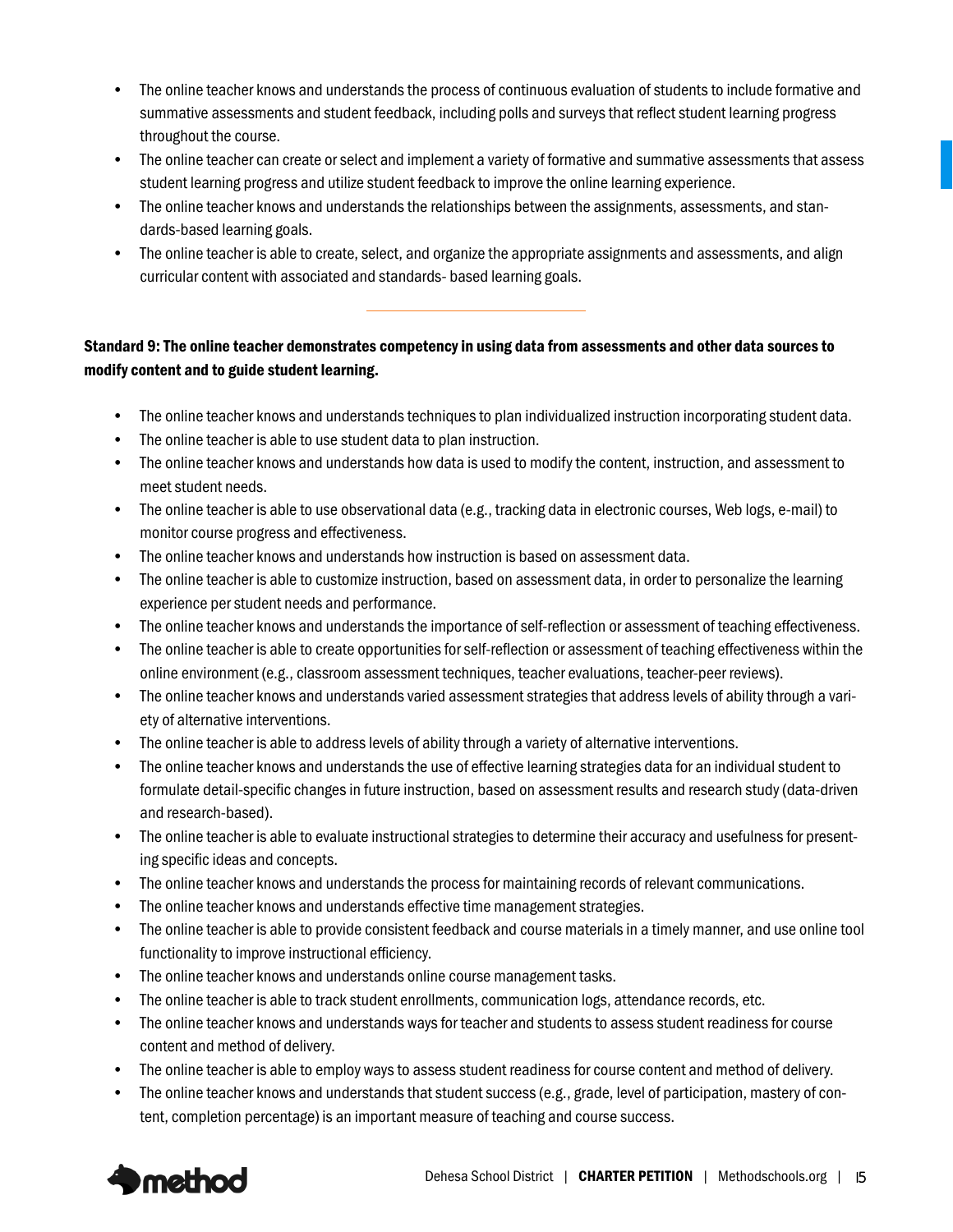- The online teacher is able to employ ways for students to effectively evaluate and assess their own readiness for course content and method of delivery.
- The online teacher knows and understands the importance of student self-assessment.
- The online teacher is able to create opportunities for student self-assessment within courses.
- The online teacher knows and understands the role of student empowerment in online learning.
- The online teacher is able to empower students to independently define short- and long-term learning goals and monitor their personal progress.

Standard 10: The online teacher interacts in a professional, effective manner with colleagues, parents, and other members of the community to support students' success.

- The online teacher knows and understands the need for professional activity and collaboration beyond school (e.g., professional learning communities) to update academic skills and knowledge and collaborate with other educators.
- The online teacher is able to engage in professional development activities and collaboration beyond school.
- The online teacher knows and understands the need to coordinate learning experiences with other adults involved in providing support to the student (e.g., parents, local school contacts, mentors) to support student learning.
- The online teacher is able to provide ongoing communication with parents or guardians concerning student learning.

#### Instructional Design

Standard 11: The online teacher arranges media and content to help students and teachers transfer knowledge most effectively in the online environment.

- The online teacher knows and understands critical digital literacies and 21st century skills.
- The online teacher knows and understands appropriate use of technologies to enhance learning.
- The online teacher is able to modify and add content and assessment, using an online Learning Management System (LMS).
- The online teacher is able to create and modify engaging content and appropriate assessments in an online environment.
- The online teacher is able to incorporate multimedia and visual resources into an online module.
- The online teacher is able to use and incorporate subject-specific and developmentally appropriate software in an online learning module.
- The online teacher is able to review materials and Web resources for their alignment with course objectives and standards and for their appropriateness on a continuing basis.
- The online teacher is able to create assignments, projects, and assessments that are aligned with students' different visual, auditory, and hands-on ways of learning.
- The online teacher is able to arrange media and content to help transfer knowledge most effectively in the online environment.

Method Schools overall program includes the following components:

• Students complete their coursework at home with the guidance of their learning coach and Method Schools CA credentialed teacher.

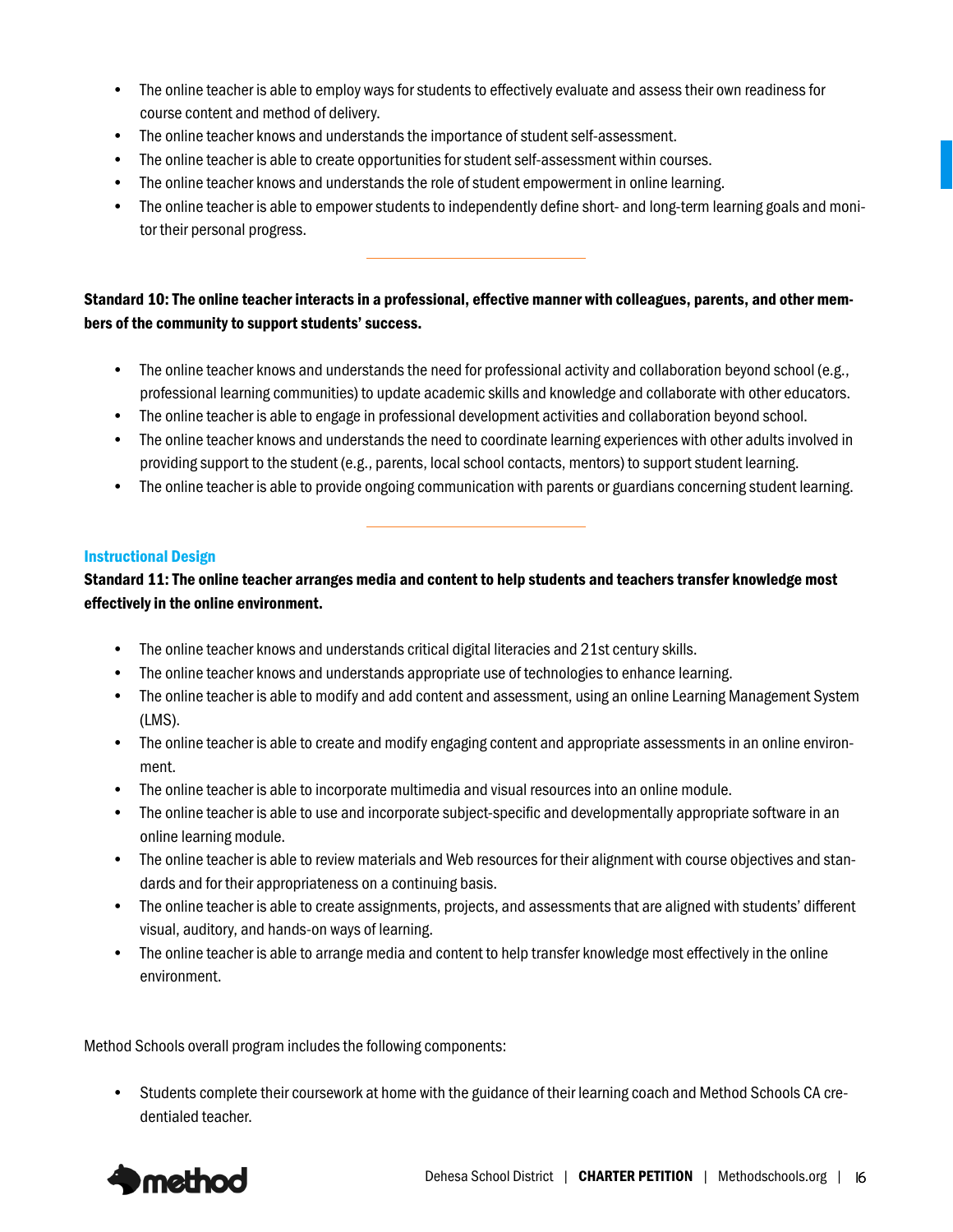- Students complete an introductory assignment that helps to prepare them for independent study and online learning.
- Students can create their own schedules with the guidance of their teachers and the pacing guides generated by the online platform. Students are required to log in to their accounts every day unless it is a school holiday. They work approximately four to six hours a day on their coursework.
- Students and Learning Coach are required to meet with their Method Schools teachers every week to turn in coursework, receive guidance and instructional support and participate in an assessments conducted by their teacher on the course content they covered the previous two to three weeks.
- Students have access to their Method Schools teacher through email or phone every school day.
- The School may develop additional tracks to offer year-round enrollment access for students.

This program provides personal attention to each student along with the freedom to follow individual interests. Teachers continuously evaluate student progress, inserting support and interventions where necessary. One way of customizing the Method student experience is through differentiated instructional delivery. The overall program includes the following:

- Flexible, open enrollment
- Variety of program options
- Small class size
- Personalized instructional support for each student
- Personalized and data-driven curriculum and instruction
- Experiential learning through ongoing projects and hands-on learning experiences
- Focus on engineering
- Focus on Character Ed and service learning
- Field Trips
- Variety of clubs
- Field Trips
- Personality assessment and CTE courses
- Culture of community and collaboration for all stakeholders

Method Schools offers a variety of extra-curricular activities to further engage students in the overall program, appeal to the interests of the students, and develop a strong sense of community and culture. The following are extra-curricular activities that have been implemented at Method Schools:



#### Service Learning and Character Education

Students are encouraged to become involved in the community, not just locally but globally as well. Students identify problems and determine ways they can give back to the community. This includes fundraisers, donations, and volunteer opportunities where students collaborate and participate in serving others. Character Education is an integral part of Service Learning and helps students to be better citizens and globally aware.

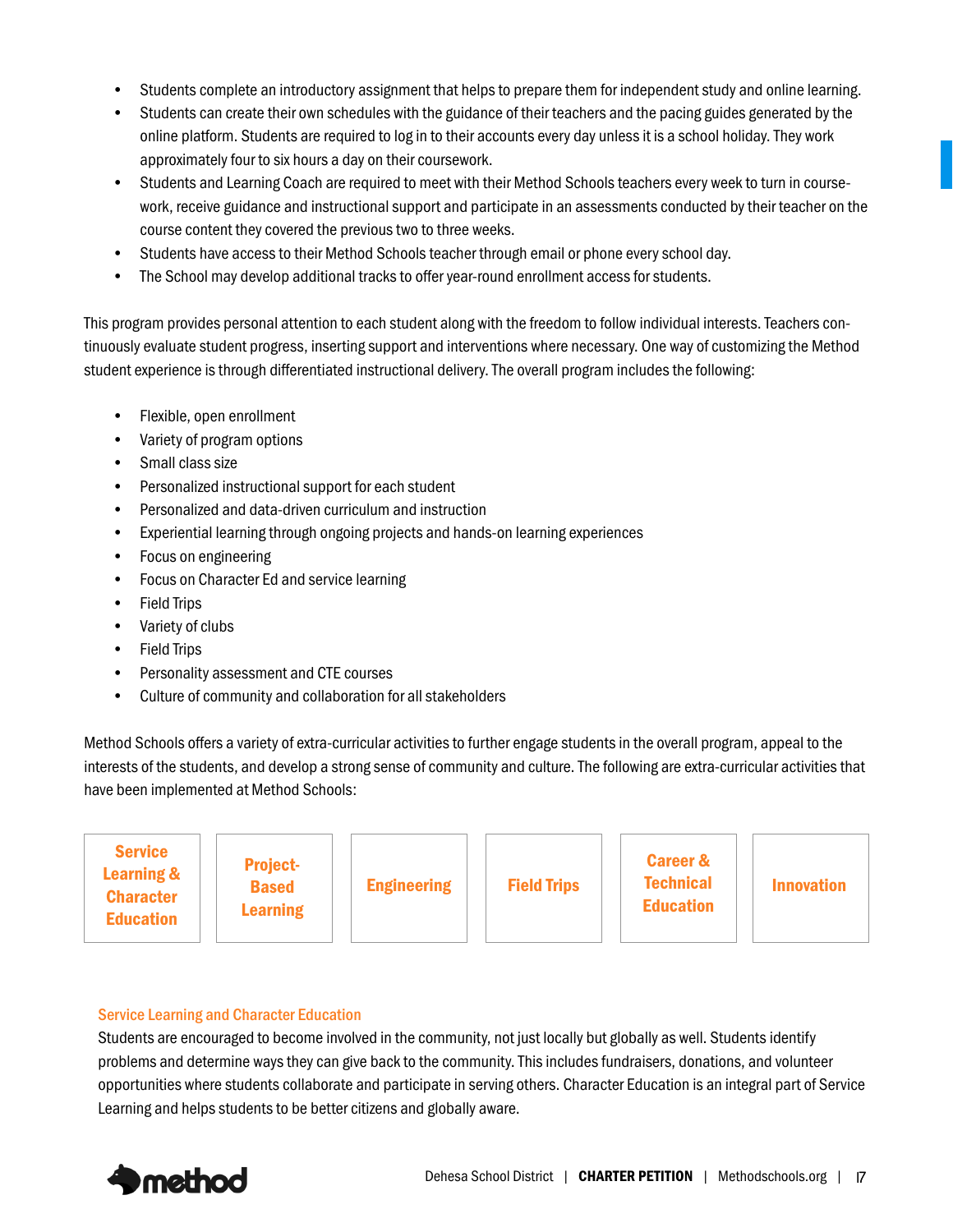Character education curriculum helps students further develop self-confidence, communication skills, acceptance and appreciation for diversity, and empathy and respect for others. The character education curriculum couples well with Service Learning as through service to others, it provides a forum from which to apply the concepts students learn in character education. Service Learning is student driven and includes holding fundraisers for causes researched and identified by students and further developing service opportunities out in the community on a bi-weekly basis.

#### Project-Based Learning

Method Schools promotes a variety of Project Based Learning and deeper learning concepts and recognizes that rigorous relevant projects help students learn key academic content through application and practice the critical 21st Century Skills of collaboration, communication and critical thinking. Meaningful project based learning includes the following:

- Intended to teach significant content: Goals for student learning are explicitly derived from content standards and key concepts from academic disciplines
- Requires critical thinking, problem solving, collaboration, and various forms of communication: Higher-order thinking skills and learning to work as a team is the primary focus rather than memorizing information. Students must listen to others and make their own ideas clear when communicating, be able to read a variety of material, write or otherwise express themselves in various modes, and make effective presentations
- Requires inquiry as part of the process of learning and creating something new: Students ask questions, search for answers, and arrive at conclusions, leading them to construct something new, such as an idea, an interpretation, or a product
- Organized around an open-ended guiding question: This focuses students' work and deepens their learning by framing important issues, debates, challenges or problems.
- Creates a need to know essential content and skills: Project Based Learning reverses the order in which information and concepts are traditionally presented. Project Based Learning begins with the vision of an end product or presentation. This creates a context and reason to learn and understand the information and concepts.
- Allows some degree of student voice and choice: Students learn to work independently and take responsibility when they are asked to make choices. The opportunity to make choices, and to express their learning in their own voice, also helps to increase students' educational engagement.
- Includes processes for revision and reflection: Students learn to give and receive feedback in order to improve the quality of the products they create, and are asked to think about what and how they are learning
- Involves a public audience. Students present their work to other people– in person or online. This "ups the stakes," increasing students' motivation to do high-quality work, and adds to the authenticity of the project.

Projects are meant to extend and enhance the student academic life using thematic projects that are multidisciplinary in nature. Students extend online learning to a hands-on experience through projects that challenge and develop their critical thinking and problem-solving skills.

#### Engineering

Students participate in engineering activities and projects on a regular basis throughout the school year. Topics such as coding, robotics, and 3D printing provide students with hands-on experiences that teach them critical engineering concepts within the NGSS standards.

#### Field Trips

Field trips align to content, as do projects so that students can apply learned concepts to real life. Field trips are scheduled quarterly to enhance student learning. As an example, students created a 3D biome and what type of life sustains livability and then students visited the Santa Rosa Plateau to learn about the type of wildlife was living on the Plateau and how.

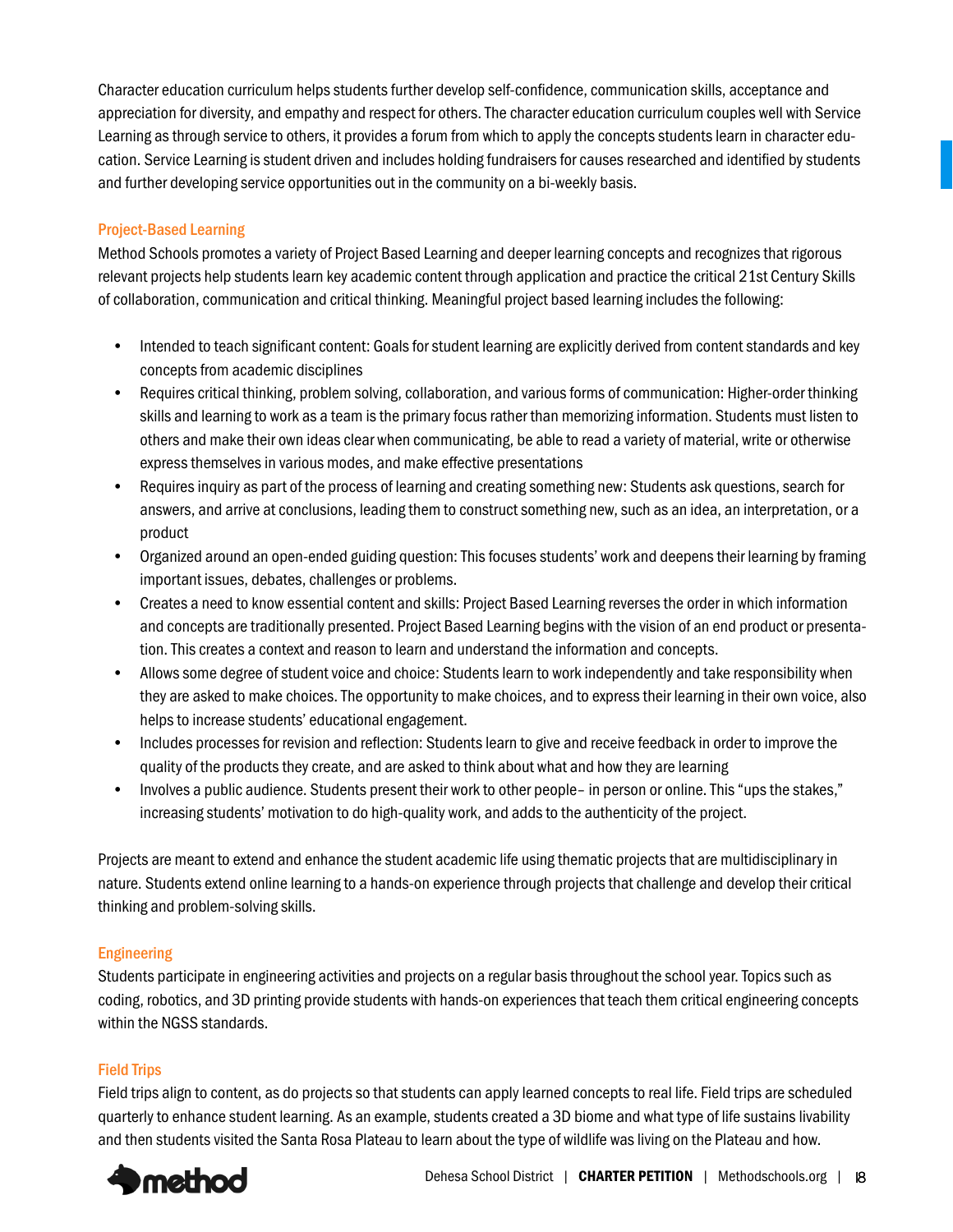#### Career and Technical Education

High School students explore colleges and careers through a hands-on approach by beginning with a personality assessment to identify strengths and interests and then select a career pathway to pursue. Students then take courses within the selected pathway and make visits to colleges and businesses related to their pathway and ultimately take part in a related internship.

#### Innovation

Method Schools aims to leverage the latest and most innovative tools to maximize personalization and customization for a superior academic path that is geared for a student's individual abilities. It is a goal in year two to develop a learning management system that will automate customization so that courseware is delivered to each student based on his assessment performance creating a truly personalized curriculum.

#### Role of the Learning Coach

Each student that enrolls at Method Schools must have an assigned Learning Coach that signs the Master Agreement, committing to being the monitor of the student's progress while working from home. The Learning Coach works closely with the student and the Method Schools teacher to ensure the student's success. A Learning Coach can expect to spend approximately 4-5 hours per day on instructional support (depending on student's grade level). A student's successful progress requires daily Learning Coach commitment to the discipline and organization implicit to manage an effective education.

The Learning Coach is expected to be present for all meetings with the assigned Method Schools teacher to monitor and discuss the student's progress. The following are specific expectations of the Learning Coach:

- Manage or help the student manage the attendance requirements of completed coursework each school day.
- Assist getting student to required state testing hosted by Method Schools.
- Accept the responsibility to supervise student in using the assigned curriculum.
- Fulfill the requirement of adequate and continuing student progress in addition to the required attendance hours logged.
- Participate in regular phone, web conference, and in person conferences with student's Method Schools teacher and submit work samples periodically.
- Support Method Schools teacher conducted academic assessments to evaluate mastery of student.
- Support Method Schools teacher in providing research-based instructional interventions, as needed.

A Learning Coach can expect to spend approximately 4-5 hours per day on instructional support

#### Homeschool Coordinator

The goal of the Homeschool Coordinator is to provide a place of connection, support, and learning so students excel not just in academics, but in life in general. Method Schools' program allows students to learn at their own place, be encouraged and inspired with quality courses and caring teachers. Though the homeschool/online program is geared for students to work at home, Method Schools believes it is critical to provide extra measures to inspire the student, provide opportunities for socialization and community building and provide support for the student and parent.

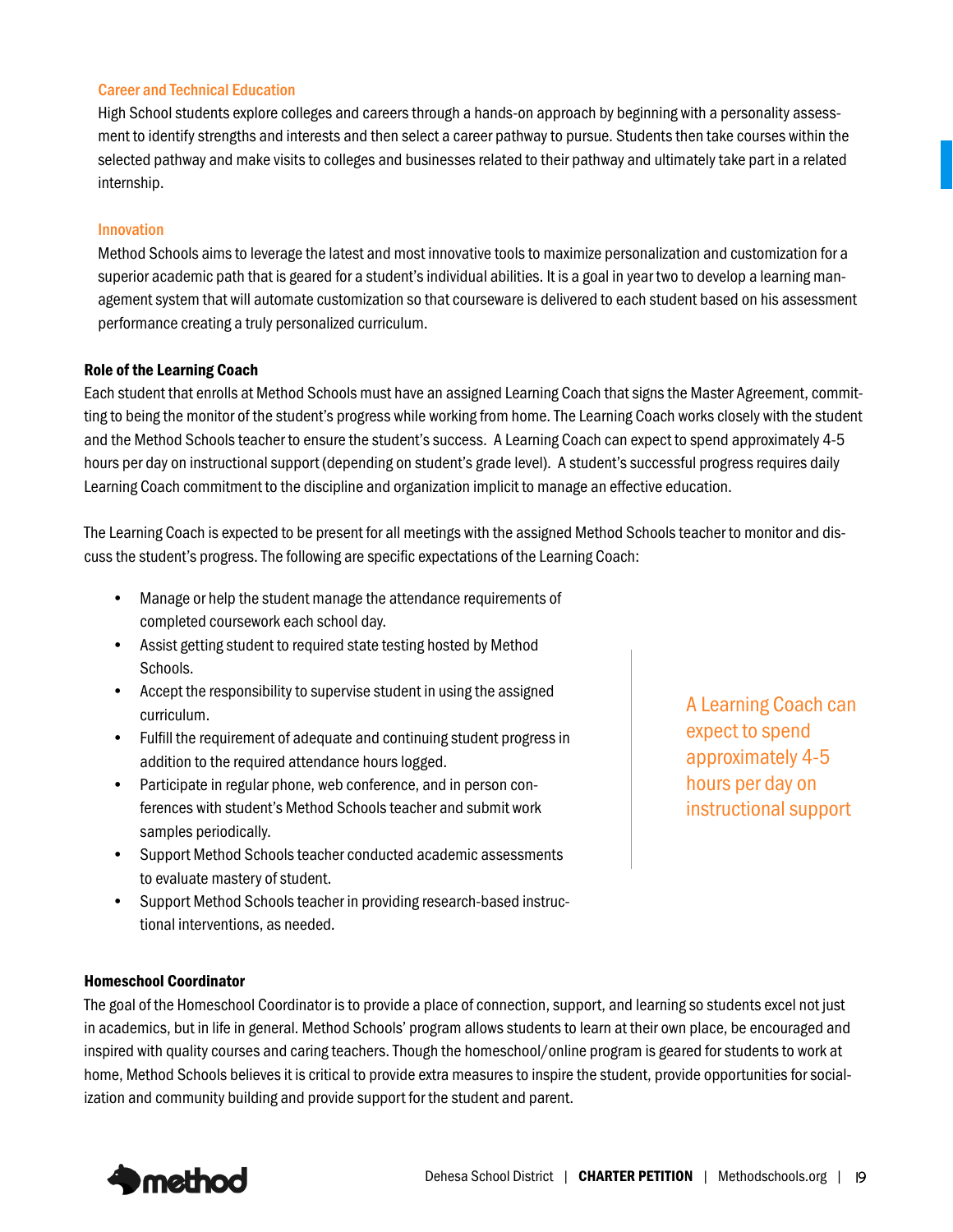Method Schools provides hands-on experiences, such as high-end interactive STEM activities and inspirational field trips, to supplement students' learning on a variety of topics by. Method Schools also provides opportunities for students and parents to exercise and socialize, through planned weekly park days. These days give parents and students time to interact, learn from one another, collectively solve any issues, share ideas and resources and simply have fun and build community.

#### Homeschool/Online Events

Day at the Park: One day a week is park day, where families meet at the park and library and make connections.

STEM: One day a week STEM day where students learn about applied sciences and practical mathematics, including art and design. Robotics, Coding, 3D Printing and Hydroponics. Parents are welcome to stay and even help out.

Field Trips: A variety of field trips are planned twice a month for all families. Students are able to apply Most of the trips are local to areas in San Diego and Riverside counties, including educational attractions San Diego. Escondido, Murrieta, Hemet, and more.

Some of the field trips include: Olvera Street, Ronald Reagan Library, Port of LA, California Science Center at Exposition Park, Natural History Museum at Exposition Park, Discovery Cube, Griffith Observatory, Japanese American National Museum in LA, Southwest Robotics in Science Education in Santee, Cabrillo Marine Aquarium, Long Beach Aquarium, "Chocxo" (Chocolate) factory in Irvine, Autry Museum of the American West at Griffith Park, Getty Center, Peterson Auto Museum, Olvera Street, Columbia Memorial Space Center in Downey, Battleship Iowa, Riley's Farm in Yucaipa, San Gabriel Mountains Heritage Association, other Museums, and LEGO Land (robotics), Santa Rosa Plateau, San Diego Children's Discovery Museum, Museum of Natural History, San Diego Padres game (homeschool night), and more.

Communication with Method Schools families delivered on a regular basis through a weekly newsletter that includes updates on teacher meetings, math and test prep tutoring, weekly instructional sessions, engineering updates, field trips, park days, and any other updates.

#### Core Curriculum

Method Schools will utilize a variety of purchased and self-created curriculum to prepare students for success. Teachers are thoroughly trained in all curriculum used and required to create supplemental lessons and projects to supplement the core curriculum. Most curriculum was developed in house by curriculum development specialists. Method core subject areas include:

#### Language Arts/English/Reading

Achieving a strong foundation in phonemic awareness, reading fluency, and comprehension is of the utmost importance to foster and encourage active readers and overall learners. Teachers will all be trained in proper reading techniques so that there is consistency among reading intervention and support to ensure critical reading skills are mastered by students of all grade levels. The Language Arts curriculum will include emphasis on reading, grammar, spelling, and composition. The Language Arts curriculum will focus on:

- Mastery of the Common Core Standards through data-driven practices
- Annual growth of 1-1-5 years in English Language Arts, based on monthly administered diagnostic assessments and applied interventions
- Writing daily through the use of journals and portfolios

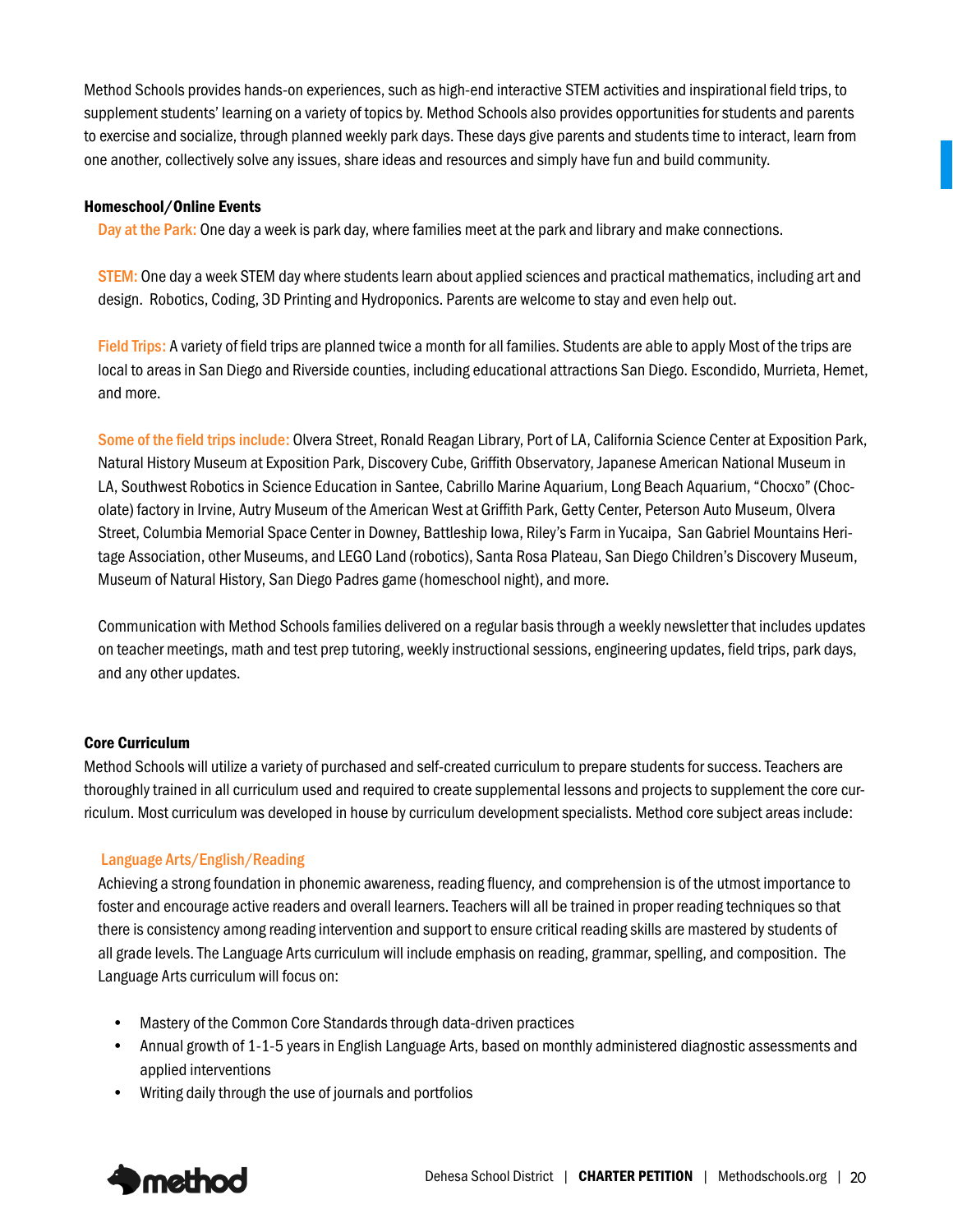- Developing students' talents in creative writing which will aid in their self- expression in other academic areas
- Building students reading comprehension through the use of discussions on reading topics
- Connecting the experience of writers and fictitious characters to their own life to demonstrate human connection across cultures

#### **Mathematics**

Method Schools is committed to preparing all students with a strong mathematical background. The overall goal is to challenge students who are confident with it and assist those who struggle. The adaptive diagnostic assessments taken at the beginning of the school year assist Method Schools teachers in placing students in math courses that reflect their instructional level. Since mathematic concepts build on each other, accurate course placement is critical so that the student can build skills from where their current level is.

Benchmark assessments will further assist teachers in refining content and instruction delivered to the student to maximize comprehension and success. Additionally, if students struggle in the courses they are placed, the RTI program will assist in assigning appropriate interventions. Science, Technology, Engineering, and Math (STEM) will be one focus area of Method Schools with a variety of STEM courses available for students most interested in these subjects. The mathematics curriculum will focus on:

- Mastery of the Common Core Standards through data-driven practices
- Annual growth of 1-1-5 years in English Language Arts, based on monthly administered diagnostic assessments and applied interventions
- Building student mastery of instructional level content before moving on to advanced content (accurate placement).
- Assisting students in overcoming math anxiety and building self-confidence by working with mathematics in a supportive atmosphere.
- Using mathematics to strengthen logical reasoning, which can be applied in all areas of life.
- Developing and cultivating students' mathematical intuition and common sense.
- Enhancing mathematic understanding by problem-solving and creative thinking.

#### **Science**

Science curriculum will emphasize the conceptual foundations of science through exploration and experimentation. The curriculum will provide ample opportunities for hands-on activities to apply the science concepts examined. Science, Technology, Engineering, and Math (STEM) will be a major focus area of Method Schools with a variety of STEM courses available for students most interested in these subjects. The Science curriculum will focus on:

- Mastery of the Next Generation Science Standards
- Using students' innate curiosity about the world around them as a resource for motivating the study of science.
- Emphasizing the role of science as a process of asking and answering questions about how the world works, and encouraging students to ask their own scientific questions.
- Making students more aware of the natural world and developing skills of connecting more abstract scientific concepts to tangible things that can be directly observed in one's daily life.
- Emphasizing ecological thinking and systems thinking as a way to understand complex systems.

#### History/Social Science

History and Social Science are an integral part to understanding present perspectives in the world. Students will learn about history and social science through comprehensive understanding of each critical time period. Students will be encouraged

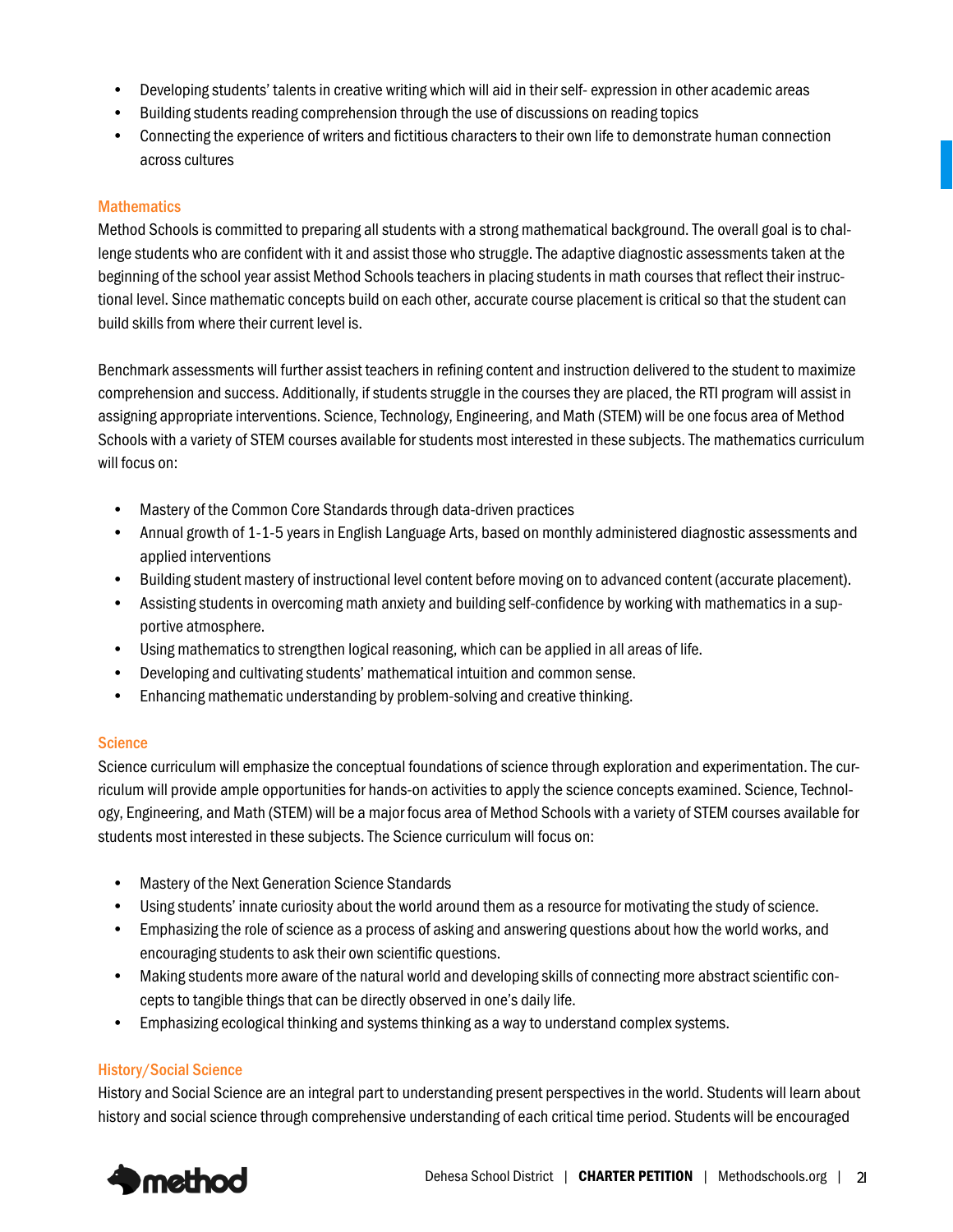to use critical thinking in their history and social science studies to inquire into the nature of global happenings. Students will study the geography, economic and agricultural resources available to different regions and how those resources shape the culture of each region. History and Social Science curriculum will focus on:

- Mastery of the California State Standards and Common Core Standards
- How geography, ecology, and economics influences culture
- Encouraging students to question how cultures came to be
- Making students aware of the many influences that shape history
- Making connections between past and present events
- Hypothesizing on the outcomes of theoretical historical changes

#### World Language

Languages other than English are offered to expand students' language ability and multi-cultural knowledge. Through curriculum providers partnered with Method the school will be able to offer a wide selection of proven and adaptive world languages courses. The World Language curriculum will focus on:

- Mastery of the World Language course standards established by the American Council on the Teaching of Foreign Languages (ACTFL)
- Exploration of the fundamentals of a second language
- Connecting the written, reading, listening, and speaking components of a second language
- Cultivating an understanding and appreciation of other cultures

#### Visual and Performing Arts

Method Schools offers a variety of arts courses to enrich students' understanding of historical and practical applications of the arts. The Visual and Performing Arts curriculum will focus on:

- Exploration of various art forms such as: painting, sculpture, collage, decollage, assemblage, installation, calligraphy, music, dance, theatre, architecture, film, photography, conceptual art, and printmaking
- Cultivating an appreciation for world music, dance, and theatrical forms
- Connecting the arts to world events, history, and other core curriculum areas

#### STEM: Science, Technology, Engineering and Mathematics

Method Schools recognizes the student interest and need of an enhanced STEM program to fulfill the 21st Century needs of our global environment today. Method Schools plans to offer a STEM track students can take that allows them to enhance their studies in science, technology, engineering, and math. Through a variety of courses that specialize in and make connections amongst these subjects, students can participate in this program to enhance their overall competitiveness in the global market today.

STEM is one focus of Method Schools due to the following global and economic factors:

- Global competition
- Technology driven economy
- Rapidly changing world
- College and career readiness
- Common Core Initiative and State Standards

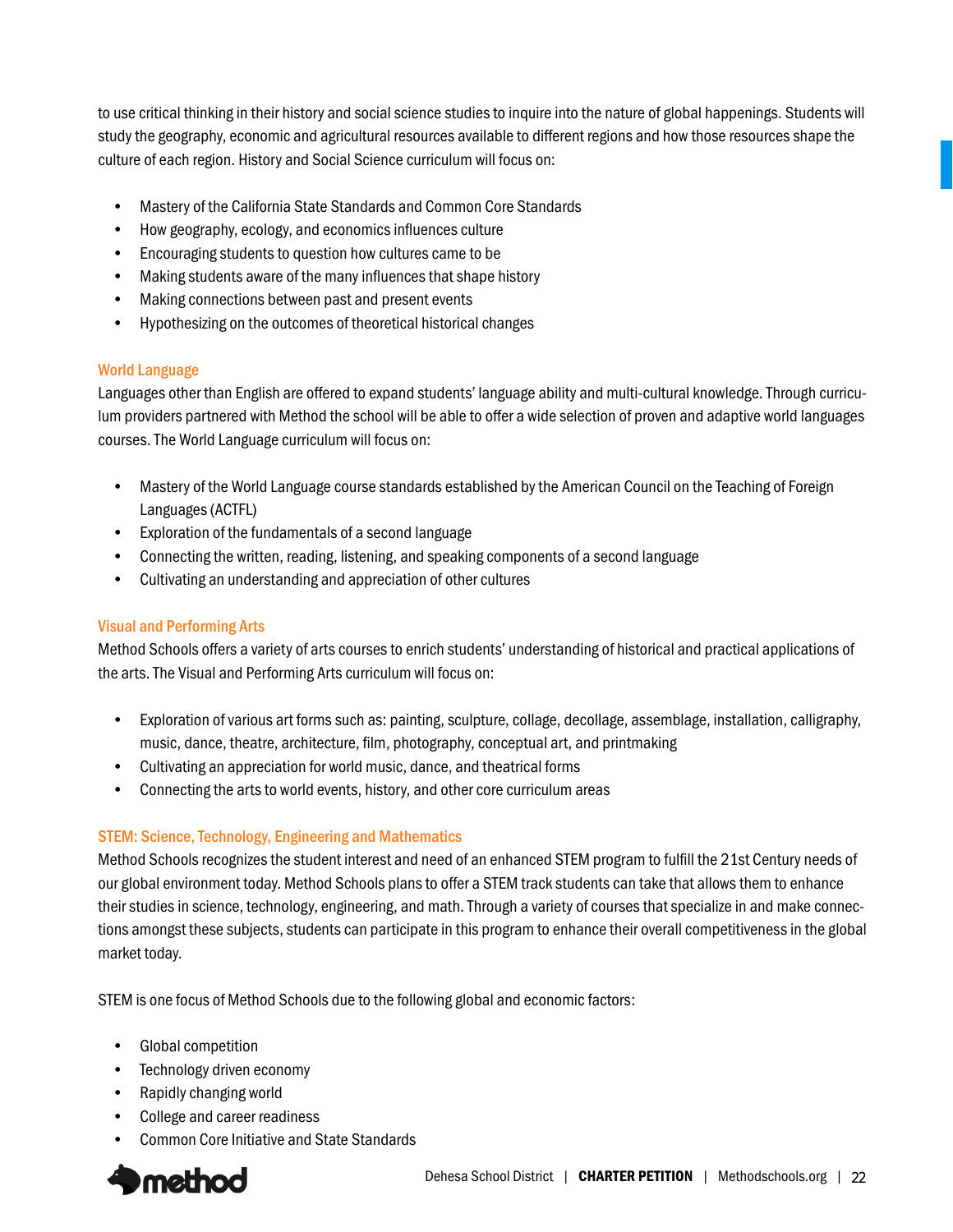- Academic benefits and student performance
- Lagging U.S. competitiveness in science and quantitative fields

The STEM curriculum, which is heavily "offline," focuses on:

- Effective STEM educator professional development and preparation, including targeted efforts to promote STEM subject master teachers and teacher specialists.
- An integrated approach to science, technology, engineering, and math and combining course paths in a way that promotes cross-curricular focus.
- Connecting content to collaborative projects on-site and virtually.
- Prompting students to solve authentic problems and collaborate to develop solutions.
- Focus on robotics, 3-D printing, coding and technologically driven problem-based learning.

## D. Describe How the School Will Address the Needs of All Students

#### Student Personalized Plan

Method Schools is committed to providing an individualized educational path for every student. The Student Personalized Plan (SPP) officially begins with a Master Agreement signed by the student, Learning Coach and Method Schools teacher. The Master Agreement serves as an independent study contract to ensure that students are mastering the California State Standards on a daily basis. The SPP is an extensive document developed at the beginning of the school year by the Method Schools credentialed teacher, the student and the student's parent/guardians. The SPP is developed from a combination of the adaptive diagnostic assessment required upon enrollment, California Standards Test data, course performance history, and information gathered from the parents and student. This is all compiled to generate a list of standard strands, courses, assigned interventions, benchmark assessments, and skills needed to be completed by the student throughout the school year. The SPP will then guide the Method Schools teacher, Learning Coach and student as they progress through the school year and through the California Content and Common Core Standards.

The Method Schools teacher, Learning Coach, and student utilize the SPP as a guide at their regularly scheduled meetings to ensure the student is completing necessary curriculum and interventions required for success. The benchmark assessments will assist in continuing to refine the SPP and may be assigned at any time throughout the school year when the Method Schools teacher deems necessary.

#### Data Driven Practices/Test Prep

Method Schools utilizes data driven practices to deliver and curriculum to every student. Upon and enrollment and every month, students complete a diagnostic assessment in Reading and Math to assist in course placement and to monitor growth and refine interventions on an ongoing basis.

The following practices take place throughout the school year to ensure academic growth and preparedness for the Smart Balance assessments:

- K-12: Monthly administered diagnostic assessments with auto parent notifications and developed growth incentives
- Monthly data reviews between Method Schools staff and administration along with monthly data reviews between Method Schools staff and students where monthly performance goals are set

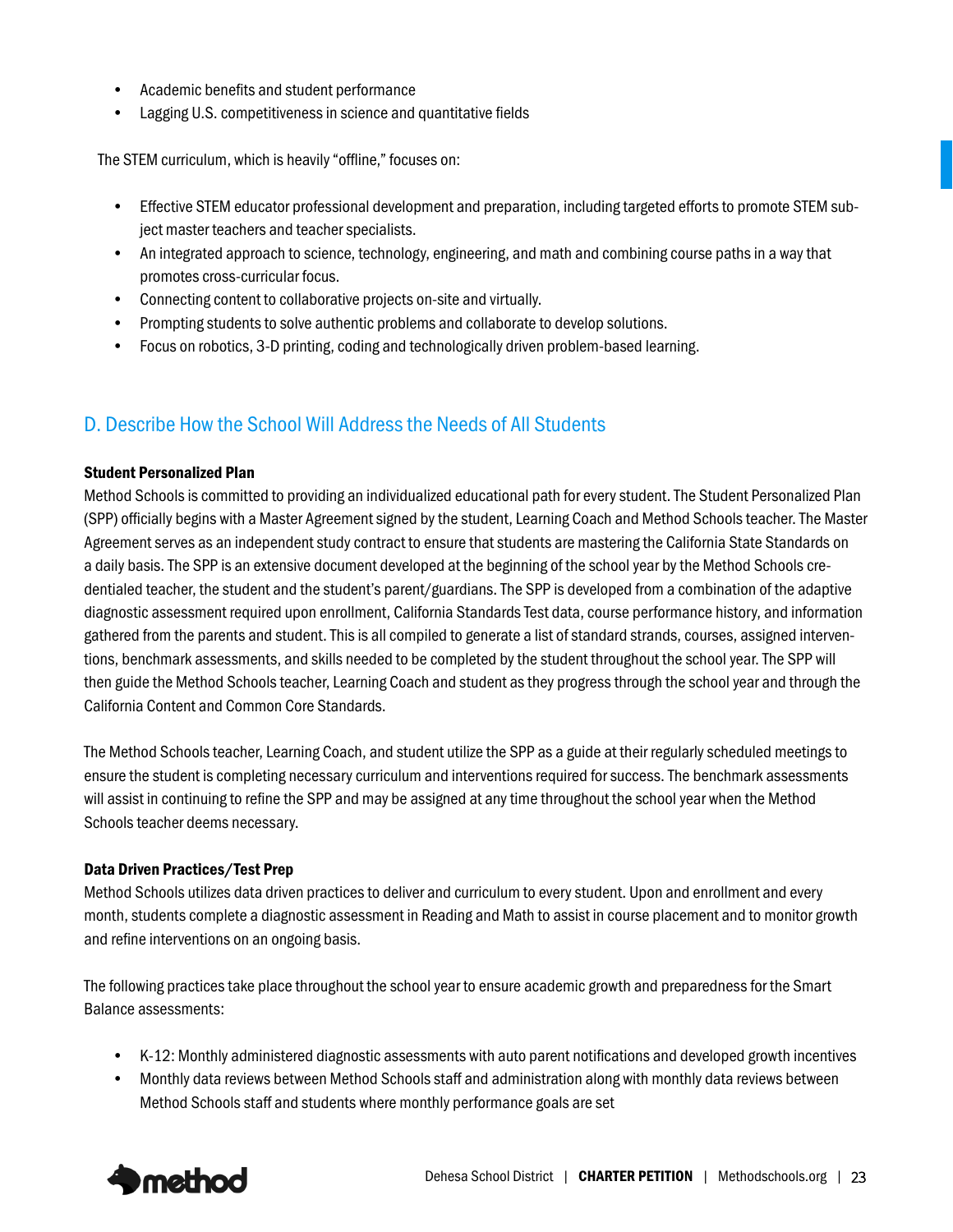- K-12: Additional TDI sessions administered per week
- K-12: SBAC practice testing administered four times per year
- Daily SBAC test prep instruction per grade level
- Daily participation in SBAC prep and math online programs
- One on one meetings/progress monitoring with students on a weekly basis
- Weekly benchmark assessments based on common grade level deficiencies
- High School: Required SAT prep course

#### SmartFox: Comprehensive online courses that are customizable, all on a mobile-friendly platform

SmartFox was developed by professional curriculum developers as a solution to fit Method's growing enrollment base more effectively. We believe curriculum is a core competency of any school, and outsourcing a core competency dilutes not only the effectiveness of the school, but the brand as well.

SmartFox is a complete online solution, featuring an app-based Student Information System, Learning Management System, and courseware. The courses are online, mobile-friendly, UC and NCAA approved, and perhaps most importantly, customizable. This means teachers can tailor the content for their individual classes and for individual students. SmartFox is popular enough that other schools and districts have asked to use the curriculum for their own students.





Because SmartFox is customizable at the class and student level it provides a much more effective learning platform for students at various academic levels. And because it's based heavily on mobile technologies it brings technology into more homes of low income families. Based on previous research conducted by Method in 2017 most families without home internet access do have cell phone data plans. This is a primary reason for developing SmartFox on a "mobile first" platform, although it works just as seamlessly on regular laptops and desktops.

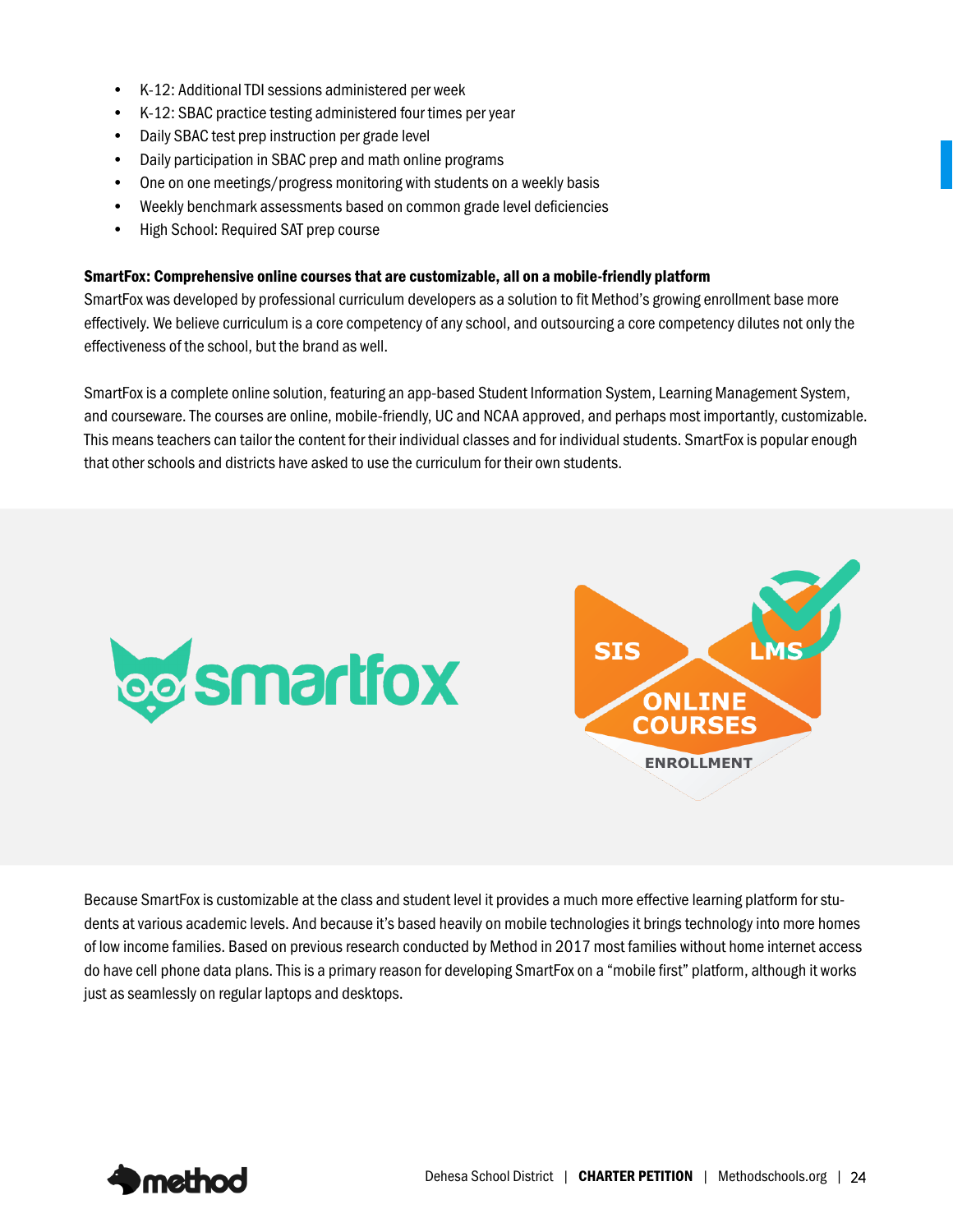Method is a good fit for students who are gifted or working at a pace ahead of their peers because the online coursework is adaptive to their skill levels and because, with the help of station rotation learning, average class sizes are much lower than the average school. Student's Learning Coach and Method Schools teachers should also play an essential role in facilitating an educational delivery that is paced for their needs.

Method Schools provides a comprehensive solution of curriculum and services to successfully serve all students. Students whose adaptive diagnostic assessments place them within the first tier will utilize all of the general education curriculum, tools and procedures. These may include but are not limited to:

- Adaptive Diagnostic and Benchmark Assessment
- Targeted Direct Instruction based on assessment deficiencies
- Daily Test Prep Instruction
- Daily Test prep online curriculum
- Online math supplemental curriculum
- Monthly administered diagnostic assessment in Reading and Math
- Weekly one on ones with students to review performance data and
- Weekly administered benchmark assessments based on diagnostic assessment results
- Course differentiation
- Curriculum course options: AP, Honors, Comprehensive, Core, Remediation, and Credit Recovery
- Career Courses
- Orientation courses
- Course assessments
- Web Conference Class Sessions
- College Guidance Program
- Notes/phone log/ meeting log
- **Extended time**
- Virtual office hours
- Parent teacher conferences
- Redirection
- Missions and goals
- Daily schedule
- Monthly calendar-weekly announcements
- SMART Plan-explanation (Measurable, attainable)
- Grade level orientations
- Discussion/communication norms
- Parent communication

#### High Academically Achieving Students

High achieving students are identified by their Smarter Balanced Assessment Consortium scores, adaptive diagnostic assessment, course performance, and teacher and parent observations. Options for high achieving students include but are not limited to:

- Advanced course options
- In-depth development of projects based on individual interests
- Opportunities for leadership and acquisition of mentoring skills
- Flexible scheduling to allow for learning extensions outside the course content

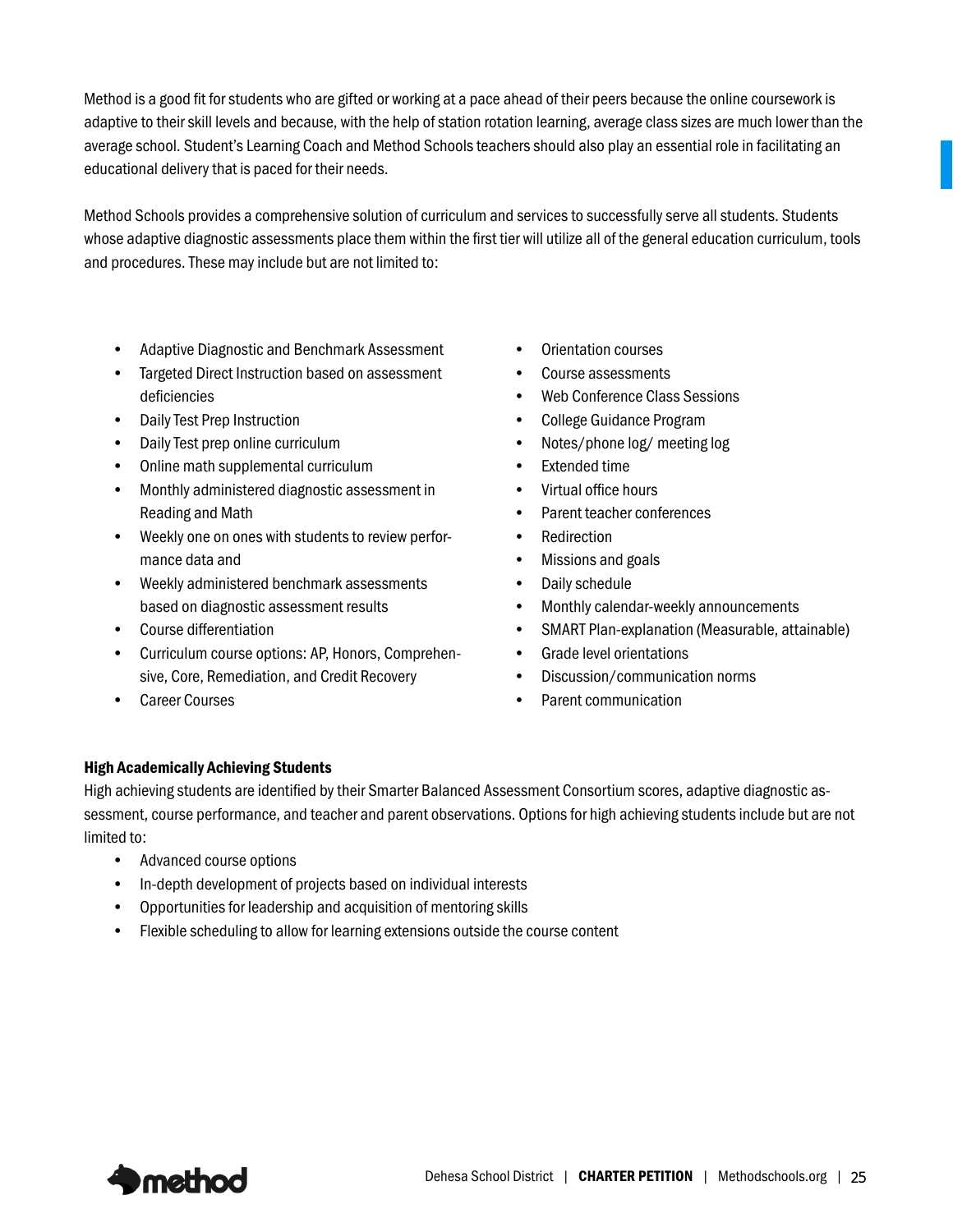#### Students Below Grade Level

Many students who enroll in Method will be functioning at a level below their peers. There are many reasons this could occur, but the school will not filter recruiting or students in any way to avoid enrolling at-risk or underperforming students. Our experience in other similar schools has shown that self-paced, flexible programs such as Method are excellent options for students under grade level. Because all students are monitored regularly – in most cases, daily – it's easy to monitor and track student progress. Renaissance Learning, STAR diagnostic assessments help students who are under grade level show academic gains faster than they could in most traditional schools.

Method Schools identifies low performing students through a variety of student data, including Smarter Balanced Assessment Consortium scores, adaptive diagnostic and benchmark assessments, student transcripts, performance on the introductory packet assignments, parent input, and teacher observations.

Low achieving students will be referred to the interventions within the tier the diagnostic assessment placed them and will likely participate in the Student Success Team (SST) process. The School will set up a Student Success Team Meeting (SST), which will be comprised of parents, teachers, administrators, and other school professionals. This team will follow a traditional format in screening of all children with behavioral and academic difficulties before a referral for special education evaluation is made. All interventions will be exhausted before a student is referred to special education. A comprehensive referral form will be developed that includes difficulty with academics, with language transition, with behavior and with social interactions. A referral to initiate the SST process may be made by any teacher once they have made an attempt at curriculum and instructional modifications or interventions. Follow-up SST meetings for each student will be conducted and scheduled in intervals established in the prior SST meeting.

Before progressing to a full IEP evaluation, SST recommendations are implemented for a period of time determined in the SST to note student academic progress. From there it will be noted if they need to have an IEP. At risk interventions include, but are not limited to:

- Adaptive Diagnostic and Benchmark Assessments
- Targeted Direct Instruction based on assessment deficiencies
- Daily Test prep online curriculum
- Online math supplemental curriculum
- Monthly administered diagnostic assessment in Reading and Math
- Weekly one on ones with students to review performance data and
- Weekly administered benchmark assessments based on diagnostic assessment results
- Course differentiation
- Curriculum course options: AP, Core, Remediation and Credit Recovery
- Mandatory office hours
- Individualized Web conference sessions
- Extended course pacing
- Supplemental online courses
- Project based assignments
- Student Success Team Meetings (SST)
- Attendance/Behavior contracts
- Counseling groups-counseling

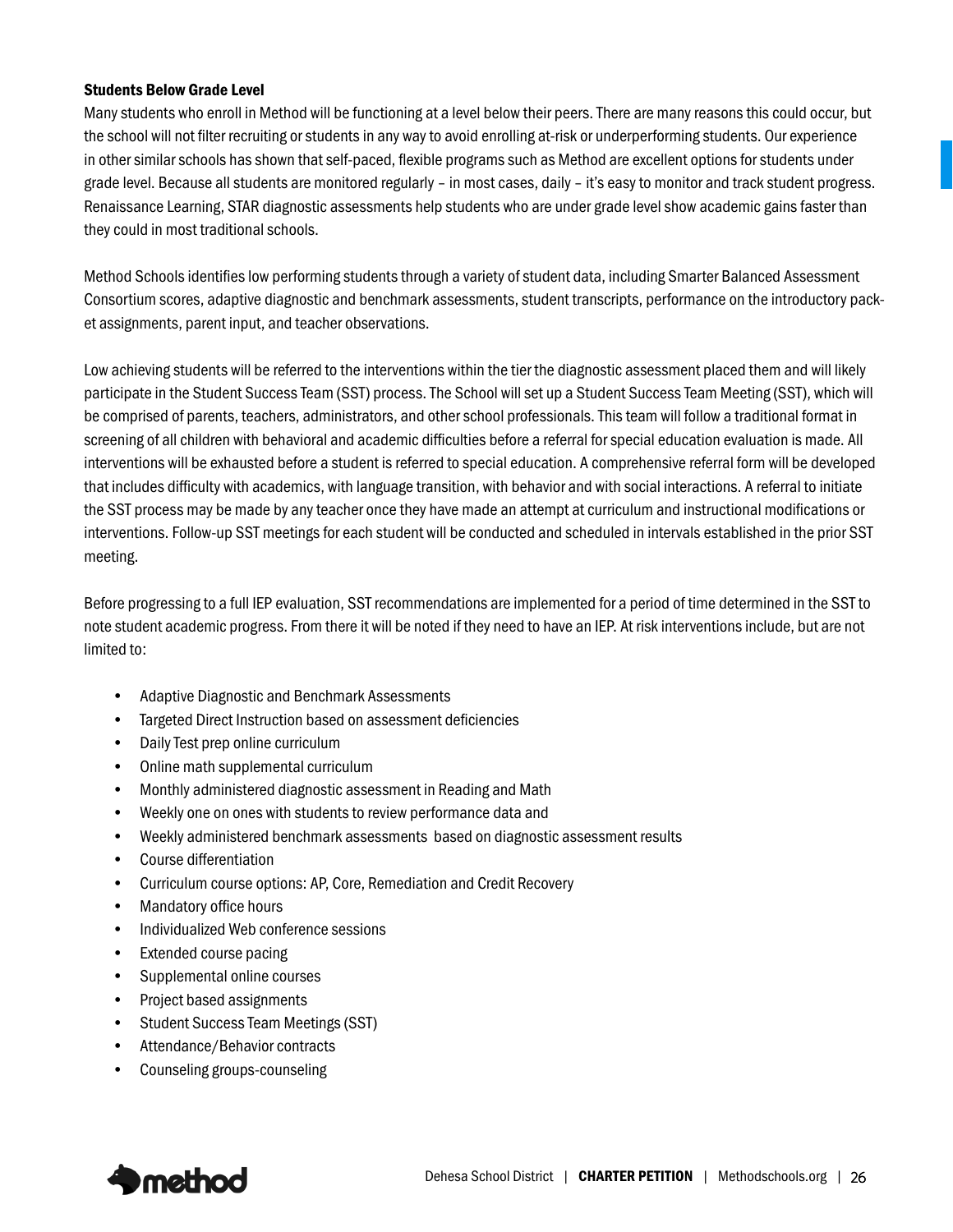Method Schools complies with all State and Federal laws for special education. The School will also comply with Special Education Local Plan Area (SELPA) and District policies on special education. In addition to other responsibilities that the District might place on the school, the charter school will have the responsibility to identify students who may qualify for special education services, to make referrals for evaluation, to hold Individualized Education Plan (IEP) meetings at the site, to provide space for the special education teacher to work with students, and to ensure that the general education teachers will carry out their responsibilities assigned in the IEP.

Method Schools reserves the right to contract with professionals outside the district. The School will initially be a member of the District Special Education Local Plan Area (SELPA). The school will not discriminate on the basis of special education needs and the District will ensure that the student's needs are being addressed. The District will provide special education services for the School's special education pupils to the extent of the law.

The School reserves the right to act as its own Local Education Agency (LEA) for the purposes of special education and will make appropriate notification to the District before such plans are made. To the extent the school opts for District delivery of special education services, it will support the District's implementation of these services and will make facilities available in a manner consistent with the District's need to provide Method Schools services to all special education students. The School will develop a Memorandum of Understanding (MOU) with the District as to how it will provide evaluation and related services (for example, speech and language, occupational therapy, or physical therapy) that could include third party service providers.

The School will set up a Student Success Team (SST), which will be comprised of parents, teachers, administrators, and other school professionals. The SST team will follow a traditional format in screening of all children with behavioral and academic difficulties before a referral for special education evaluation is made. All interventions will be exhausted before a student is referred to special education. A comprehensive referral form will be created that includes difficulty with academics, with language transition, with behavior and social interactions. A referral to initiate the SST process may be made by any teacher once they have made an attempt at instructional modifications or interventions.

Students may be referred for formal special education evaluation by the SST or by a parent. Once the referral is received, parents will be sent an assessment plan for their approval within 15 days. Once the consent by the parent is received the school will complete the formal evaluation and hold an IEP meeting within the 60-day timeline. Prior to the meeting, parents will be given a written notice describing their rights. Should the IEP team decide that the student qualifies for special education under one of the 13 federally mandated eligibilities (autism, deaf-blind, deafness, emotional disturbance, hard of hearing, mental retardation, multiple disabilities, other health impaired, orthopedic impairment, specific learning disability, speech and language impaired, traumatic brain injury, and vision impairment), the team will make a determination of services that provide an education in the least restrictive environment. The IEP will be implemented immediately. Thereafter, the student will have an annual IEP meeting to review progress and a more in-depth IEP meeting every three years (the triennial) that will include another round of assessments.

The Resource Specialist Teacher (RSP), supervising teachers and administration will collaborate to provide an education that meets student needs and ensures that students' Individualized Educational Plans (IEP) are met. The IEP team will be comprised of the parent(s), the RSP teacher, other specialists as needed (such as speech and language or occupational therapist), a school administrator or designee, and the student's general education teachers. A special education student's general education teachers will work closely with the RSP teacher to coordinate instruction and ensure that any modifications or accommodations specified in the IEP are being implemented.

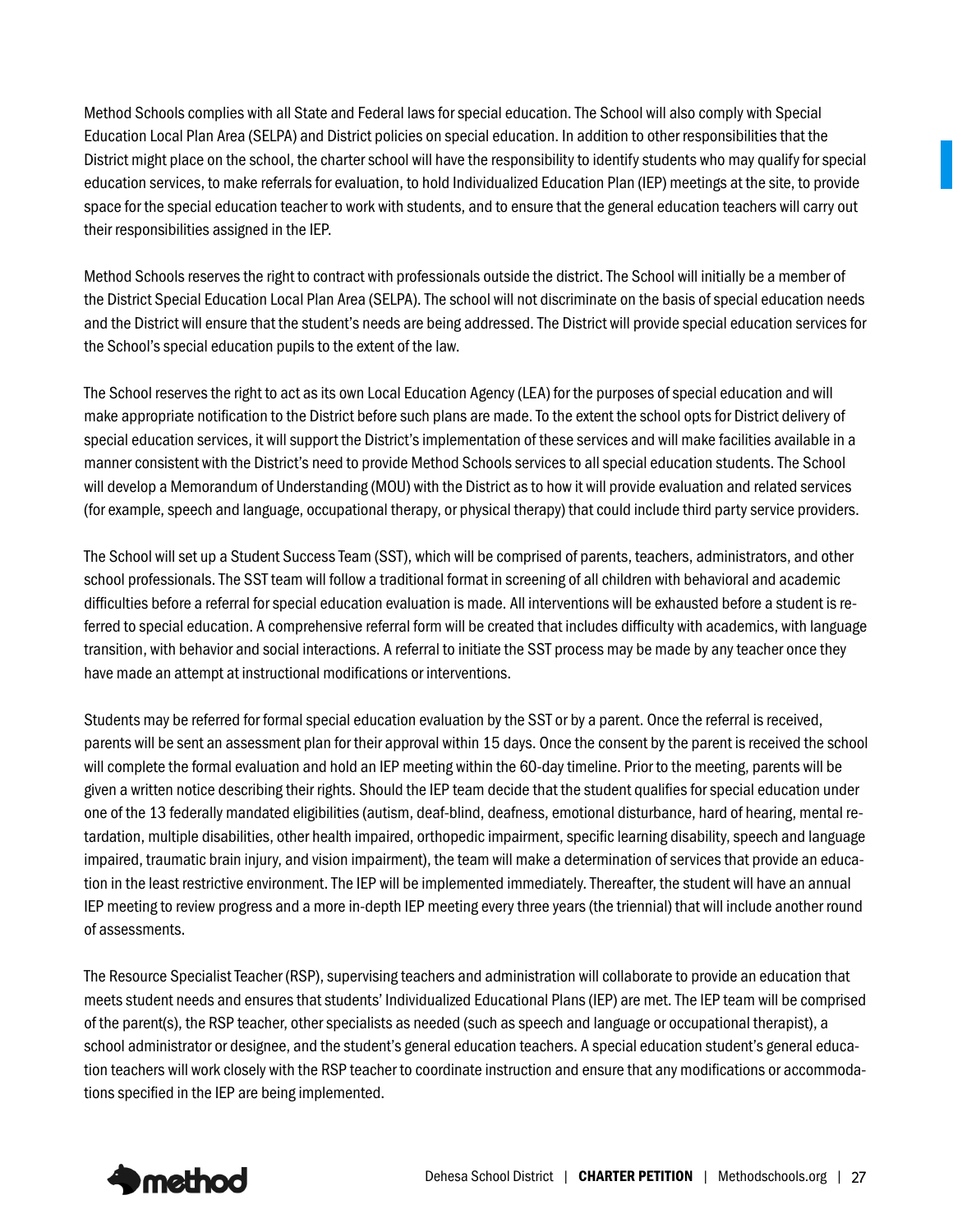Students at Method Schools will have direct instruction materials that are specifically geared towards meeting and exceeding their IEP goals. All required services for students are delivered online or arranged at mutually convenient locations to conduct in person. Additionally, the school will serve its special education students by:

- Virtual small Group direct instruction
- Accommodations for Project Presentations and Professional Experts (such as mentoring and assistance)
- Technology assisted learning
- Annual in-service for teachers regarding the identification of students with disabilities and ways of providing education in the general

Should the student not qualify for special education services or should the SST decide against formal evaluation, the SST or the parent may request that a 504 Plan meeting be scheduled. At the meeting, if it is determined that the learning process is being limited by a physical or mental condition, a 504 Plan will be developed including instructional and curricular modifications to provide the student with full access to academic programs. This plan will be implemented by the teachers and will be reviewed annually.

#### ELL Students

As part of the enrollment process, parents complete the Home Language Survey. The California English Language Development Tests (CELDT) will then be given to those students who have been identified as English Learners through the Home Language Survey for their initial assessment in 2017-2018 and then transition to ELPAC moving forward. The results of each students' assessments are sent to their parents or guardians. Results of students' designation and English proficiencies are reported annually to the state on the school's R30-LC report.

Support options for English Language Learners include, but are not limited to:

- Curriculum that includes a variety of ELL tools to support learning in a second language. Tools include and are not limited to audio support, pre-teaching of vocabulary, and graphic organizers.
- Alternate EL curriculum available based on student need.
- Teachers will make effective use of their CLAD training.
- Project Presentations that foster multi-modalities

In addition, English Language Learners specifically:

- Acquisition of computer software to develop specific subject area language development.
- Small group direct instruction for mastery of Basic Skills.

Method Schools may provide English Language Learners' families with:

- Translated written communications based on identified need.
- Offer community resource information for English as a Second Language classes.

How students will be monitored:

- ELPAC testing conducted each year
- Regular assessments through ELL software or online assessments
- Staff observations according to created rubrics

All credentialed teachers will be trained and licensed in:

• Cross-cultural Language and Academic Development (CLAD) or Bilingual Cross-cultural Language and Academic Development (BCLAD)

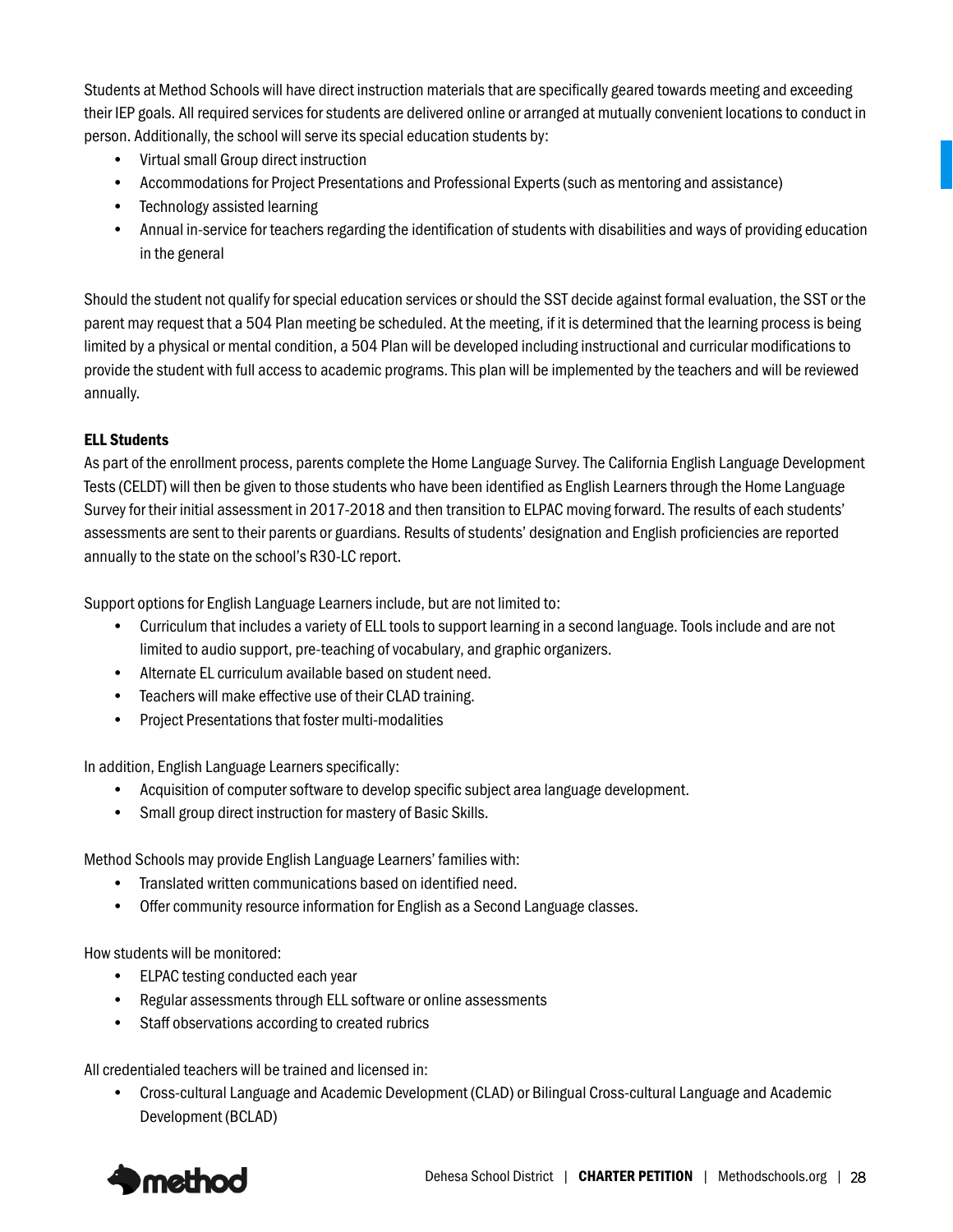Ongoing staff development to address English Learner challenges

- Special Education and ELL students are identified and served in a variety of ways. Some initial interventions are listed below:
- Targeted Direct Instruction based on assessment deficiencies
- Daily Test Prep Instruction
- Daily Test prep online curriculum
- Online math supplemental curriculum
- Monthly administered diagnostic assessment in Reading and Math
- Weekly one on ones with students to review performance data and
- Weekly administered benchmark assessments based on diagnostic assessment results
- Alternate Curriculum
- One on One instruction
- Additional Workshops/Tutoring
- Individualized Educational Plan (IEP)
- Student Success Team Meeting (SST)
- Extended Time
- Web Conference Sessions

#### Informing through Continuous Student Monitoring

This version of a Response to Intervention program enables teachers to address needs for students of all levels on a continual basis. Through adaptive curriculum and regular ongoing assessment, Method is able to segment and track each student's progress. Because SmartFox is a mobile solution, monitoring student results is easy and effective for students, parents, and teachers, allowing for a very actionable test and learn environment.

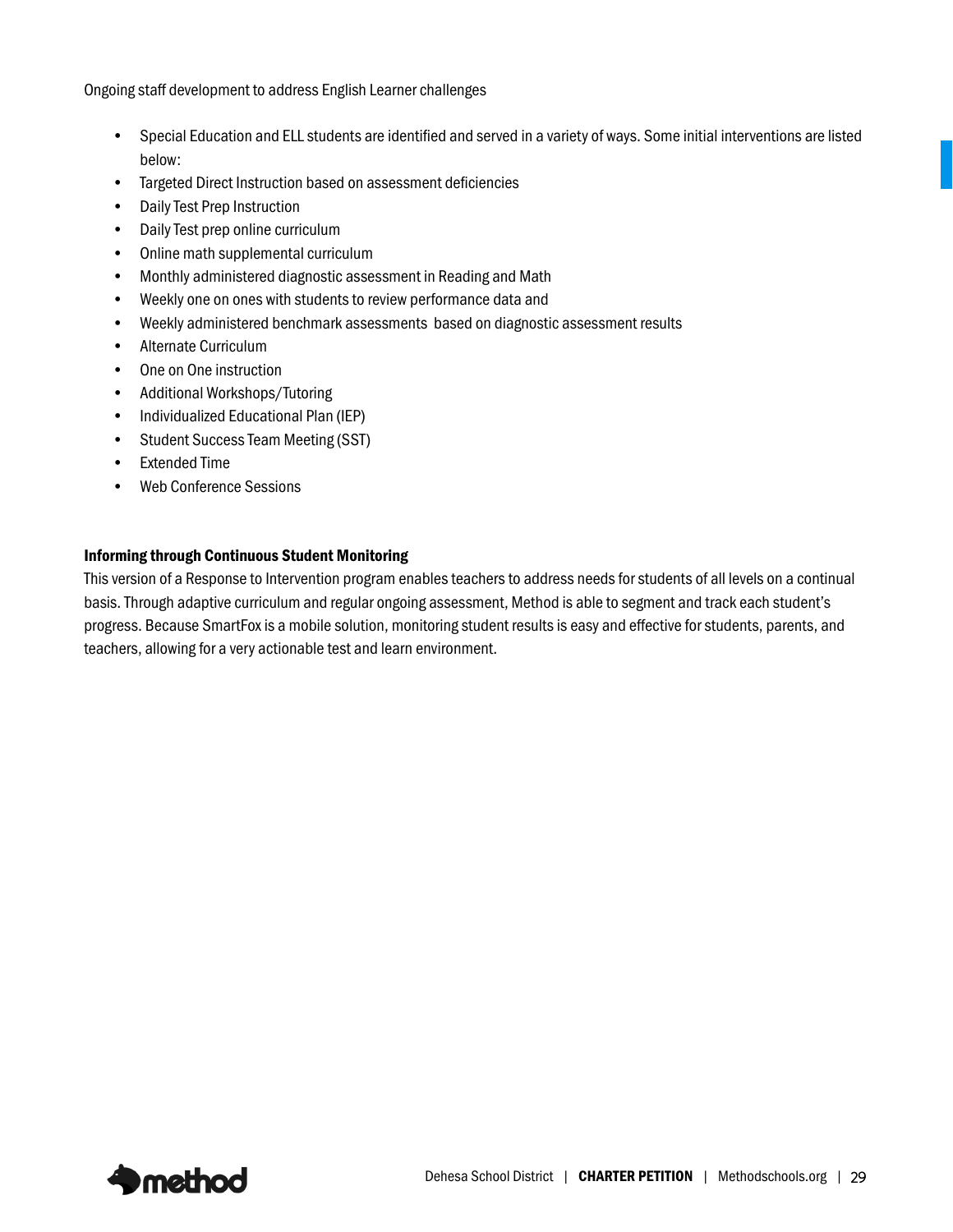# E. Transferability of Courses

Method high school courses are credit bearing and transferable to other high schools to which students may transfer. Students will be able to fulfill all UC/a-g and NCAA requirements through the completion of Method's rigorous and CCSS aligned courses, along with taking courses at local community colleges through a dual enrollment agreement. See Method Schools Graduation requirements.

# F. WASC Accreditation

Method Schools received a six-year WASC accreditation in 2018. Selected staff will also be urged to volunteer for WASC Visiting Committee Teams during each school year for enhanced experience and development with the WASC accrediting process and guiding principles.

G. What It Means to be an Educated Person in the 21st Century

All curriculum options will incorporate a focus on 21st Century Skills and will accomplish the following:

- Teach 21st century skills discretely in the context of core subjects and 21st century interdisciplinary themes.
- Focus on providing opportunities for applying 21st century skills across content areas and for a competency-based approach to learning.
- Enable innovative learning methods that integrate the use of supportive technologies, inquiry- and problem-based approaches and higher order thinking skills.
- Encourage the integration of community resources beyond school walls.

The curricular and instructional approach will incorporate personalization, some opportunities for choice of curriculum, and an overall theme of student empowerment in their educational journey. The curriculum options will:

- Support a balance of assessments, including high-quality standardized testing along with effective formative and summative assessments.
- Emphasize useful feedback on student performance that is embedded into everyday learning.
- Require a balance of technology-enhanced, formative and summative assessments that measure student mastery of skills.
- Enable development of portfolios of student work that demonstrate mastery of skills.
- Enable a balanced portfolio of measures to assess the educational system's effectiveness at reaching high levels of student competency.

The content support and instructional expertise is a critical component of the Method Schools model. Teachers not only need to be highly qualified in their subject areas, but also need to understand the evolution of educating students, allowing opportunities for student empowerment and ingenuity.

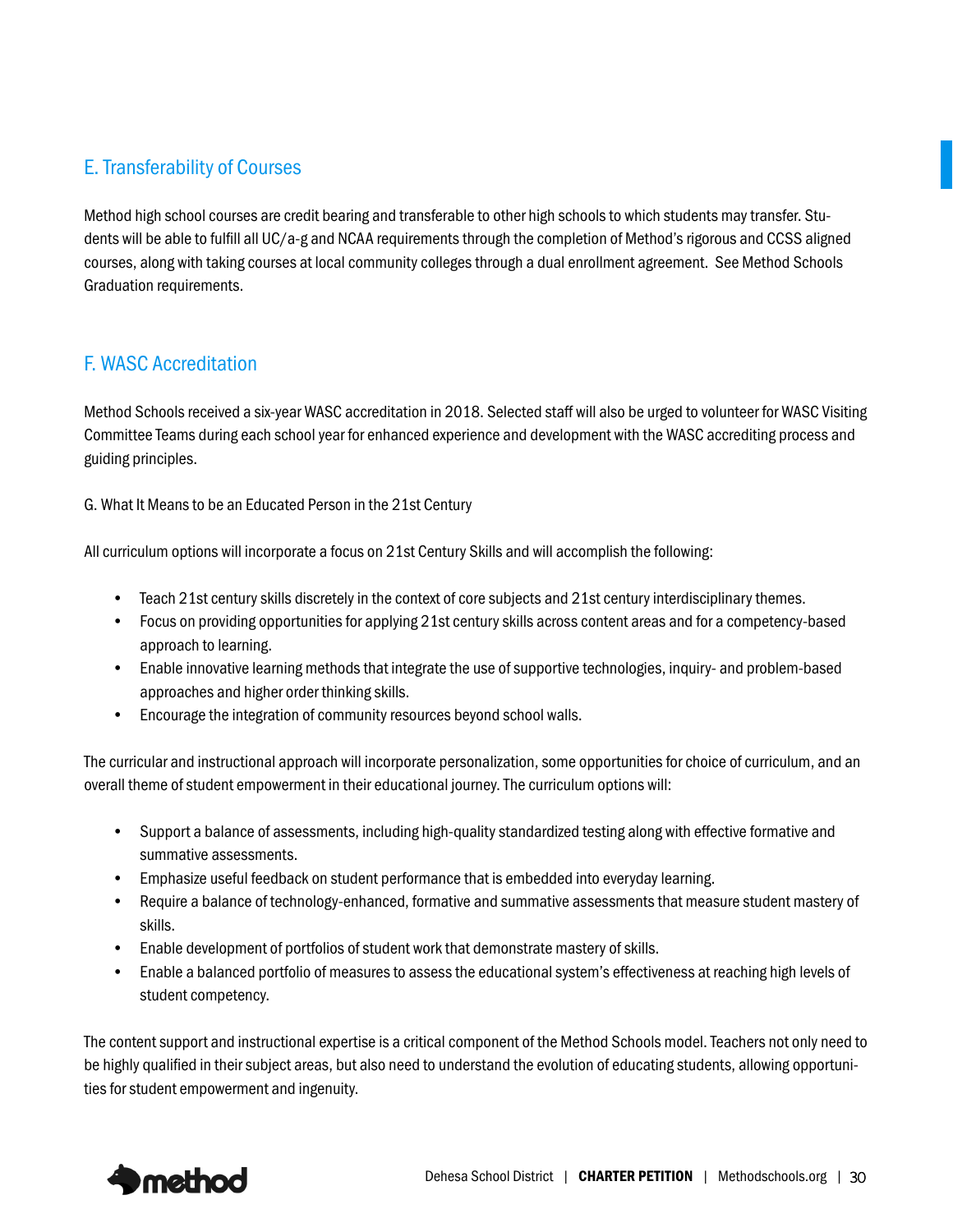In alignment to the 21st Century Learner Profile, Method Schools teachers will incorporate the following points in their instructional design:

- Highlight ways to seize opportunities for integrating 21st century skills, tools and teaching strategies into their instructional practice and help them identify what activities they can replace/de-emphasize.
- Illustrate how a deeper understanding of subject matter can actually enhance problem-solving, critical thinking, and other critical 21st century skills.
- Enable 21st century professional learning communities that model the kinds of virtual learning that best promotes 21st century skills for students.
- Cultivate teachers' ability to identify students' particular learning styles, intelligences, strengths and weaknesses and incorporate into their instructional approach per student.
- Develop their abilities to use various strategies (such as formative assessments) to reach diverse students and create environments that support differentiated teaching and learning.
- Support the continuous evaluation of students' 21st century skills development.
- Encourages knowledge sharing among communities of practitioners, using face-to-face, virtual and blended communications.
- Method Schools utilizes a scalable and sustainable model of professional development.

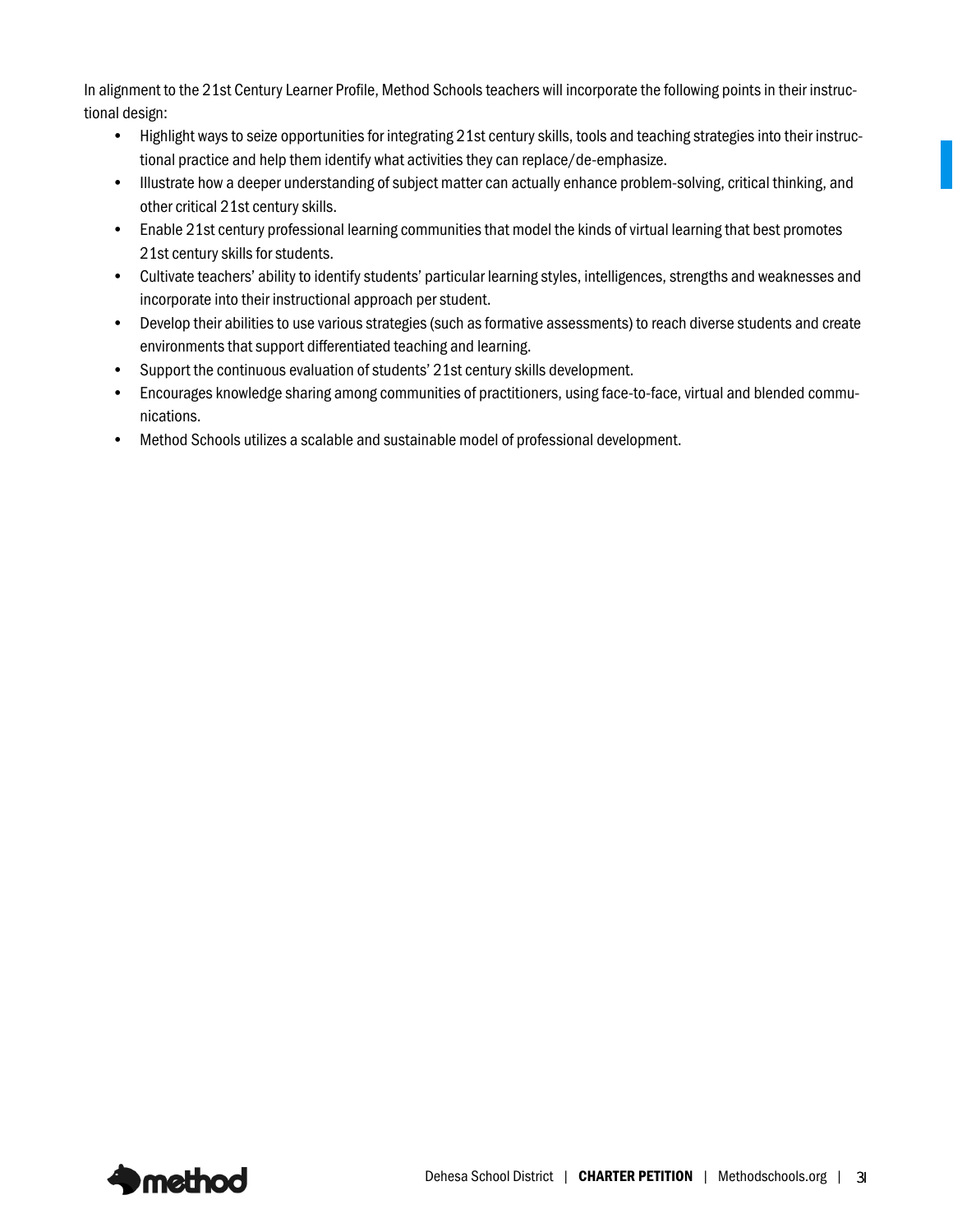# 2. Measurable Student Outcomes - Exit Outcomes/Graduation Standards

All curriculum and assessment tools offered to Method Schools students is aligned to the Common Core State Standards (CCSS) and include a variety of assessments to measure student outcomes. Student performance is evaluated through completed coursework and diagnostic, benchmark, and course assessments. As an independent study school, Method Schools complies with all aspects of its Board approved, Independent Study Policy, along with state laws relating to independent study as set forth in EC47612.5.

Method's academic program is standards-based and data driven. In alignment to California Education Code Section 47605(b) (5)(C), student progress is continuously measured. The Common Core State Standards (CCSS) and multiple sources of data form the basis of the School's instructional practices. Performance assessments are evaluated with the use of in-common benchmarks and rubrics and are analyzed on a regular basis to help drive the School's educational program. The rubrics are used to inform students and parents about the standards for student work.

Method will use the Smarter Balanced Assessment Consortium as a primary measure of school success. The School will implement policy and procedures to meet or exceed annual assessment goals. The school will attain its goals by perform an analysis of the previous year's scores and establishing target areas among sub-groups, including low-achieving students and English learners, and among curricular areas. The school staff will then analyze standards results in each subject and set targets to raise an area that shows student deficiency and align financial and staff development resources with established target areas. Standards will be further assessed by monitoring results on diagnostic or benchmark assessments, especially those within the target areas, reaffirm standards-based instruction ensuring that assessments and instruction are aligned with the standards, and focus on students whose scores are below grade level and create goals to raise their scores by at least one level each school year.

Method also uses Renaissance Learning, STAR adaptive diagnostic and benchmark assessments to generate student performance data that will be regularly reviewed by administration and teachers to guide instructional practices and allocation of resources. A data analysis plan will be developed with an annual timeline for gathering and analyzing various student achievement data and teachers will reflect on and discuss student achievement data, determine what modifications to instruction are necessary, and what new goals to set for student achievement. Performance of at-risk and low achieving students will be ongoing throughout the year and will be aligned to a RTI model to guide the implementation of interventions. All assessment data will be recorded in the student's SPP and regularly modified and aligned to interventions for optimal academic and instructional support.

Method administration, teachers, students and parents have continuous access to student's current performance in all course enrollments through the learning management systems in which the curriculum and performance are stored. As parents are traditionally the Learning Coach for the student, their child's overall grade is always available to them. The learning management system used for the curriculum will provide a variety of student performance data, including, but not limited to: overall performance in the course, individual assignment and assessment scores for each course, time spent in each course each day and overall course performance reports.

Parents and guardians review student achievement data when they meet with their child's teacher biweekly meetings. The District receives data on student achievement through School reports and/or presentations to the District's Board of Education. These reports and/or presentations occur at least twice during the School's initial five-year charter period and include formative and summative data to demonstrate that the School is meeting state performance standards.

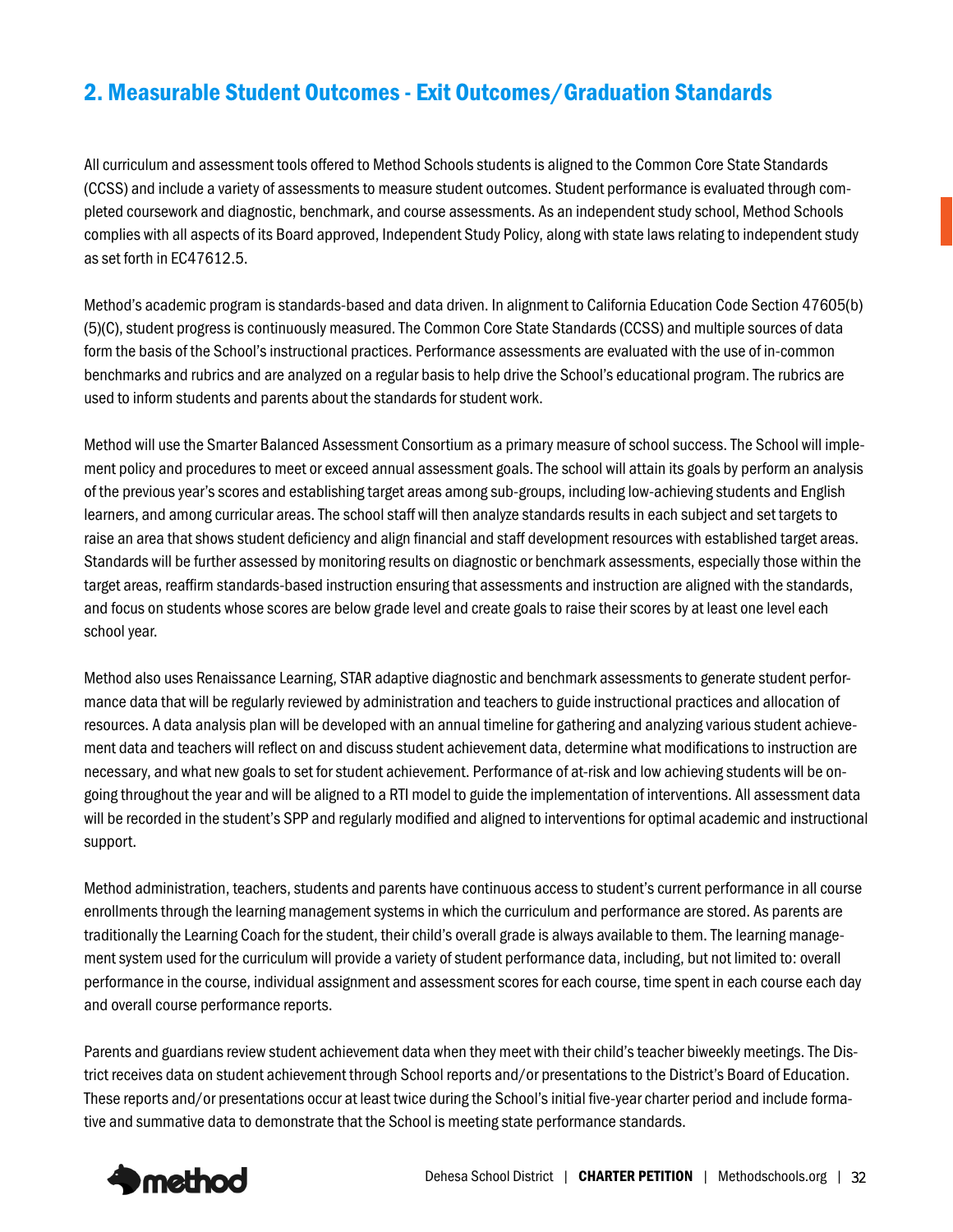Exit outcomes for each student includes:

- 1. Demonstration of mastery or growth within the content standards assigned through state, diagnostic, and benchmark assessments
- 2. Annual academic growth of at least one grade level in language arts and math
- 3. Demonstrate learning objectives of the 21st Century Learner Profile
- 4. Demonstrate skills developed through project based and deeper learning modalities
- 5. Established college and/or career path or goals

#### Method Schools Expected Outcomes

Method Schools partners with students of diverse racial and cultural backgrounds to develop skills that closely align to deeper learning and beyond. We're committed to a collaborative approach with students to create and provide meaningful educational experiences that not only reflect the real world in which they live, but challenge their ability to creatively problem solve and apply skill sets from one discipline to another. Students are provided with the supportive space to become self-directed learners and develop the skills to master academic core content, critically think, problem solve, collaborate, and effectively communicate to ultimately prepare them for a meaningful college experience and career. Through student driven collaborative projects and self-paced academic content, students participate in activities that promote self-discovery of personal and academic knowledge and interests, which will refine their path to college and beyond.

Method Schools is committed to educating the entire child and appealing to all learning styles and modalities. Method Schools believes that each student should develop the following traits and skills by the time of graduation:

#### Problem Solving

- Critical Thinking
- Creative Thinking
- Transfer knowledge to new situations
- Courage to take risks
- Collaboration
- Communication
- Agility and Adaptability
- Taking Initiative
- Synthesize information
- Curiosity and imagination

#### Character & Citizenship

- Adopt ethical and behavioral standards
- Civic and personal responsibility
- Compassion
- Global awareness
- Consideration of others
- Self-regulation
- Honesty
- **Perseverance**
- **Trustworthiness**
- **Loyalty**
- Optimism

#### Critical Thinking

- Strategizing
- Decision making
- Conflict-resolution
- Logic and reasoning

#### Life-Long Learner

- Development of one's own skills, gifts, and potential
- Development of self-confidence and self-esteem
- Setting personal and professional goals

As noted above, some outcomes might measure non-academic areas, such as socialization, citizenship, problem-solving skills, and more. Over time, Method Schools might may modify performance expectations and benchmarks to align to changing state or federal requirements or due to increases in student performance that necessitate higher performance standards.

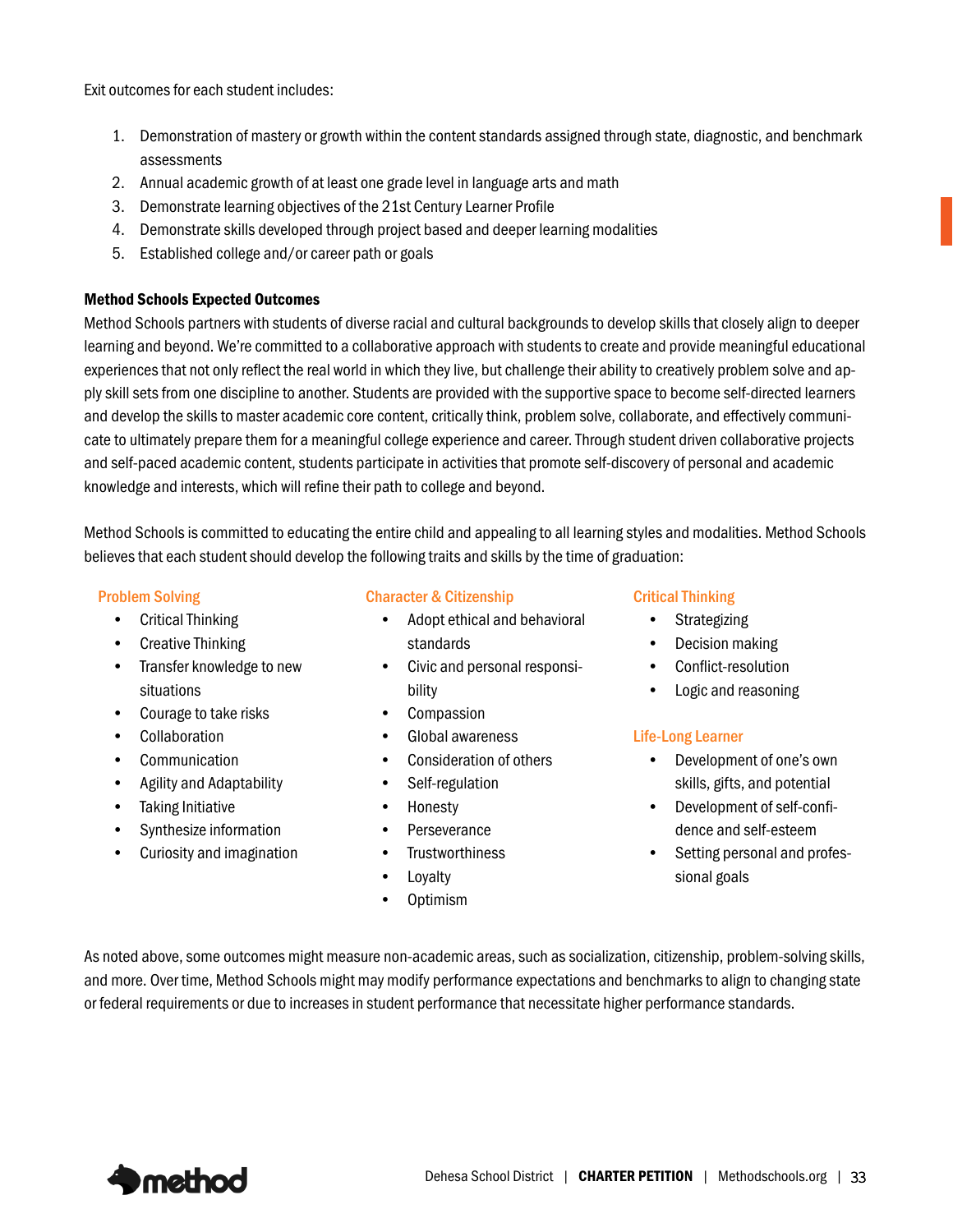# 3. The Methods by Which Pupil Progress Will Be Measured

Method Schools utilizes the following assessment and reporting tools:

- Smarter Balanced Assessment Consortium to measure academic achievement.
- Adaptive diagnostic assessments will be used to assist with course placement, diagnosis of instructional needs, and measurement of student gains across reporting periods.
- Benchmark assessments will be used to aggregate and disaggregate data by selected criteria to better inform instruction.
- An ongoing school-wide performance accountability system (Ed Code, 47601) using assessments based on the California standards and blueprints for Language Arts and Math.
- Course lesson and unit assessments to measure achievement and confidence in the subject area.
- An annual Physical Fitness assessment for 5th, 7th and 9th grade students.
- ELPAC to measure progress for ELL students.
- Presentation and project rubrics created by teachers to measure success on student presentations and group and individual projects.

#### Common Core State Standards (CCSS)

The school-wide accountability measures at Method Schools are the Common Core State Standards (CCSS) included in the Smarter Balanced Assessment Consortium program. Method Schools uses the Smarter Balanced Assessment Consortium results as a primary measure of school success. The School will attain its growth target each year by doing the following:

- Perform an analysis of the previous year's scores.
- Establish target areas among sub-groups, including low-achieving students and English learners, and among curricular areas.
- Analyze standards cluster results in each subject and set targets to raise an area that shows student deficiency.
- Align financial and staff development resources with established target areas.
- Monitor results on diagnostic or benchmark assessments, especially those within the target areas.
- Ensure students demonstrate a minimum of a year of academic growth in language arts and math
- Reaffirm standards-based instruction ensuring that assessments and instruction are aligned with the standards

SmartFox, the online curriculum of Method Schools, is aligned to California and Common Core State Standards.

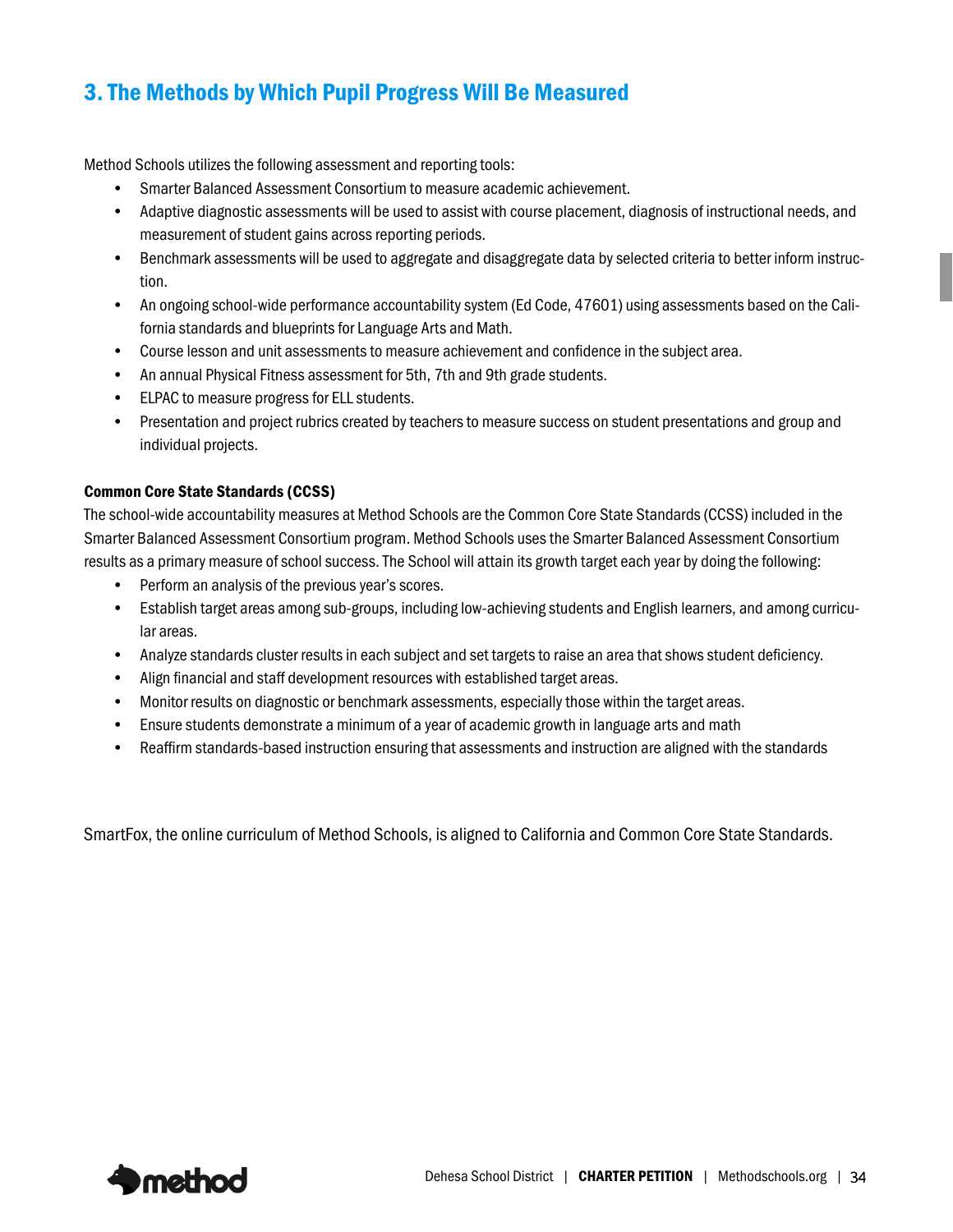# 4. Governance Structure of School

#### Parent Involvement in Governance

Parent and community involvement in the governance of Method Schools will be pursued by virtue of their participation in the Board of Directors and School Advisory Committee. Method Schools will be governed pursuant to the bylaws adopted by the Board of Directors and as subsequently amended pursuant to the amendment process specified in the bylaws.

#### Board of Directors

The Board of Directors of Method Schools shall be the School's Governing Board and will include approximately three (3) to seven (7) voting board members over time, with five at launch. The Board of Directors will be selected to represent the community-at large. One seat on the Board will be reserved for a parent of a student currently attending Method Schools and another seat will be reserved for an ex-officio authorizing School District representative. Board members will have a term of three years. A nominating committee, comprised of parents, teachers, and administration, will be created to select new board members. All new members will be selected with a track record of success in their particular sectors and a commitment to the vision of the school. Recommendations by the nominating committee will be voted on by the Board.

Board members at launch were selected based on the make-up of the community in which Method will operate and projected needs of the school at launch and through the first few years. Key skills that were sought after in board members included, in no particular order:

- Formal education industry and administration experience
- Financial experience, including auditing and IRS interfacing
- Connections with local community leadership and general public
- Home schooling experience
- Educational technology experience
- Marketing experience, including acquisition and retention
- Research and assessment experience

#### The Method Board of Directors:

#### Shannon Clark, Experienced Homeschool Parent

Shannon Clark is a mother of 2 with 6 years' experience as a parent in homeschooling and blended learning. She worked in the business and accounting field with responsibility ranging from general accounting to human resource management and the implementation of business policies and procedures. She was an active volunteer as a Girl Scout leader, softball coach and board member, volunteer, and community organizer. Shannon was an active volunteer at the charter school her children attended, being awarded volunteer of the year in 2010 at Coastal Academy in Oceanside. While her children are now attending a more traditional school environment, Shannon continues to be an avid supporter of choice in education and independent study programs. She is currently working as a fitness instructor continuing to focus on inspiring people to learn and achieve their goals. Shannon is in the process of completing her bachelor's degree in Business Administration with an emphasis in accounting. She is also a member of PEO, an organization that raises money for women in education providing opportunities for women to obtain their undergraduate and graduate degrees. After completing her bachelor's degree, Shannon plans to obtain her CPA and continue working in the field of education to provide new and innovative opportunities for children and parents to pursue their educational goals.

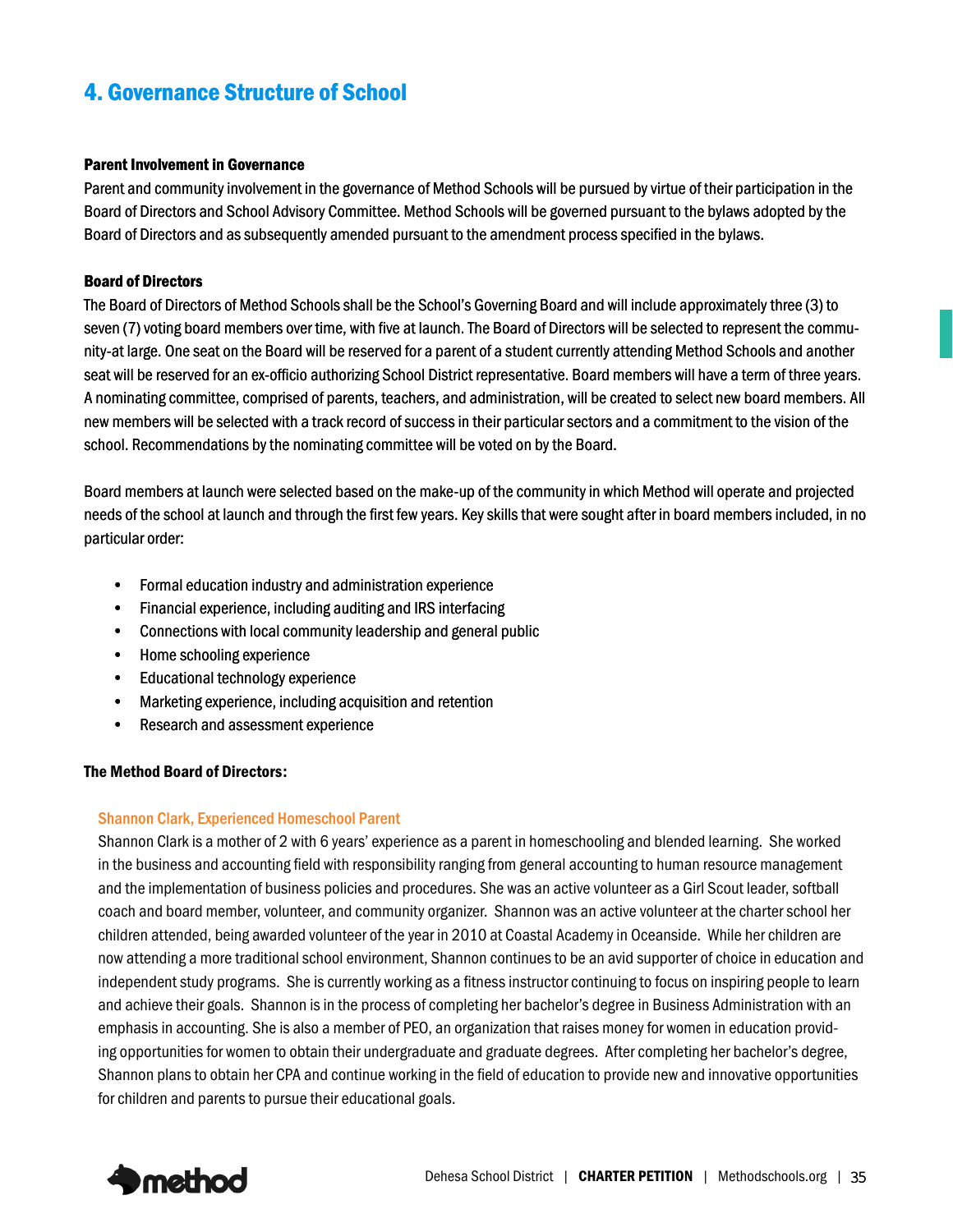#### Steve Dorsey, Director at Los Angeles County Office of Education

Steve has been an educational professional for the last 16 years as a teacher, Assistant Principal, Elementary Principal, Middle School Principal, and is currently the Director of Pupil Personnel Services for Walnut Valley Unified School District. Prior to education, Steve worked in Law enforcement as Deputy Sheriff and a salesman for Coca-Cola Company. Steve is currently working on his EDD in Educational Leadership and is committed to developing students' innovative skills in order to truly succeed in today's digital world. Steve is very connected to issues facing Southern California students and is ommitted to providing solutions that work in this area.

#### Tyler Roberts, Marketing Director at T-Mobile USA

Tyler has an extensive consumer marketing background with more than 15 years' experience in customer Loyalty and Retention. Currently employed in a Senior Marketing role for T-Mobile, USA, he has held similar marketing positions for other industry leaders including Ancestry.com and 1-800 CONTACTS. Tyler received his B.S. in Business Management from Utah Valley University where he also served as President of the American Marketing Association. He resides with his wife and four children and is very active in local education issues.

#### Gloria Vargas, Girl Scouts of America, San Diego Chapter

Gloria has more than 20 years of experience in the nonprofit and education arenas, specializing in serving the Latino community. As regional manager for Girl Scouts San Diego, she supervises a staff of professionals dedicated to recruiting and engaging girl and adult members; and develops strategic alliances with community groups, schools and youth organizations. Her achievements include increasing council membership by four percent (the largest rise in five years), and establishing the region's first Spanish-speaking troops. Gloria's leadership was key to Girl Scouts of the USA's first-ever Latina CEO spotlighting Girl Scouts San Diego's successes in "best practice" videos created to show other councils how to reach the Latino population. Previously, Gloria was the assistant director at the UCSD's Student Affirmative Action and Human Relations Programs, responsible for promoting student diversity and fostering multicultural understanding and awareness. Gloria's experience also includes working as program director for Project Buscar — a YMCA/San Diego County of Social Services project designed to find permanent homes for special needs Latino foster children. Her work led to all 200 youth becoming adopted by loving families. Gloria holds a bachelor of arts degree in Spanish from the University of California, Irvine, and completed coursework for a master of arts in sociology from Humboldt State University. She is a committee member for the South County Economic Development Council, among other volunteer activities.

#### Carolyn Andrews, Account General Manager, Pearson

Carolyn Andrews has worked in K-12 and HiEd for over 22 years. Work experience includes teaching HiEd classes at Northern Illinois University and University of San Diego. Carolyn also has experience working with K12 Education. K12 experiences include teaching grades 1, 3, 4, and 5 at San Bernardino City Unified School District, working at the district office in SBCUSD conducting professional development for educators, writing grants and more. Carolyn's experience also includes working at Educational Companies that include Apple, K12, Schoology, and Pearson. Carolyn currently works as Account General Manager at Pearson partnering with school districts in Riverside and San Bernardino Counties on solutions such as textbooks and digital curriculum.

The governance structure of Method Schools is organized to meet the educational needs of all students. Each level has its purpose the supporting and advancing of the mission, vision, and stated goals of the charter.

#### Board Delegation of Duties and Director Responsibilities

The first duty and responsibility of the Method Schools Board is to promote and uphold the mission and vision of the School. The Method Schools Board of Trustees shall exercise final authority on all matters concerning the School. The Method Schools Board of

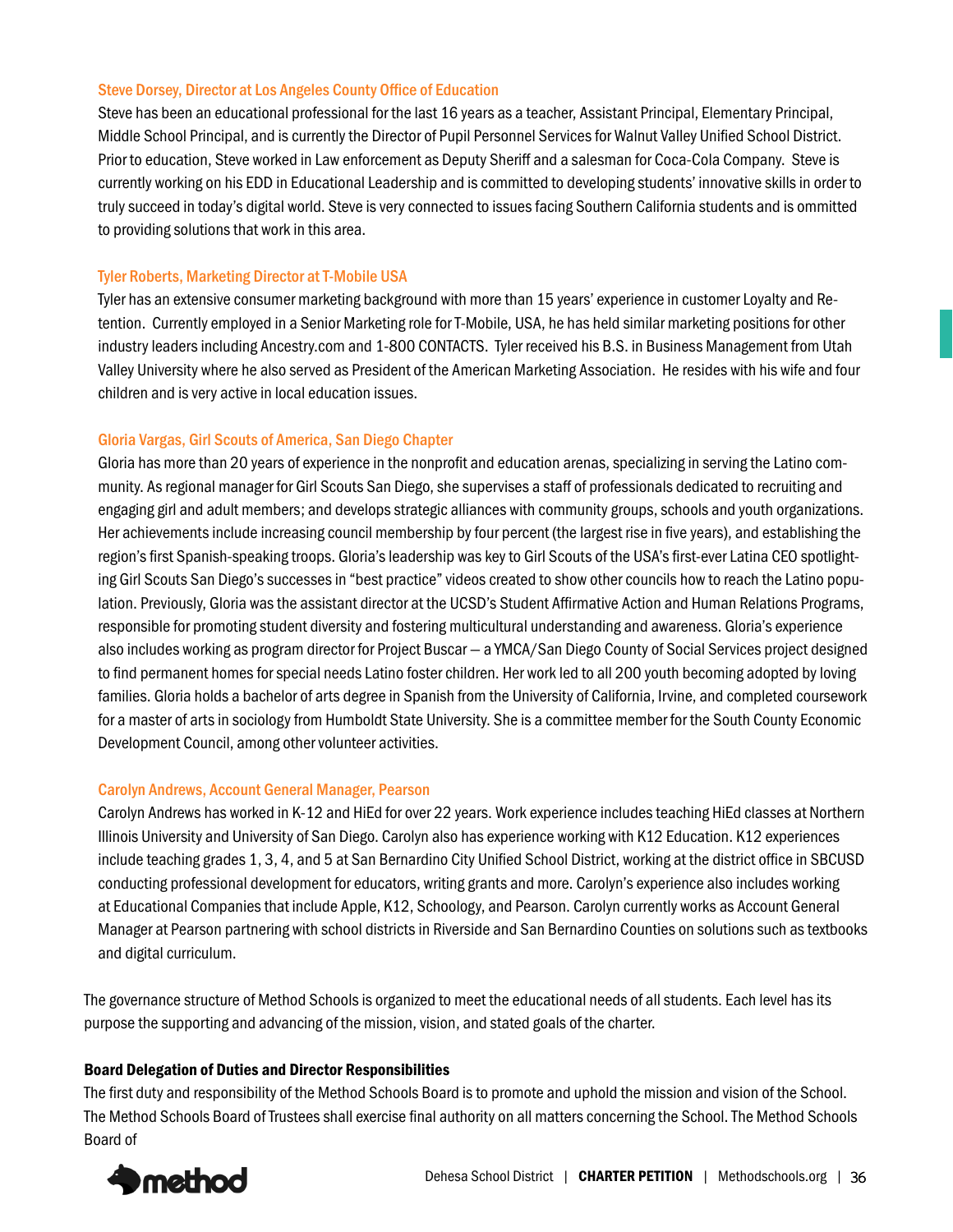Trustees' major roles and responsibilities include approving all major educational and operational policies, approving all major contracts, approving the school's annual budget, overseeing the school's fiscal and legal affairs, hiring and evaluating the Director, and ensuring the long-term viability of the School. The Method Schools Executive Director have the authority and responsibility of managing the day-to-day operations of the School including the selection of administrative, certificated, and classified personnel. Both the Executive Director and Business Director shall be responsible for insuring that all funds generated by the School are expended to support the purposes and operations of the Charter, and shall, in every case, be invoiced and/or receipted according to Generally Accepted Accounting Principles (GAAP). The Executive Director and Business Director reports to the Board and attend Board meetings.

#### Board Meetings

All meetings of the Method Schools Board of Directors shall comply with the Ralph M. Brown Act and shall take place at least quarterly, and shall be held at a location within the authorizing School District jurisdictional boundary. Notices, agendas, and minutes of meetings will be recorded and retained in the Academy files. These records will be accessible for public and District review upon request.

#### Board Trainings

Board members may attend a variety of trainings throughout the school year to better support the entire Board and the School. Method Schools plans to offer the Dehesa School District Board members the opportunity to attend Board trainings scheduled for Method Schools Board members.

#### Legal Status & Bylaws

Method Schools is a California nonprofit public benefit corporation with its own bylaws, which were approved by majority vote in a November 2013 Method board meeting. It is a stand-alone corporation and not a subsidiary of the District. As outlined in Education Code section 47604(c): the authority that grants a charter to a charter school to be operated by, or as, a nonprofit public benefit corporation shall not be liable for the debts or obligations of the School. Once the School obtains 501c3 number, it will make provisions for the liabilities, debts and financial obligations of the School and will indemnify, defend, and hold harmless the District for damages resulting from the acts of the School.

Consistent with the statutory intent of Education Code section 47604 (c), the authorizing School District shall not be liable for the debts or obligations of Method Schools. The School shall indemnify, defend, save, and hold the District, the Board, the Superintendent, employees, officers, directors, subcontractors, agents and authorized volunteers (collective "employees") harmless against any and all claims, demands, suits, costs, judgment or other forms of liability to third parties, actual or claimed, or whatsoever kind or character, including attorneys' fees, brought against the School or School employees for injury to property or persons, occurring or allegedly occurring in, on or about the school from conduct committed by the School or by its employees, officers, directors, subcontractors, agents.

The District will not be liable for any actions taken by the School. Method Schools will purchase and maintain, as necessary, general liability, errors and omissions, property, workers compensation and unemployment insurance policies, either as part of the District's insurance programs or its own insurance program. If the school purchases its own insurance, it shall be equivalent to the District's program with respect to limits and coverage. The School will develop, implement, and ensure compliance with health, safety, and risk management guidelines in consultation with its insurance carriers and risk management experts. Administration shall maintain comprehensive range of insurance coverage, commensurate with that of other public schools and/ or nonprofit organizations of similar type and size, to protect both itself and the District. Details of this policy will be outlined in a Memorandum of Understanding ("MOU") between the School and the District and a copy of this policy will be available to the District upon request. Education Code Section 47604 (c) provides that "an authority that grants a charter to a charter school to

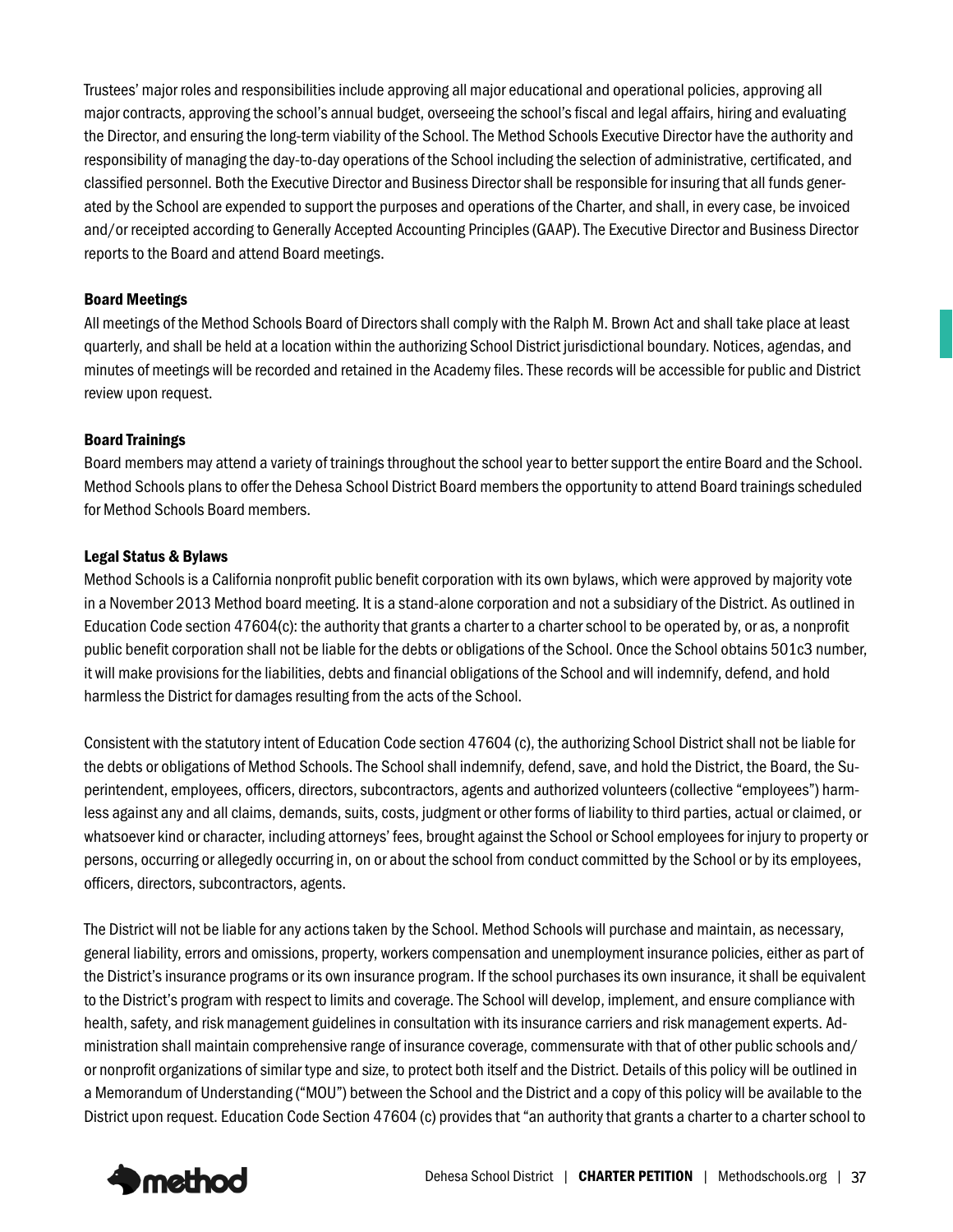be operated by, or as, a nonprofit public benefit corporation shall not be liable for the debts or obligations of the charter school". As an independent corporate entity, the petitioners anticipate that the civil liability effects of the operations of the School on the District will be minimal. The governance team shall be properly indemnified and the school intends to secure, as noted in the charter, appropriate insurance coverage to protect the school's assets, staff, etc.

Method Schools further identifies its commitment to hold the District harmless from financial obligation in the event of an unbalanced budget, assuming that legislatively guaranteed income sources arrive, per the law, for the School in conformance with the budget. Method Schools will act as its own fiscal agent to the fullest extent of the law. The School shall implement the provisions of Charter School Legislation and the State Department of Education directives regarding charter schools.

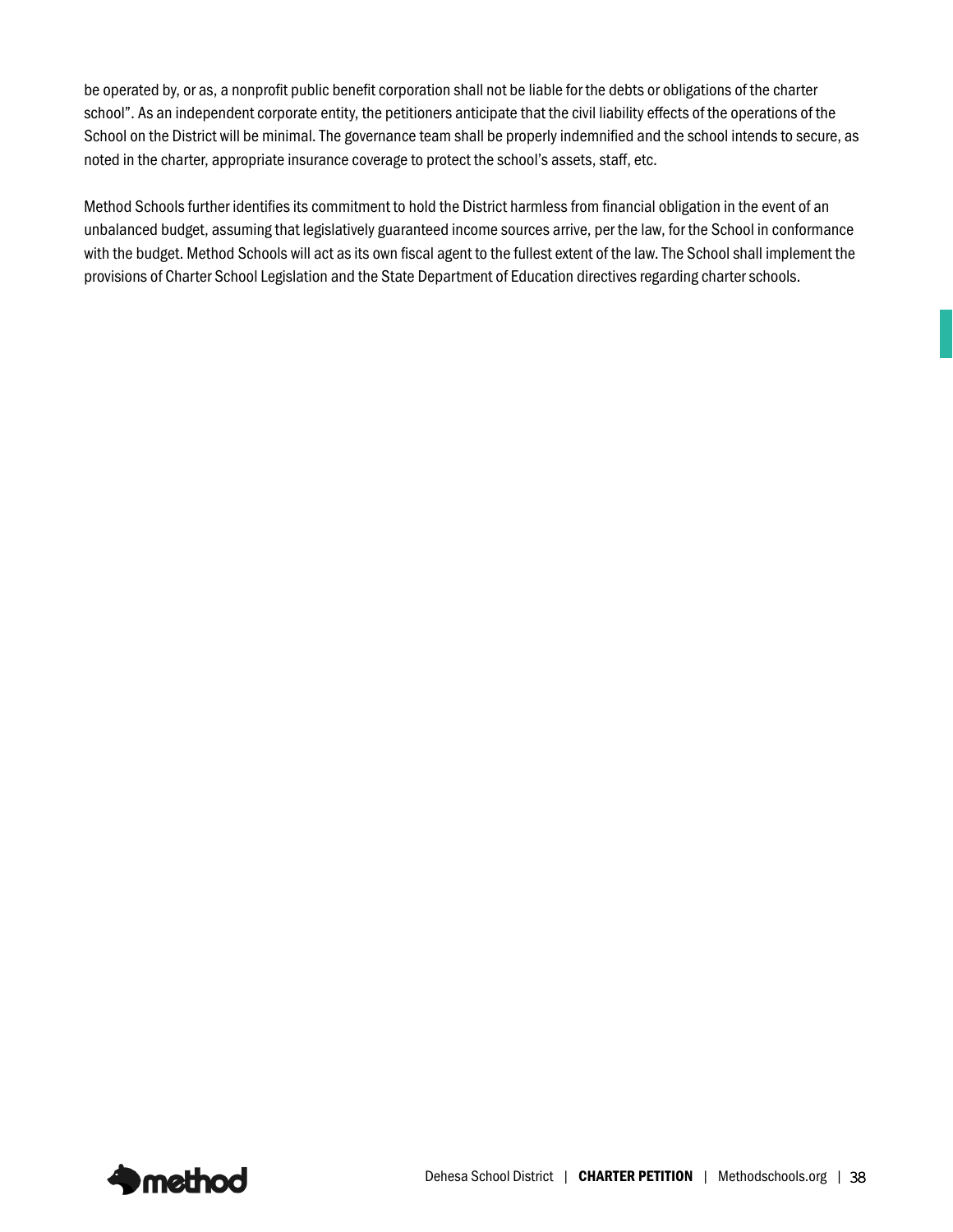# 5. Qualifications to be Met by Individuals to be Employed by the School

Method Schools recruits professional, effective, and qualified personnel to serve in administrative, instructional, instructional support, and non-instructional capacities through advertisements on reputable career boards and referrals. The School believes that all of its employees play a key role in creating a successful learning environment and recruit qualified employees throughout the organization. The School conducts background checks on employee candidates to provide for the health and safety of the School's faculty, staff, and pupils and the academic success of the pupils. All staff is required to have TB testing clearance.

Method Schools provides excellent salaries and benefits to attract highly qualified teachers. Method Schools makes intensive efforts to recruit qualified teachers from charter school employment fairs, the teaching programs at local universities, charter organizations, and through the use of Ed-Join, LinkedIn or similar online tools. All teachers are highly qualified as specified in the No Child Left Behind Act (single subject credential in their teaching area). Strong content knowledge, familiarity with the target populations, innovative and create thinkers, problem solvers, and willingness to support the goals of the charter are underscored in the hiring process.

Method Schools staff currently includes an Executive Director, Business Director, and one primary teacher per twenty-five students. On-going professional development will include and is not limited to:

- SIS training
- Curriculum platform training
- Virtual teaching training
- RTI training
- Governance training
- Charter School development

Employees meet specific qualifications for employment as outlined in their job descriptions. Teachers meet all requirements for employment set forth in applicable provisions of law, including credential requirements. Method does not hire emergency credentialed teachers unless the following conditions are met:

- Board of Director approval
- No other credentialed option is available and the need is acute
- A plan is in place to fully-credential the emergency-credentialed teacher with a Board-approved timeline

The educational and skill level qualifications and job descriptions of teachers to be employed in the School shall meet the educational goals as outlined by this charter petition. The director checks all credentials prior to hiring any certificated personnel. The director annually checks credentials and/or transcripts to ensure that they meet the requirements for "highly qualified teachers" under the No Child Left Behind Act for each course for which a teacher assigned.

#### Executive Director Qualifications

The School's Executive Director serves as the instructional leader of the School and will be responsible for promoting the vision of the charter and helping the School and students achieve the outcomes outlined in this charter petition. The qualifications of the Executive Director include, but are not limited to, the following:

- Strong communication and community-building skills
- Deep knowledge of curriculum development and program design
- Commitment in carrying out the school's vision.

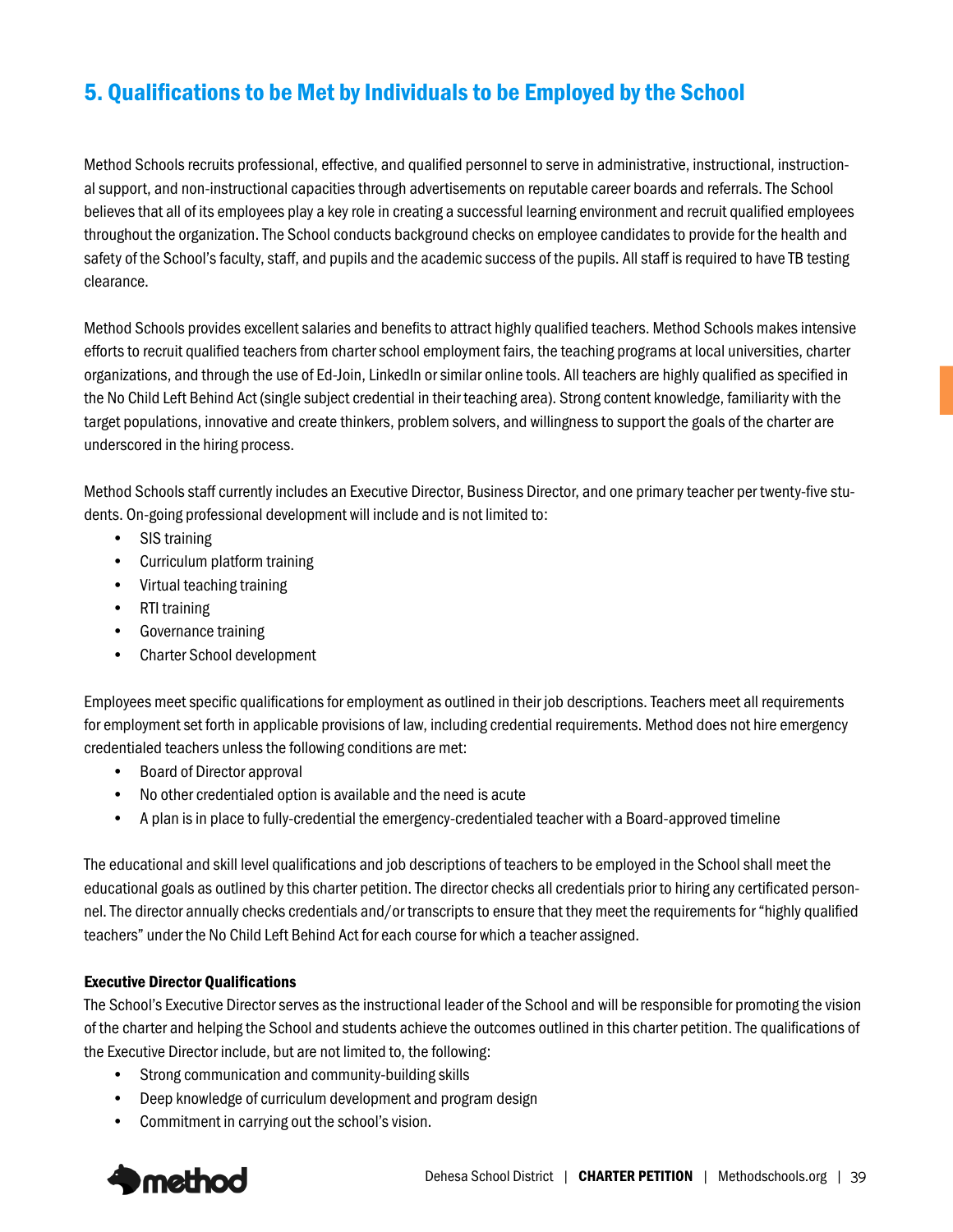- The ability to build a professional learning community and the willingness to seek continuous improvement in student learning.
- An understanding of budget development and tracking.
- Sufficient understanding of charter school operations to monitor all "back office" operations.
- Sufficient understanding of charter school regulations to advise the governing board.
- The ability to use assessment data in analyzing school performance.
- A minimum of two years of teaching experience.
- The ability to advise, support, and inspire teachers, staff, students and parents
- Promoting a noncompetitive environment.
- Create the opportunity for staff to express ideas.
- Executive Director will hold, at minimum, a Master's Degree

#### Dr. Jessica Spallino, Chief Executive Officer and Lead Petitioner of Method Schools

Jessica has worked in the field of education for thirteen years. She has taught at the preschool, elementary, middle and high school levels as a classroom, substitute and independent study teacher. She has eight years of experience as the Curriculum Coordinator and then Program Manager for a kindergarten through twelfth grade independent study school in San Diego County. She has also worked for an international curriculum company where she helped launch schools and innovative programs throughout Southern California. She earned a BA in English/Education, MA in Educational Leadership and holds a multiple subject, single subject (English), and Administrative CA credential. She is currently working on her PhD in Curriculum and Instruction with an emphasis in Educational Technologies. Her combined education and experience have brought her to this exciting position at Method Schools with the goal to make an impact on students' lives in creative and innovative ways.

#### Business Director (CBO) ualifications

The School's Business Manager will be responsible for a variety of front and back office activities. The Business manager qualifications include, but are not limited to, the following:

- Strong organizational, time management, and multi-tasking skills.
- Manage front and back office tasks.
- Ability to develop and implement short and long term business and growth plans.
- Strengthen school branding, marketing, and manage student recruitment efforts.
- Tech-savvy with ability to manage online presence until growth allows for more technology FTEs
- Commitment to support the goals of the charter.
- Ability to work independently as well as with a team.
- 3 plus years-experience in a fast-paced administrative position.
- Experience in school front and back office tasks.
- Ability to maintain accurate records on school databases.
- Business Director will hold, at minimum, a Bachelor's Degree in Business, Finance, or Marketing (MBA preferred)

#### Mark Holley, Chief Business Officer of Method Schools

Mark Holley began his career 20 years ago, working in operations, marketing and finance within the K-12 education space. He holds a B.S. in Business/Marketing, and an MBA where he specialized in New Venture Creation. Ever since he was a small child Mark found meaning in building things that helped others. Over the past few years, Mark has helped market some of the fastest-growing blended learning K-12 schools in the western U.S.. The ability to effectively market Method is an essential component of a truly scalable school model, and Mark's expertise in this area is relied upon.

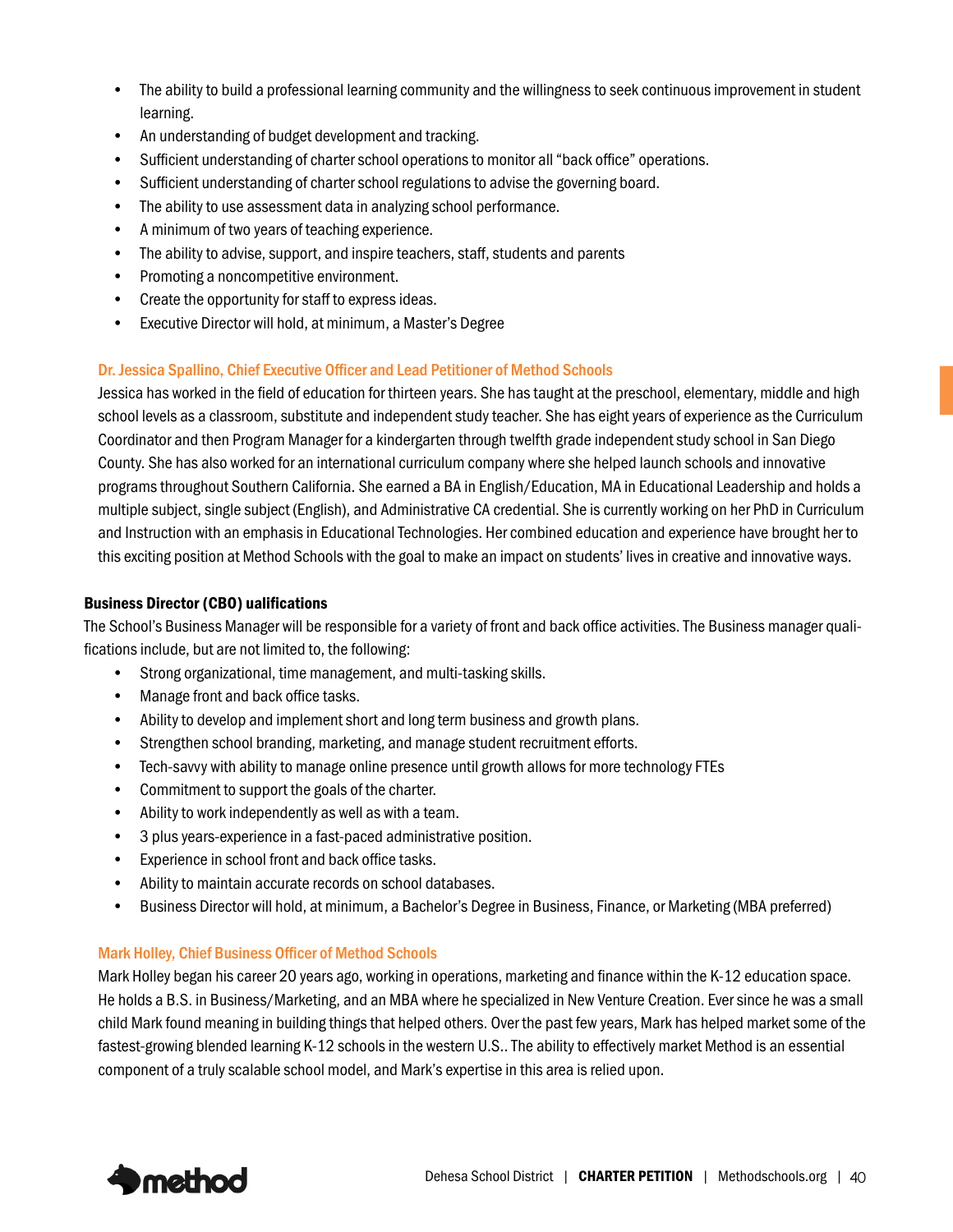#### Lead Teacher Qualifications

Teacher qualifications include, but are not limited to, the following:

- Must hold a California Multiple-Subject or Single Credential for the teaching available teaching position and be eligible to be Highly Qualified under NCLB.
- Must be CLAD certified.
- Must support the vision and educational program of the charter.
- Must demonstrate the ability to work with the target populations.
- Must be committed to student success and willing to take responsibility for student learning.
- Must have an understanding of virtual curriculum, environments, and support academic content virtually and in person.
- Must be reflective in their practice and willing to adapt instruction to the needs of the students using assessment data.
- Must be willing to work as a team member of a learning community.
- Must be willing to fulfill all paperwork requirements of independent study programs.
- Must be willing to perform various clerical duties required in a virtual program.
- Must be willing to attend all mandatory professional development training.

As part of the Method professional development plan, the LT will be the instructional expert in the following professional development categories:

- *• Pedagogy*: Online Teacher Certification Program- Aimed to train teachers how to integrate technology into standards-based instruction and research-based teaching practices.
- *• Systems Expertise:* Comprehensive systems training for enhanced content knowledge and data driven practices.
- *• Teacher Collaboration:* The LT will manage the instructional staff through promoting a culture of collaborative learning not only with the students, but amongst the instructional staff through practices such as breakthrough 10.

#### Teacher Qualifications

Teacher qualifications include, but are not limited to, the following:

- Must hold a California Multiple-Subject or Single Credential for the teaching available teaching position.
- Must be CLAD certified.
- Must support the vision and educational program of the charter.
- Must demonstrate the ability to work with the target populations.
- Must be committed to student success and willing to take responsibility for student learning.
- Must have an understanding of virtual curriculum, environments, and support academic content virtually and in person.
- Must be reflective in their practice and willing to adapt instruction to the needs of the students using assessment data.
- Must be willing to work as a team member of a learning community.
- Must be willing to fulfill all paperwork requirements of independent study programs.
- Must be willing to perform various clerical duties required in a virtual program.
- Must be willing to attend all mandatory professional development training.

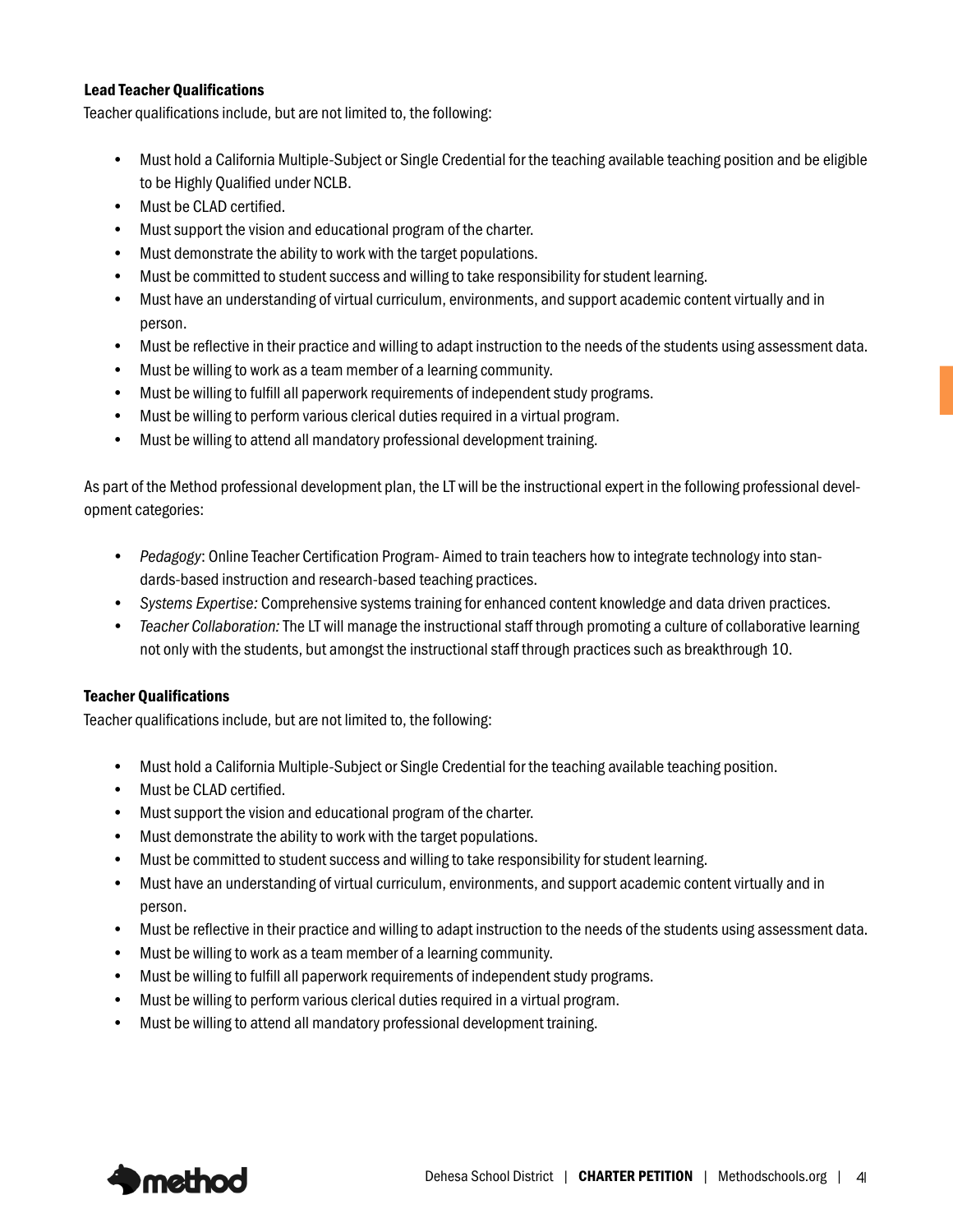#### Instructional Aide Qualifications

Instructional aide qualifications include, but are not limited to, the following:

- Ability to support students in a virtual and in person environment.
- Perform various clerical and record keeping tasks.
- Proficient in the use of technology.
- Ability to work independently (without continuous direction) as well as with the educational team
- Have a track record of dependability
- Have a strong connection to the vision of the school

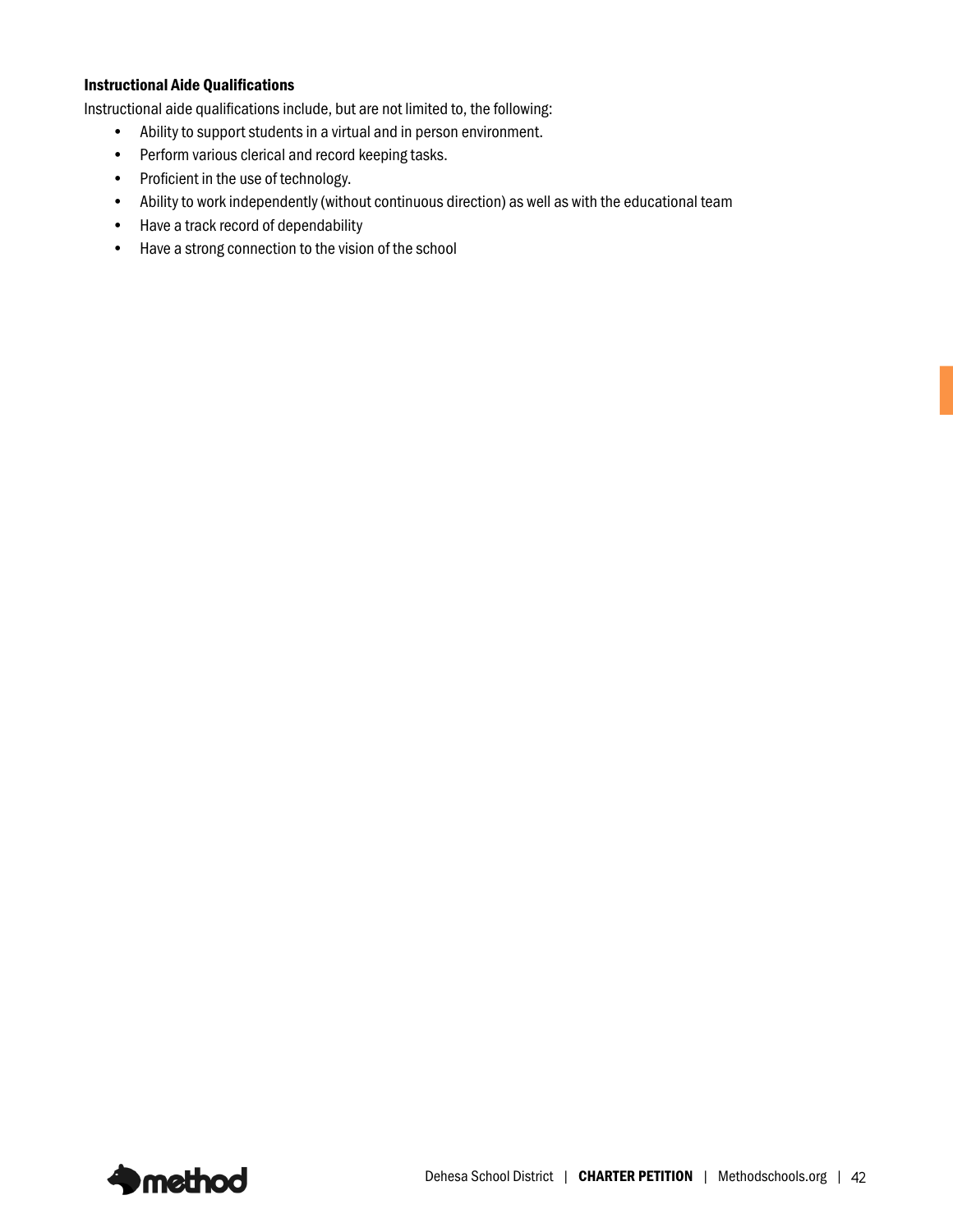# 6. Health and Safety Procedures

In order to provide safety for all students and staff, Method Schools has full health and safety procedures and risk management policies at the work place in consultation with its insurance carriers and risk management experts.

#### Procedures for Background Checks

Employees and contractors of the School will be required to submit a criminal background check and finish a criminal record summary as required by Ed. Code 44237 and 45125.1. New employees not possessing a valid California Teaching Credential must submit two sets of fingerprints to the California Department of Justice for the purpose of obtaining a criminal record summary. The Director of the school shall monitor compliance with this policy and report to the Method Schools Board of Directors on a quarterly basis. The Board President shall monitor the fingerprinting and background clearance of the Director. Volunteers who will volunteer outside of the direct supervision of a credentialed employee shall be fingerprinted and receive background clearance prior to volunteering without the direct supervision of a credentialed employee and will have TB clearance.

#### Role of Staff as Mandated Child Abuse Reporters

All non-certificated and certificated staff will be mandated child abuse reporters and will follow all applicable reporting laws, the same policies and procedures used by the District.

#### TB Testing

Faculty, staff and volunteers will be tested for tuberculosis prior to commencing employment and wo Admissions

## Requirements

Method Schools admissions process are available to all families to enable the school to have a diverse student body. All students are admitted, space permitting, and not determined according to the place of residence of the pupil or of his or her parent or guardian. The School is non-sectarian in its programs, admission policies, employment practices, and all other oper- ations, and does not charge tuition or discriminate against any student based on ethnicity, national origin, gender, disability or any other reason disallowed by law.

All enrollment is managed internally by Method Schools. Based on the experience of the founding team this is preferable when the school has the ability to handle it correctly. Whether outsourced or managed internally, prior to enrollment families are informed of our admissions requirements. If enrollment exceeds a number the school can accommodate, students will be

selected through a randomized lottery. In this case, parents will need to attend a virtual information session which will be held a minimum of two different days and times per month, during enrollment months.

The Method admission policy includes:

- Preference may be given to siblings of admitted students. Method Schools is open to all students including those with special education needs. The School supports the administration of special education services by the Dehesa School District and participate in the search child/find efforts of the SELPA.
- Method Schools does not discriminate against any student.
- In the event Method Schools receives a number of applications from potential students exceeding the number of spac- es available within the school, the school will conduct a random public lottery complying with all applicable Federal and State laws, designed to establish a diverse student population.
- The school will enlist the services of an outside agency or auditor to monitor and verify the fair execution of all activities related to holding the lottery.
- The lottery will take place on the school's campus in a facility large enough to allow all interested parties to observe the drawing, or at another public venue near the school large enough to accommodate all interested parties.

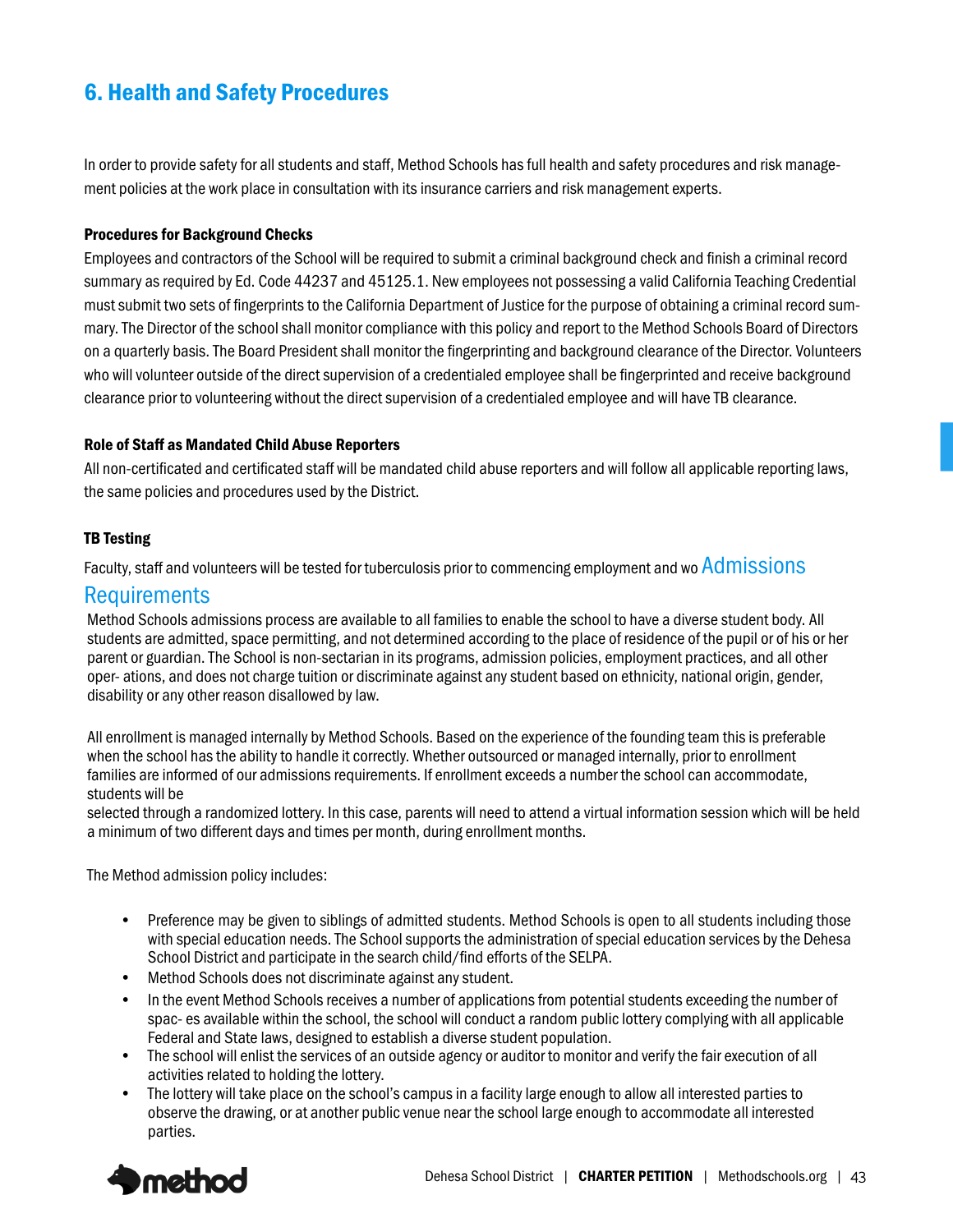# 7. Means to Achieve a Reflective Racial and Ethnic Balance

Method Schools strives to achieve a racial balance reflective of the Authorizing District and the local community. As reported in the 2010-2011 School Accountability Report Card, the racial and ethnic balance of the students attending Dehesa School District is as follows:

|                                     | <b>Black or</b><br><b>African</b><br><b>American</b> | <b>American</b><br>Indian,<br>or Alaska<br><b>Native</b> | <b>Asian</b> | <b>Filipino</b> | Hispanic/<br>or Latino | <b>Native</b><br><b>Hawaiian</b><br>or Pacific<br><b>Islander</b> | White,<br>not<br><b>Hispanic</b> | <b>Two or</b><br><b>More</b><br>Races,<br><b>Not</b><br><b>Hispanic</b> | <b>Not</b><br>reported |
|-------------------------------------|------------------------------------------------------|----------------------------------------------------------|--------------|-----------------|------------------------|-------------------------------------------------------------------|----------------------------------|-------------------------------------------------------------------------|------------------------|
| Dehesa<br>School<br><b>District</b> | 4%                                                   | $< 1\%$                                                  | $< 1\%$      | $< 1\%$         | 34%                    | $< 1\%$                                                           | 50%                              | 2%                                                                      | 7%                     |

Method Schools serves students in grades K through 12th grade. Method Schools employs several specific actions to ensure a diverse applicant pool and student body. Some of these actions include:

- Online and print marketing targeted at various ZIPs of varying racial and ethnic populations
- Regular marketing and recruiting events at various locations that represent a diverse demographic; these events can be monthly or twice monthly depending on need
- Marketing materials with copy and text in languages that are reflective of the local population and those that Method can effectively serve
- No profiling or any other illegal tactic will be employed that might interfere with an eligible K-12 student's legal right to enroll in Method
- Method strives to partner with community organizations that have a similar mission and customer base, such as Boys and Girls Clubs, Girl Scouts, The Y, and other community centers within the enrollment area

#### Specific marketing actions

Method has, on the board and founding team, access to professional marketers with substantial K-12 marketing experience. Because Southern California is the most competitive charter school market in the country it's essential that a professional, formal plan is in place that attracts enough students to allow the school to grow and thrive. It also helps ensure a diverse and representative applicant pool and student population. Specific marketing actions include:

- An inbound approach that focuses on distributing content for free on the Method website, such as blogs, video, infographics, and more. This helps position Method as a field leader in alternative education options
- Substantial outreach with local and online homeschool and alternative education groups
- A coordinated media outreach plan to generate earned media
- Some online marketing could be executed, including, but not limited to, paid search campaigns and social media advertising
- An active social media presence, including pages and content posted to existing and emerging platforms frequented by parents and students

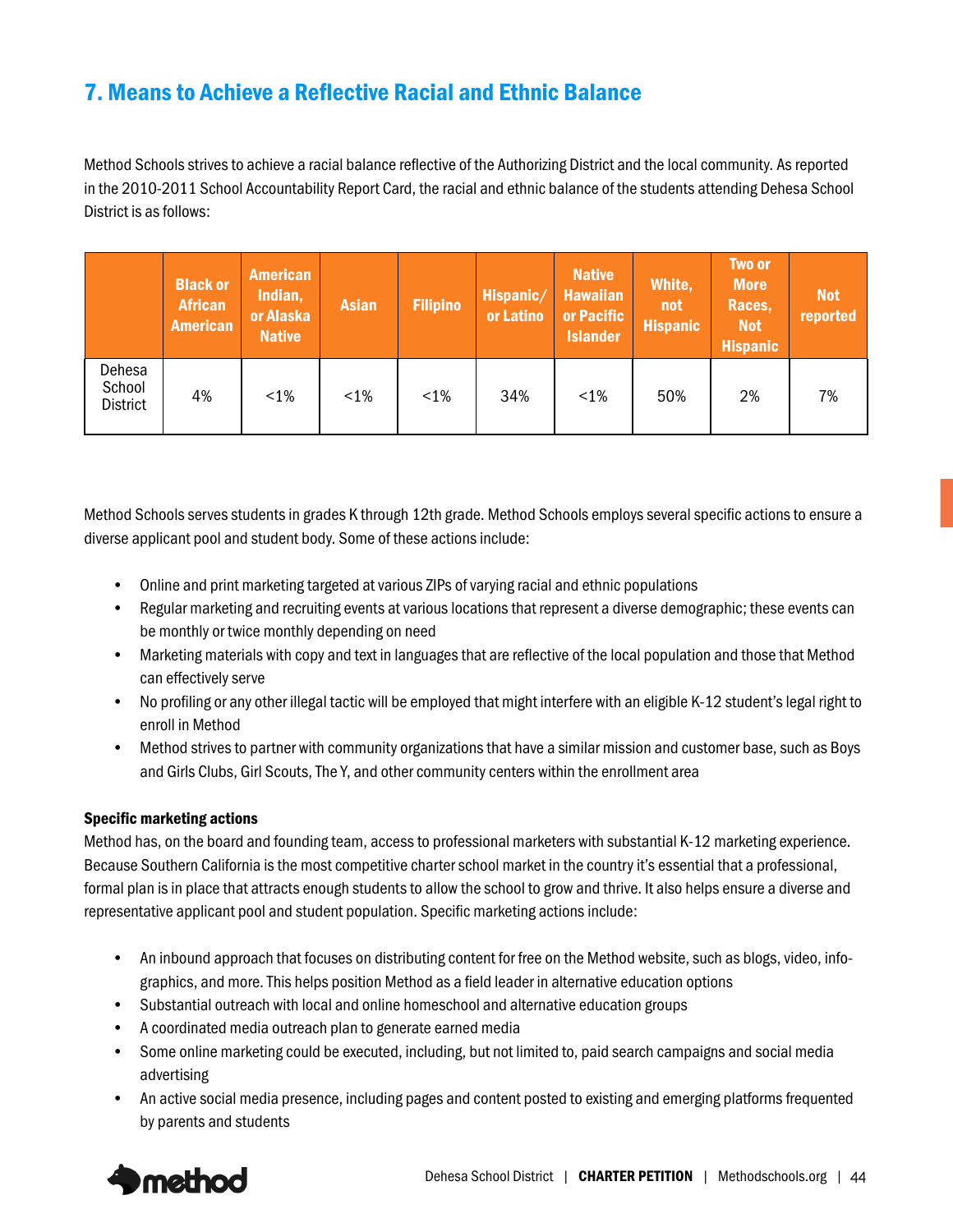# 8. Admissions Requirements

Method Schools admissions process are available to all families to enable the school to have a diverse student body. All students are admitted, space permitting, and not determined according to the place of residence of the pupil or of his or her parent or guardian. The School is non-sectarian in its programs, admission policies, employment practices, and all other operations, and does not charge tuition or discriminate against any student based on ethnicity, national origin, gender, disability or any other reason disallowed by law.

All enrollment is managed internally by Method Schools. Based on the experience of the founding team this is preferable when the school has the ability to handle it correctly. Whether outsourced or managed internally, prior to enrollment families are informed of our admissions requirements. If enrollment exceeds a number the school can accommodate, students will be

selected through a randomized lottery. In this case, parents will need to attend a virtual information session which will be held a minimum of two different days and times per month, during enrollment months.

The Method admission policy includes:

- Preference may be given to siblings of admitted students. Method Schools is open to all students including those with special education needs. The School supports the administration of special education services by the Dehesa School District and participate in the search child/find efforts of the SELPA.
- Method Schools does not discriminate against any student.
- In the event Method Schools receives a number of applications from potential students exceeding the number of spac- es available within the school, the school will conduct a random public lottery complying with all applicable Federal and State laws, designed to establish a diverse student population.
- The school will enlist the services of an outside agency or auditor to monitor and verify the fair execution of all activities related to holding the lottery.
- The lottery will take place on the school's campus in a facility large enough to allow all interested parties to observe the drawing, or at another public venue near the school large enough to accommodate all interested parties.
- All interested parties will know, prior to the holding of the lottery, how many openings are available in the school and in the different grades served by the school.
- The lottery shall draw names from pools of ballots differentiated by grade level. The drawing shall continue until all names for that grade level are drawn.
- Those individuals whose names are drawn after all spaces have been filled will be placed on the waiting list in the order drawn, except if the preferences described above require otherwise.
- Potential students on the waiting list shall provide contact information to be used in the event space becomes avail- able.
- Families promoted off of the waiting list shall be informed in writing and shall have seven (7) days from the date of postage to respond. In addition, the school shall attempt on at least two separate occasions to contact the parents/ guardians of promoted students by telephone. Those families not responding within the 7-day period will forfeit their right to enroll their student in the school for that school year.
- A continual lottery will also take place each time a student space becomes available throughout the school year's open enrollment period (July through March)

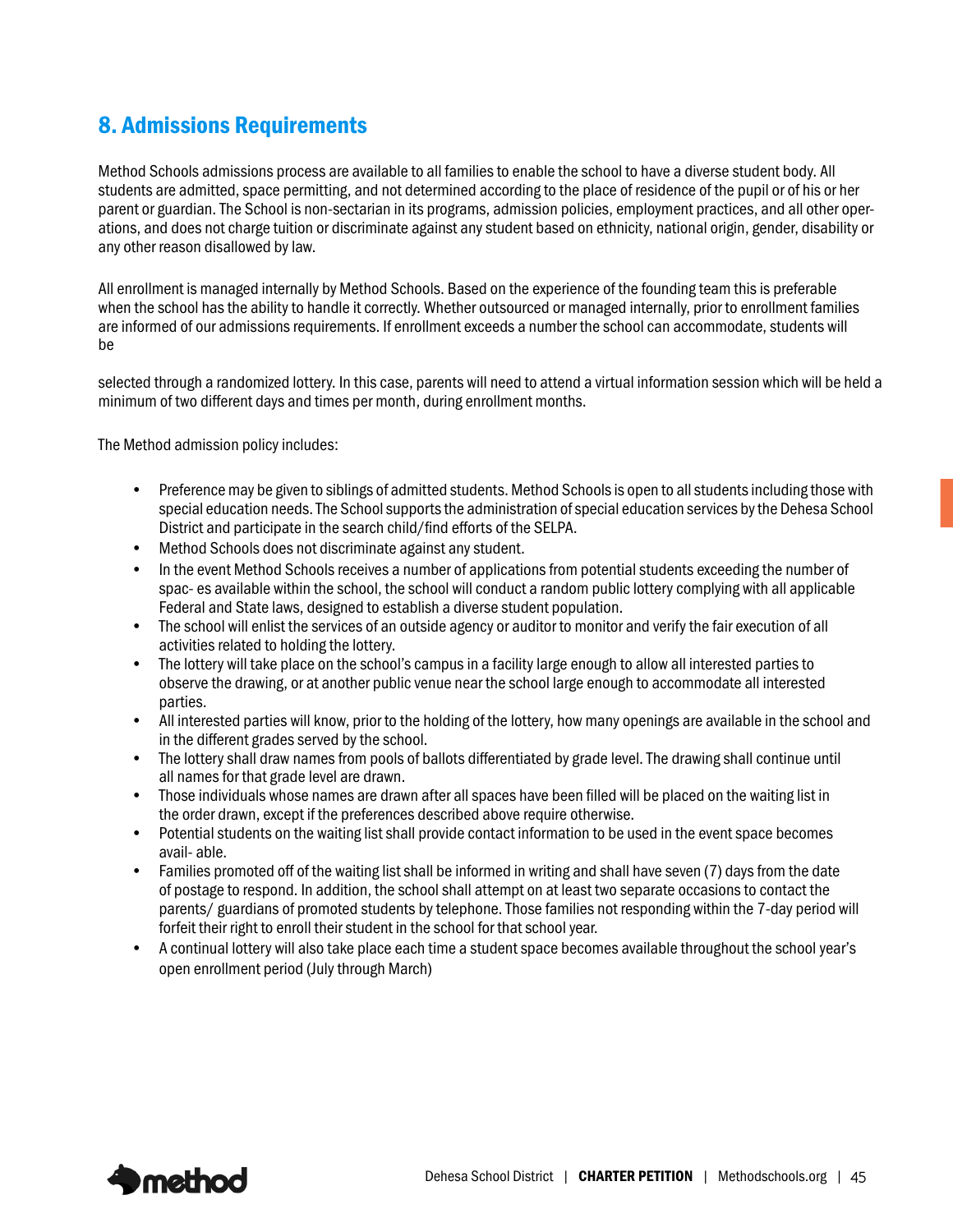Method makes efforts to ensure that the school attracts and enrolls a diverse population that is representative of the overall demographics of Dehesa School District, which is situated in the largest and one of the most diverse counties in the United States. As a school authorized in San Diego County, it is essential to continually modify the marketing and recruiting process based on updated data. This includes the necessity to attract students who are classified as lower performers. In fact, many of these students are only performing at a lower level than their peers because they would benefit from an alternative environment and more self-pacing.

#### Method reaches potential students through:

- Partnerships with school districts
- Partnerships with athlete groups, dance clubs, acting groups, etc.
- School website (166,000+ views during past year)
- The Method blog (77,000+ views during past year)
- Social media
- Events, open houses and conferences
- Email marketing

#### www.methodschools.org by the numbers



77,320 Blog views during past year



The Method website is currently on pace to have more than 240,000 visitors in 2018. In addition to being a primary tool for recruiting students, involving parents and students, and sharing school information, the site has become an important publishing tool which allows the school to build a strong brand while becoming a reputable K-12 thought leader.

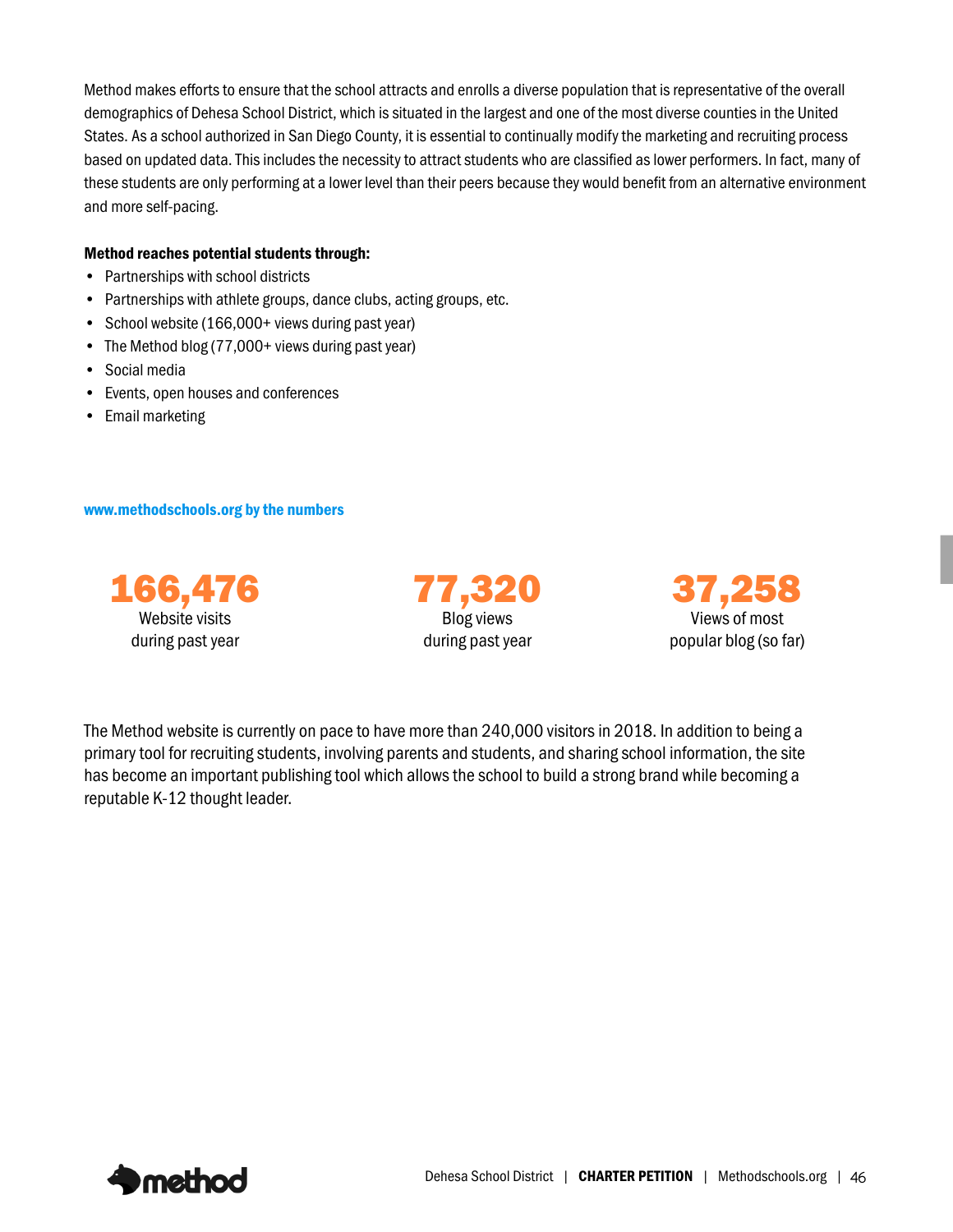# 9. Financial Audit

An annual fiscal audit of Method Schools, required under the Charter Schools Act, is conducted by an auditor and uses generally accepted accounting principles.

- The audit is supervised by the Director and is shared with all appropriate District staff and additional entities. All exceptions and/or deficiencies and their resolutions and are communicated to the District in a timely manner. The Method Schools Board resolves any audit exceptions and deficiencies in a timely fashion and follow the dispute resolution process if exceptions and deficiencies cannot be resolved.
- Each year the school hires an independent firm to audit the operational and educational performance of the school. The findings of this audit is shared with the Method Schools Board of Trustees as well as the District's Charter School Office Method Schools receives funding pursuant to provisions of the California Education Code and will opt to receive its funding directly from the state. Any funds due to the school that flow through the District shall be forwarded to the School in a timely fashion. During the term of this charter petition, the School and the District will negotiate in good faith to develop a Memorandum of Understanding that establishes the specific financial and service relationship between the two parties.
- The District shall provide and/or perform the supervisory oversight tasks and duties specified and/or necessary for the implementation of this charter for a fee not to exceed one percent of the average daily attendance funds provided to Method Schools, or not to exceed three percent, if the School uses District facilities, pursuant to the terms of the Charter School Act.
- The District agrees to allow Method Schools to separately purchase Administrative or other goods or services from the District or other vendors. The specific terms and cost of administrative or other goods or services purchased from the District shall be contained in the Memorandum of Understanding. To the extent required by law, Method Schools agrees to cooperate with the District in order to facilitate compliance with the Public Records Act (Government Code Section 6250, et al.) and the Brown Act (Government Code Section 54950, et al.)
- Method Schools will promptly respond to all reasonable inquiries, including, but not limited to, inquiries regarding its financial records, from the District, the County Office of Education ("COE"), and/or from the Superintendent of Public Instruction and shall consult with the District, COE, and/or the Superintendent of Public Instruction regarding any inquiries. The School will provide the District with present and future line item budgets for the School as required by the District and will meet all other financial reporting requirements as outlined in the Memorandum of Understanding including the following financial reporting requirements:
- On or before July 1, a preliminary budget. For a charter school in its first year of operation, the information submitted pursuant to subdivision (g) of Section 47605 satisfies this requirement.
- On or before December 15, an interim financial report. This report shall reflect changes through October 31.
- On or before March 15, a second interim financial report. This report shall reflect changes through January 31.
- On or before September 15, a final unaudited report for the full prior year.

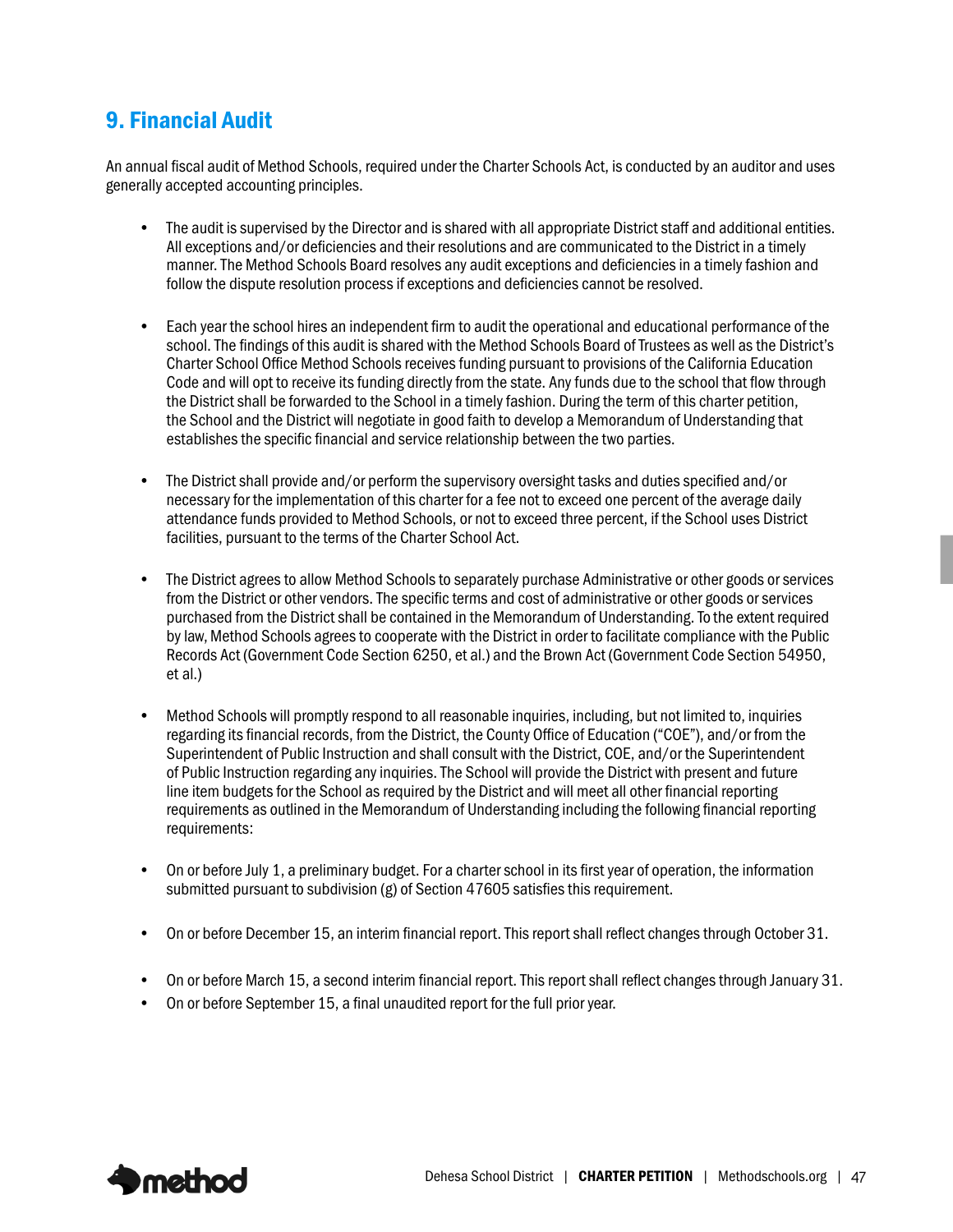- Method Schools shall permit the District to inspect and receive copies of all records relating to the operation of the charter school, including financial, personnel and pupil records unless disclosure to the District of such records is prohibited by law; the charter school shall promptly comply with all such reasonable request; and the records of the charter school are public records under the Public Records Act (Gov. Code section 6250 et seq.)
- Method Schools will comply with all laws establishing minimum age for public school attendance.
- Method Schools shall maintain written contemporaneous records that document all pupil attendance and will make these records available for audit and inspection. (Ed Code Sec. 47612.5(a)(2))
- Method Schools is a non-site based school by SB740 standards but when independent study is provided, the School will comply with all state laws relating to independent study as set forth in Education Code § 47612.5. Method Schools offers, at a minimum, the same number of minutes of instruction set forth in the Education Code section 46201(a)(3) and 47612.5(a)(1).

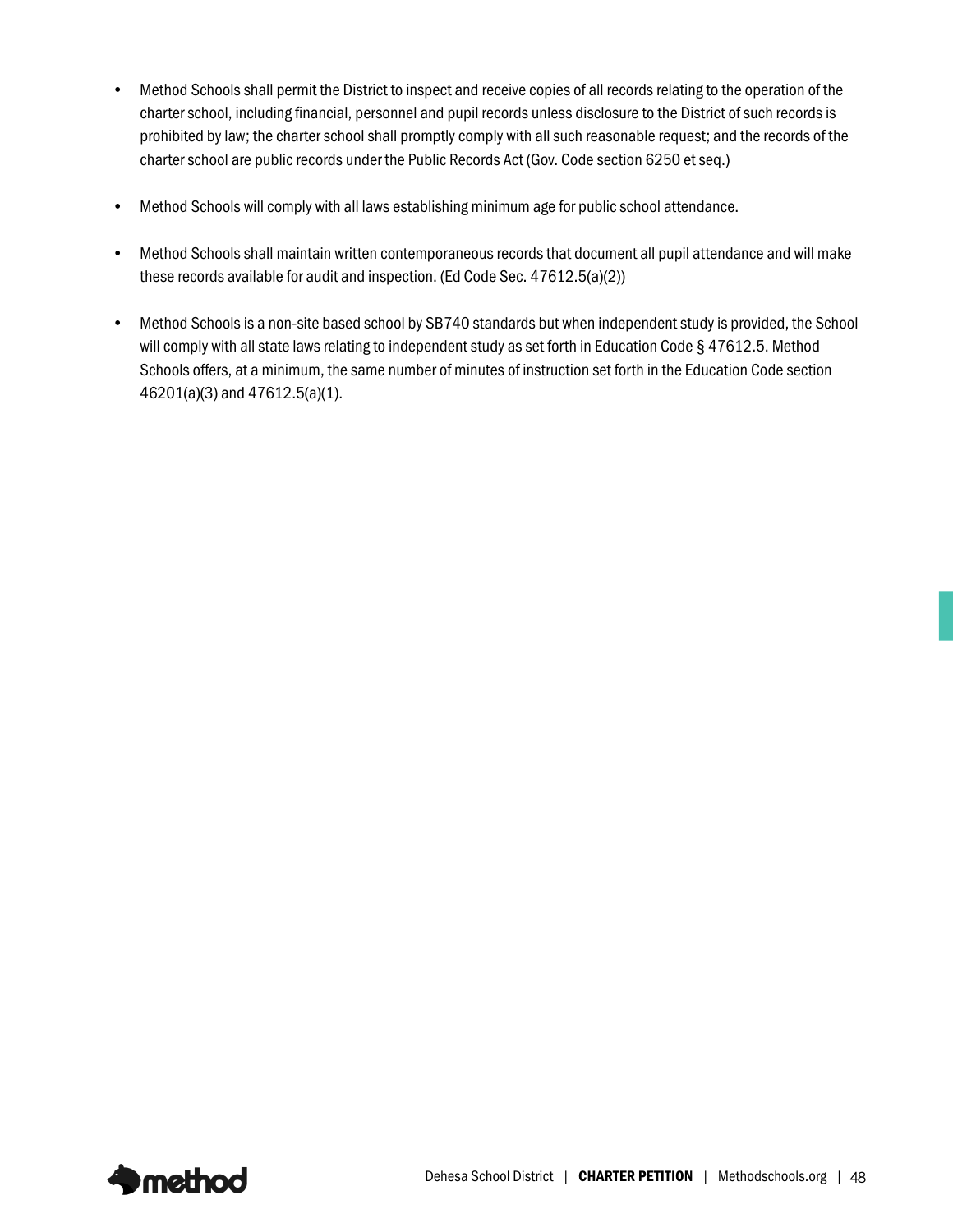# 10. Pupil Suspension and Expulsion

Method Schools' Pupil Suspension and Expulsion Policy has been established to promote learning and protect the safety and well-being of all students. A student may be suspended or expelled if the policy is violated. This policy may be amended when necessary without the requirement to amend the authorized charter. This Policy is included in the Method Schools Student Handbook and clearly describes discipline expectations. Corporal punishment shall not be used as a disciplinary measure against any student.

Discipline includes but is not limited to:

- Advising and counseling students
- Conferencing with parents/guardians
- Required attendance of a Student Success Study Team meeting (SST) that includes student, parent, administrator and teacher in problem solving and developing a plan for success for the student.
- Use of alternative educational environments
- Suspension
- Expulsion

Students and their parents/guardians are notified Administration shall ensure that students and their parents/guardians are notified in writing upon enrollment of all discipline policies and procedures. The notice shall state that these Policy and Administrative Procedures are available on request at the Director's office.

Suspended or expelled students shall be excluded from all school and school-related activities unless otherwise agreed during the period of suspension or expulsion. A student identified as an individual with disabilities or for whom the School has a basis of knowledge of a suspected disability pursuant to the Individuals with Disabilities in Education Act ("IDEA") or who is qualified for services under Section 504 of the Rehabilitation Act of 1973 (Section 504) is subject to the same grounds for suspension and expulsion and is accorded the same due process procedures applicable to regular education students except when federal and state law mandates additional or different procedures. The School will follow Section 504 of the Rehabilitation Act, Individuals with Disabilities in Education Act (IDEA), the Americans with Disabilities Act (ADA) of 1990 and all federal and state laws when imposing any form of discipline on a student identified as an individual with disabilities or for whom the School has a basis of knowledge of a suspected disability or who is otherwise qualified for such services or protections in according due process to such students.

#### Grounds for Suspension and Expulsion of Students

A student may be suspended or expelled for prohibited misconduct if the act is related to a school activity or a Method Schools sponsored event at any time including but not limited to: a) while working virtually in Method Schools' platforms, b) while interacting with Method Schools' staff or students virtually or at an event, or d) during, going to, or coming from a school-sponsored activity.

#### Enumerated Offenses

Students may be suspended or expelled for any of the following acts when it is determined the pupil:

1. Caused, attempted to cause, or threatened to cause physical injury to another person or willfully used force of violence upon the person of another, except self-defense.

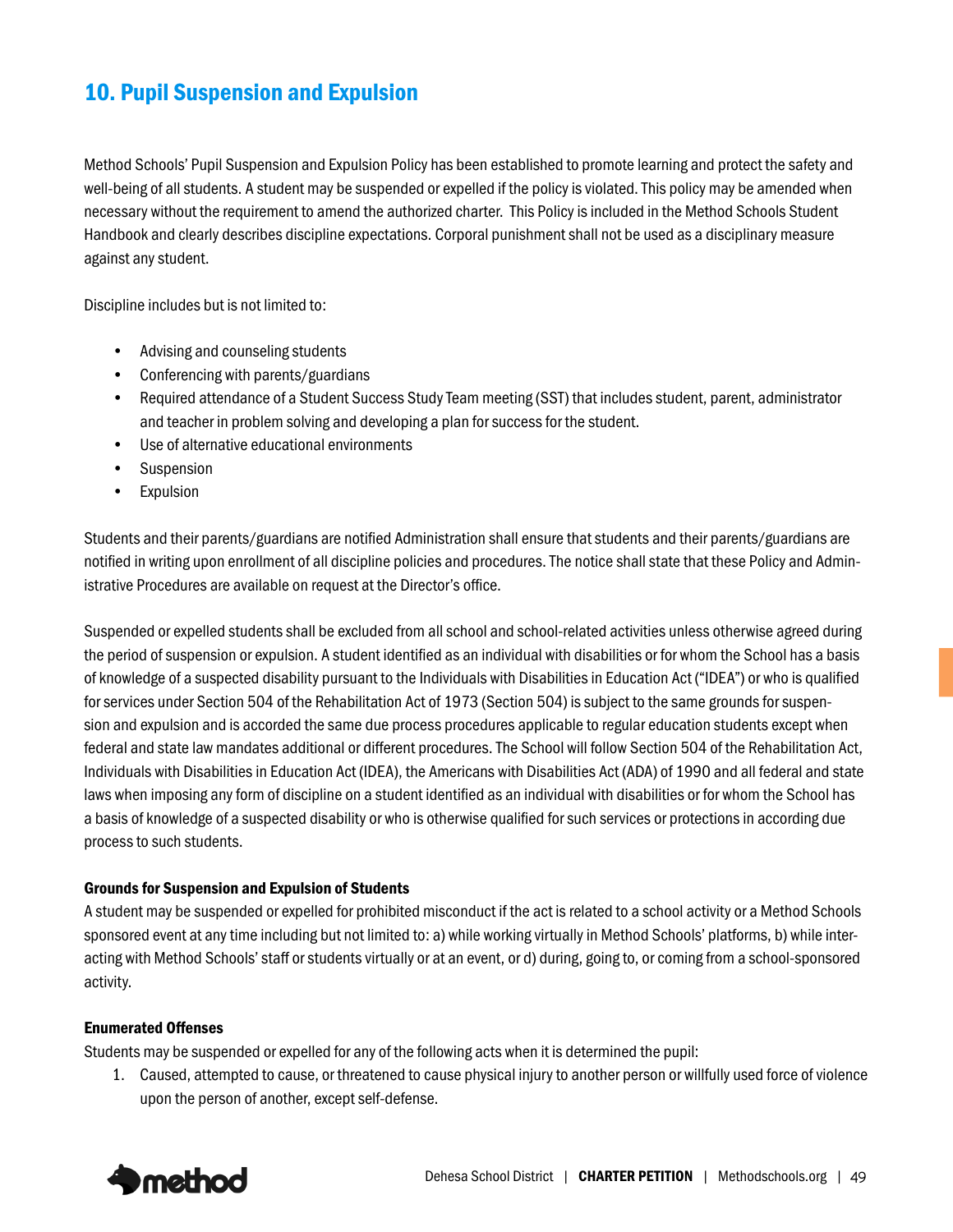- 2. Possessed, sold, or otherwise furnished any firearm, knife, explosive, or other dangerous object unless, in the case of possession of any object of this type, the students had obtained written permission to possess the item from a certificated school employee, with the Director/Principal or designee's concurrence.
- 3. Unlawfully possessed, used, sold or otherwise furnished, or was under the influence of any controlled substance, as defined in Health and Safety Code
- 4. 11053-11058, alcoholic beverage, or intoxicant of any kind.
- 5. Unlawfully offered, arranged, or negotiated to sell any controlled substance as defined in Health and Safety Code 11053-11058, alcoholic beverage or intoxicant of any kind, and then sold, delivered or otherwise furnished to any person another liquid substance or material and represented same as controlled substance, alcoholic beverage or intoxicant.
- 6. Committed or attempted to commit robbery or extortion.
- 7. Caused or attempted to cause damage to school property or private property.
- 8. Stole or attempted to steal school property or private property.
- 9. Possessed or used tobacco or any products containing tobacco or nicotine products, including but not limited to cigars, cigarettes, miniature cigars, clove cigarettes, smokeless tobacco, snuff, chew packets and betel.
- 10. Committed an obscene act or engaged in habitual profanity or vulgarity.
- 11. Unlawfully possessed or unlawfully offered, arranged, or negotiated to sell any drug paraphernalia, as defined in Health and Safety Code 11014.5.
- 12. Disrupted school activities or otherwise willfully defied the valid authority of supervisors, teachers, administrators, other school officials, or other school personnel engaged in the performance of their duties.
- 13. Knowingly received stolen school property or private property.
- 14. Possessed an imitation firearm, i.e.: a replica of a firearm that is so substantially similar in physical properties to an existing firearm as to lead a reasonable person to conclude that the replica is a firearm.
- 15. Committed or attempted to commit a sexual assault as defined in Penal Code 261, 266c, 286, 288, 288a or 289, or committed a sexual battery as defined in Penal Code 243.4.
- 16. Harassed, threatened, or intimidated a student who is a complaining witness or witness in a school disciplinary proceeding for the purpose of preventing that student from being a witness and/or retaliating against that student for being a witness.
- 17. Unlawfully offered, arranged to sell, negotiated to sell, or sold the prescription drug Soma.
- 18. Engaged in or attempted to engage in hazing of another.
- 19. Aiding or abetting as defined in Section 31 of the Penal Code, the infliction or attempted infliction of physical injury to another person.
- 20. Made terrorist threats against school officials and/or school property.
- 21. Committed sexual harassment.
- 22. Caused, attempted to cause, threatened to cause, or participated in an act of hate or violence.
- 23. Intentionally harassed, threatened or intimidated a student or group of students to the extent of having the actual and reasonably expected effect of materially disrupting class work, creating substantial disorder and invading student rights by creating an intimidating or hostile educational environment.

Alternatives to suspension or expulsion will first be attempted with students who are truant, tardy, or otherwise absent from assigned school activities. truant, tardy, or otherwise absent from assigned school activities.

#### Suspension Procedure

Suspensions shall be initiated according to the following procedures:

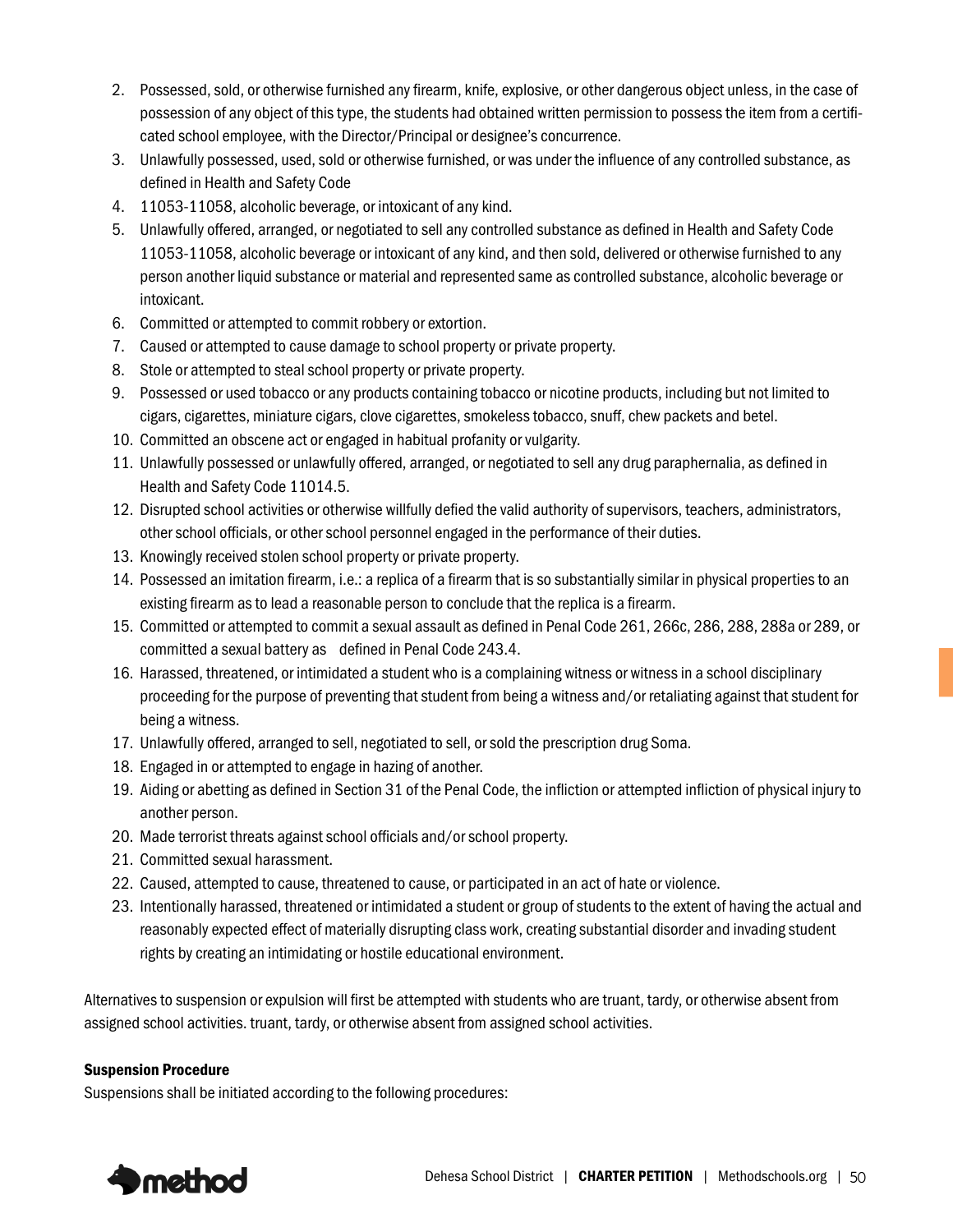#### Who May Suspend

Only the Director or the Director's designee may suspend a student.

#### **Conference**

Suspension shall be preceded, if possible, by a conference conducted by the Director or the Director's designee with the student and his or her parent and, whenever practical, the teacher, supervisor or school employee who referred the student to the Director.

The conference may be omitted if the Director or designee determines that an emergency situation exists. An "emergency situation" involves a clear and present danger to the lives, safety or health of students or school personnel. If a student is suspended without this conference, both the parent/guardian and student shall be notified of the student's right to return to school for the purpose of a conference.

At the conference, the pupil shall be informed of the reason for the disciplinary action and the evidence against him or her and shall be given the opportunity to present his or her version and evidence in his or her defense. This conference shall be held within two school days, unless the pupil waives this right or is physically unable to attend for any reason including, but not limited to, incarceration or hospitalization.

No penalties may be imposed on a pupil for failure of the pupil's parent or guardian to attend a conference with school officials. Reinstatement of the suspended pupil shall not be contingent upon attendance by the pupil's parent or guardian at the conference.

#### Notice to Parents/Guardians

At the time of the suspension, an administrator or designee shall make a reasonable effort to contact the parent/guardian by telephone or in person. Whenever a student is suspended, the parent/guardian shall be notified in writing of the suspension and the date of return following suspension. This notice shall state the specific offense committed by the student. In addition, the notice may also state the date and time when the student may return to school. If school officials wish to ask the parent/ guardian to confer regarding matters pertinent to the suspension, the notice may request that the parent/guardian respond to such requests without delay.

#### Suspension Time Limits/Recommendation for Placement/Expulsion

Suspensions, when not including a recommendation for expulsion, shall not exceed five (5) consecutive school days per suspension. Upon a recommendation of Placement/Expulsion by the Director or Director's designee, the pupil and the pupil's guardian or representative will be invited to a conference to determine if the suspension for the pupil should be extended pending an expulsion hearing. This determination will be made by the Director or designee upon either of the following determinations: 1) the pupil's presence will be disruptive to the education process; or 2) the pupil poses a threat or danger to others. Upon either determination, the pupil's suspension will be extended pending the results of an expulsion hearing.

#### Authority to Expel

A student may be expelled either by the Method Schools Board following a hearing before it or by the Board upon the recommendation of an Administrative Panel to be assigned by the Board as needed. The Administrative Panel should consist of at least three members who are certificated and neither a teacher of the pupil or a Board member of the School's governing board. The Administrative Panel may recommend expulsion of any student found to have committed an expellable offense.

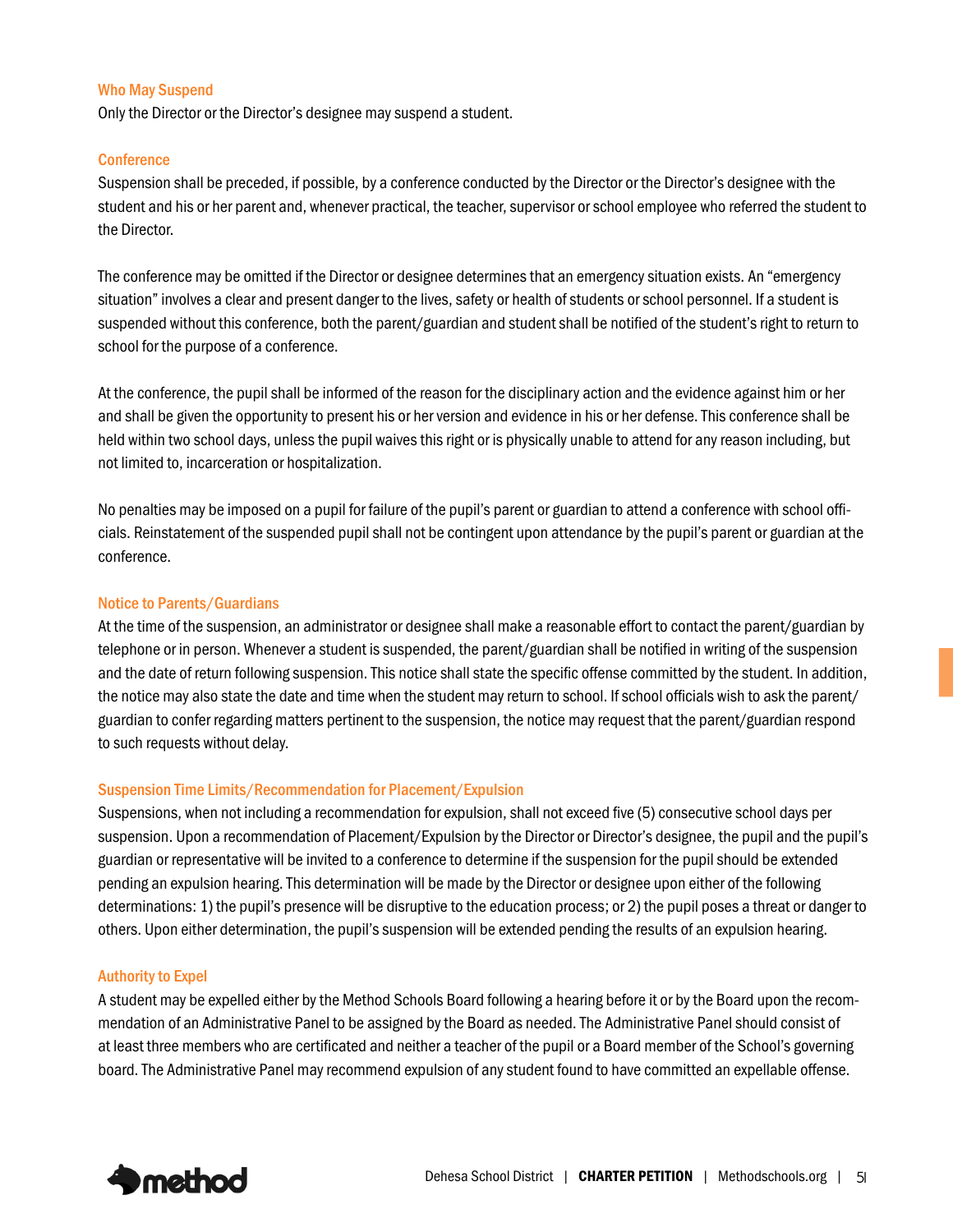#### Expulsion Procedures

Only the Director (Principal) or the Director's designee may recommend expulsion of a student or refer a student for an expulsion hearing. Students recommended for expulsion are entitled to a hearing to determine whether the student should be expelled. Unless postponed for good cause, the hearing shall be held within thirty (30) school days after the Director or designee determines that the Pupil has committed an expellable offense.

In the event an administrative panel hears the case, it will make a recommendation to the Board for a final decision whether to expel. The hearing shall be held in closed session unless the pupil makes a written request for a public hearing three (3) days prior to the hearing.

Written notice of the hearing shall be forwarded to the student and the student's parent/guardian at least ten (10) calendar days before the date of the hearing. Upon mailing the notice, it shall be deemed served upon the pupil. The notice shall include:

- 1. The date and place of the expulsion hearing;
- 2. A statement of the specific facts, charges and offenses upon which the proposed expulsion is based;
- 3. A copy of the School's disciplinary rules which relate to the alleged violation;
- 4. Notification of the student's or parent/guardian's obligation to provide information about the student's status at the school to any other school district or school to which the student seeks enrollment;
- 5. The opportunity for the student or the student's parent/guardian to appear in person or to employ and be represented by counsel or a non-attorney advisor;
- 6. The right to inspect and obtain copies of all documents to be used at the hearing;
- 7. The opportunity to confront and question all witnesses who testify at the hearing;
- 8. The opportunity to question all evidence presented and to present oral and documentary evidence on the student's behalf including witnesses.

#### Special Procedures for Expulsion Hearings Involving Sexual Assault or Battery Offenses

Method Schools may, upon a finding of good cause, determine that the disclosure of either the identity of the witness or the testimony of that witness at the hearing, or both, would subject the witness to an unreasonable risk of psychological or physical harm. Upon this determination, the testimony of the witness may be presented at the hearing in the form of sworn declarations which shall be examined only by the School or the hearing officer. Copies of these sworn declarations, edited to delete the name and identity of the witness, shall be made available to the pupil.

- 1. The complaining witness in any sexual assault or battery case must be provided with a copy of the applicable disciplinary rules and advised of his/her right to (a) receive five-day's notice of his/her scheduled testimony, (b) have up to two (2) adult support persons of his/her choosing present in the hearing at the time he/she testifies, which may include a parent, guardian, or legal counsel, and (c) elect to have the hearing closed while testifying.
- 2. Method Schools must also provide the victim a room separate from the hearing room for the complaining witness' use prior to and during breaks in testimony.
- 3. At the discretion of the person or panel conducting the hearing, the complaining witness shall be allowed periods of relief from examination and cross-examination during which he or she may leave the hearing room.
- 4. The person conducting the expulsion hearing may also arrange the seating within the hearing room to facilitate a less intimidating environment for the complaining witness.
- 5. The person conducting the expulsion hearing may also limit time for taking the testimony of the complaining witness to the hours he/she is normally in school, if there is no good cause to take the testimony during other hours.

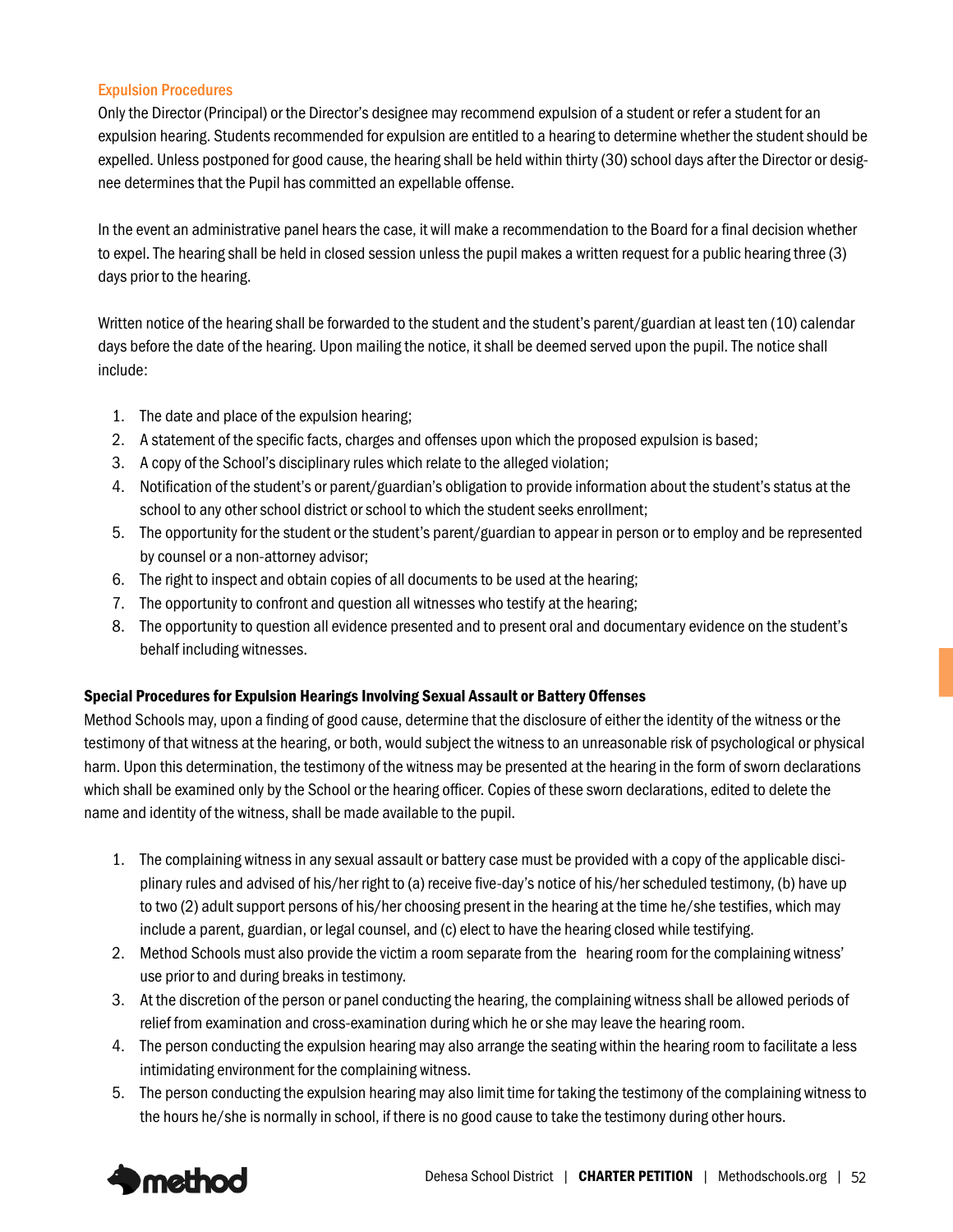- 6. Prior to a complaining witness testifying, the support persons must be admonished that the hearing is confidential. Nothing in the law precludes the person presiding over the hearing from removing a support person whom the presiding person finds is disrupting the hearing. The person conducting the hearing may permit any one of the support persons for the complaining witness to accompany him or her to the witness stand.
- 7. If one or both of the support persons is also a witness, Method Schools must present evidence that the witness' presence is both desired by the witness and will be helpful to the School. The person presiding over the hearing shall permit the witness to stay unless it is established that there is a substantial risk that the testimony of the complaining witness would be influenced by the support person, in which case the presiding official shall admonish the support person or persons not to prompt, sway, or influence the witness in any way. Nothing shall preclude the presiding officer from exercising his or her discretion to remove a person from the hearing whom he or she believes is prompting, swaying, or influencing the witness.
- 8. The testimony of the support person shall be presented before the testimony of the complaining witness and the complaining witness shall be excluded from the courtroom during that testimony.
- 9. Especially for charges involving sexual assault or battery, if the hearing is to be conducted in the public at the request of the pupil being expelled, the complaining witness shall have the right to have his/her testimony heard in a closed session when testifying at a public meeting would threaten serious psychological harm to the complaining witness and there are no alternative procedures to avoid the threatened harm. The alternative procedures may include videotaped depositions or contemporaneous examination in another place communicated to the hearing room by means of closed-circuit television.
- 10. Evidence of specific instances of a complaining witness' prior sexual conduct is presumed inadmissible and shall not be heard absent a determination by the person conducting the hearing that extraordinary circumstances exist requiring the evidence be heard. Before such a determination regarding extraordinary circumstance can be made, the witness shall be provided notice and an opportunity to present opposition to the introduction of the evidence. In the hearing on the admissibility of the evidence, the complaining witness shall be entitled to be represented by a parent, legal counsel, or other support person. Reputation or opinion evidence regarding the sexual behavior of the complaining witness is not admissible for any purpose.

#### Record of Hearing

A record of the hearing shall be made and may be maintained by any means, including electronic recording, as long as a reasonably accurate and complete written transcription of the proceedings can be made.

#### Presentation of Evidence

While technical rules of evidence do not apply to expulsion hearings, evidence may be admitted and used as proof only if it is the kind of evidence on which reasonable persons can rely in the conduct of serious affairs. A recommendation by the Administrative Panel to expel must be supported by substantial evidence that the student committed an expellable offense. Findings of fact shall be based solely on the evidence at the hearing. While hearsay evidence is admissible, no decision to expel shall be based solely on hearsay and sworn declarations may be admitted as testimony from witnesses of whom the Board, Panel or designee determines that disclosure of their identity or testimony at the hearing may subject them to an unreasonable risk of physical or psychological harm. If, due to a written request by the expelled pupil, the hearing is held at a public meeting, and the charge is committing or attempting to commit a sexual assault or committing a sexual battery as defined in Education Code Section 48900, a complaining witness shall have the right to have his or her testimony heard in a session closed to the public.

The decision of the Administrative Panel shall be made based on findings of facts in the form of written findings of fact and a written recommendation to the Board who will make a final determination regarding the expulsion. The final decision by the Board shall be based on the written findings of facts and shall be made within ten (10) school days following the conclusion of the hearing. The Decision of the Board is final.

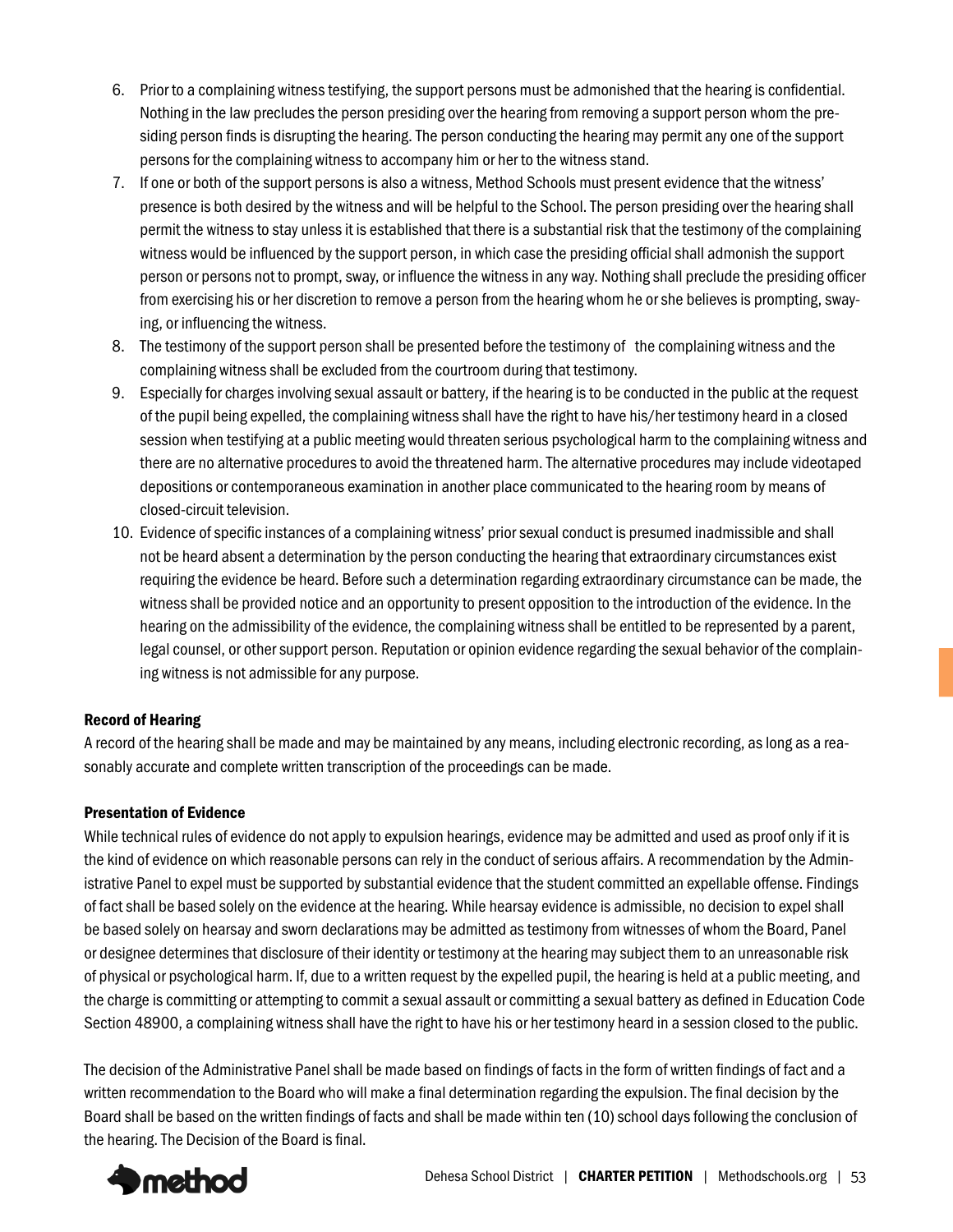#### Written Notice to Expel

The Director or designee following a decision of the Method Schools Board to expel shall send written notice of the decision to expel, including the Board's adopted findings of fact, to the student or parent/guardian. This notice shall also include the following:

- 1. Notice of the specific offense committed by the student
- 2. Notice of the student's or parent/guardian's obligation to inform any new district in which the student seeks to enroll of the student's status with the School.

The Director or designee shall send a copy of the written notice of the decision to expel to the District. This notice shall include the following:

- 1. The student's name
- 2. The specific expellable offense committed by the student

Additionally, in accordance with Education Code Section 47605(d)(3), upon expulsion of any student, Method Schools shall notify the superintendent of the school district of the pupil's last known address within 30 days, and shall, upon request, provide that school district with a copy of the cumulative record of the pupil, including a transcript of grades or report card and health information.

#### Disciplinary Records

Method Schools shall maintain records of all student suspensions and expulsions at the School. Such records shall be made available to the District upon request.

#### No Right to Appeal

The pupil shall have no right of appeal from expulsion from Method Schools as the School Board's decision to expel shall be final.

#### Expelled Pupils/Alternative Education

Pupils who are expelled shall be responsible for seeking alternative education programs including, but not limited to, programs within the County or their school district of residence.

#### Rehabilitation Plans

Students who are expelled from Method Schools shall be given a rehabilitation plan upon expulsion as developed by the Board at the time of the expulsion order, which may include, but is not limited to, periodic review as well as assessment at the time of review for readmission. The rehabilitation plan should include a date not later than one year from the date of expulsion when the pupil may reapply to the School for readmission.

#### Readmission

The decision to readmit a pupil or to admit a previously expelled pupil from another school district or charter school shall be in the sole discretion of the Method Schools Board following a meeting with the Director and the pupil and guardian or representative to determine whether the pupil has successfully completed the rehabilitation plan and to determine whether the pupil poses a threat to others or will be disruptive to the school environment. The Director shall make a recommendation to the Method Schools Board following the meeting regarding his or her determination. The pupil's readmission is also contingent upon the School's capacity at the time the student seeks readmission.

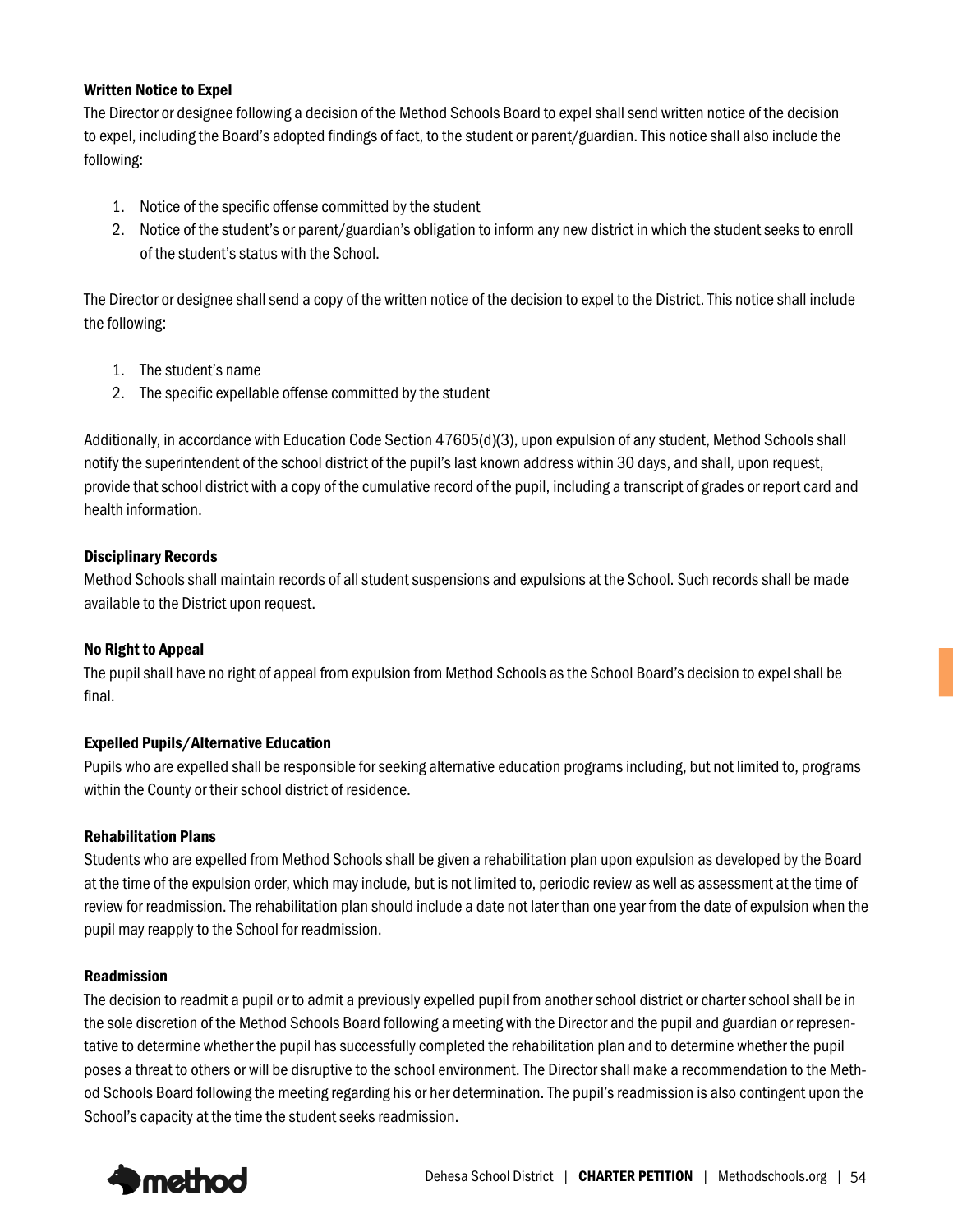# 11. Staff Retirement System

Method Schools does not participate in CalSTRS and CalPERS Retirement programs. Full and part time employees, including credentialed teachers and classified staff can participate in Method's 403(b) retirement program which is combined with Social Security. Method provides appropriate match of funds to the 403(b) program, which together with Social Security compares to traditional CalSTRS and CalPERS employer contributions. Method makes all required employer contributions and is responsible for ensuring that appropriate arrangements for retirement coverage are made for all employees.

Method Schools may revise its retirement system at any time.

The salary schedule for certificated personnel is set up to attract highly qualified teachers, by providing excellent salaries at the entry level, and guarantee step increases during the first five years. Thereafter, the base pay increases on multi-year increments (for example, every five years). A matrix of incentive pay is added to the base pay that will increase as teachers gain more experience thereby providing the possibility of a steadily rising salary in order to retain highly qualified staff.

All full time staff are eligible to receive a package of health and welfare benefits that are comparable to what other high performing charter schools receive.

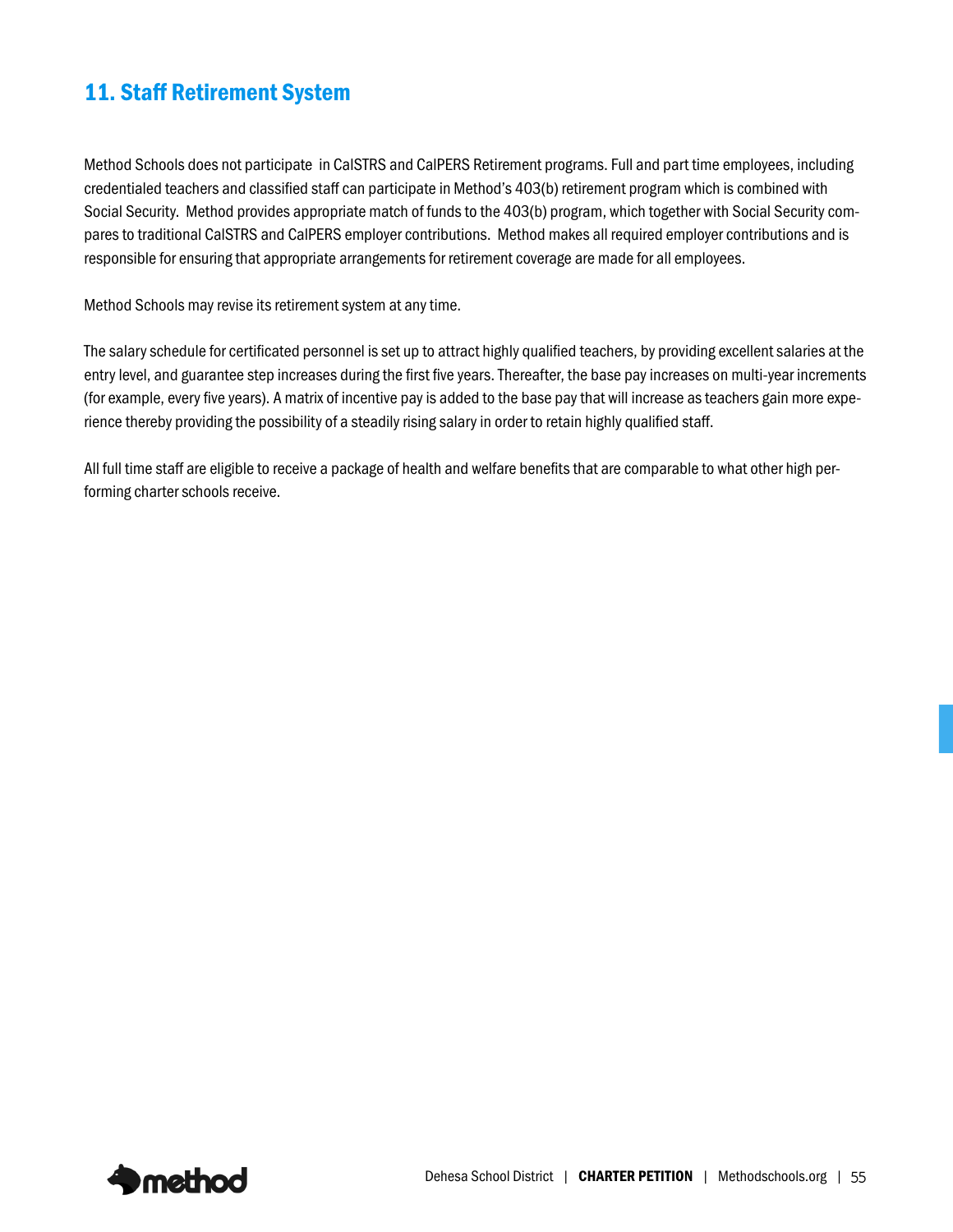# 12. Attendance Alternatives

No student may be required to attend Method Schools. Students who reside within the authorizing District who choose not to attend the School may attend school within the District according to District policy or at another school district or school within the District through the District's intra and inter-district policies. Parents and guardians of each student enrolled in Method Schools will be informed on admissions forms that the students have no right to admission in a particular school of an local education agency as a consequence of enrollment in the charter school, except to the extent that such a right is extended by the local education agency.

# 13. Description of Employee Rights

Any district employee who obtains employment with Method Schools will have the right of return to employment in the district as per district policy. District employees will have no special rights to work in the charter school. Applications for employment by District employees will be evaluated on a similar basis as all other applicants.

There is no collective bargaining agreement in place for Method Schools, however, for employees that have left the district to be employed by Method Schools and wish to return to district, the district's collective bargaining agreement may apply. Decisions on whether staff will accrue district credit (tenure) and/or sick and vacation leave during this time is at the sole discretion of the district.

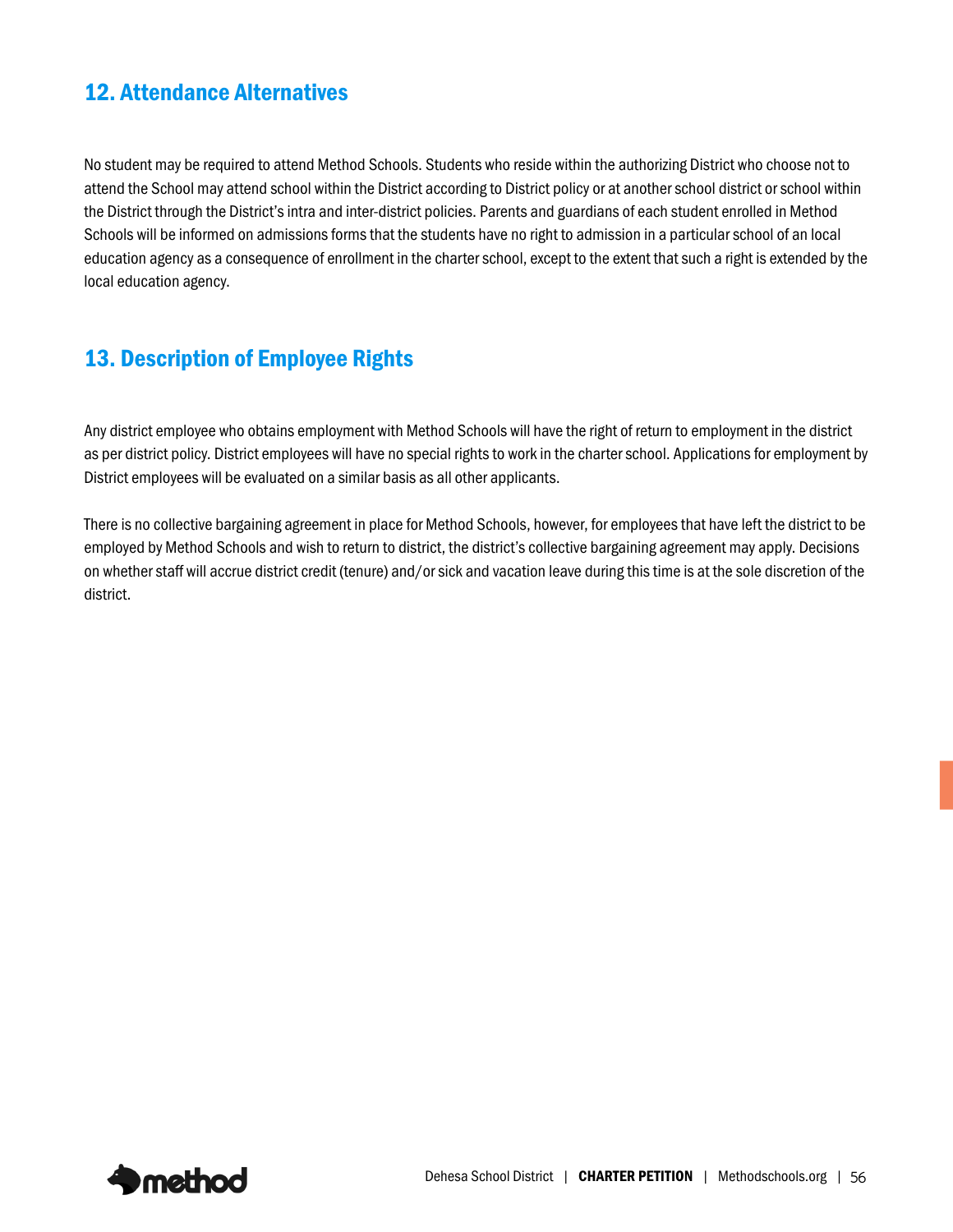# 14. Dispute Resolution Process

The School and the District are encouraged to attempt to resolve any disputes with the District amicably and reasonably without resorting to formal procedures.

In the event of a dispute between the School and the District, School staff, employees and Board members of the School and District agree to first frame the issue in written format ("dispute statement") and refer the issue to the Superintendent and Director of the School. In the event that the District Board of Trustees believes that the dispute relates to an issue that could lead to revocation of the charter in accordance with Education Code Section 47607, this shall be noted in the written dispute statement. However, participation in the dispute resolution procedures outlined in this section shall not be interpreted to impede or as a pre-requisite to the District's ability to proceed with revocation in accordance with Education Code Section 47607.

The Method Schools Director and Superintendent shall informally meet and confer in a timely fashion to attempt to resolve the dispute, not later than 5 business days from receipt of the dispute statement. In the event that this informal meeting fails to resolve the dispute, both parties shall identify two Board members from their respective boards who shall jointly meet with the Superintendent and the Director of the School and attempt to resolve the dispute within 15 business days from receipt of the dispute statement. If this joint meeting fails to resolve the dispute, the Superintendent and the Director shall meet to jointly identify a neutral third party mediator to engage the Parties in a mediation session designed to facilitate resolution of the dispute. The format of the mediation session shall be developed jointly by the Superintendent and the Director. Mediation shall be held within sixty (60) business days of receipt of the dispute statement. The costs of the mediator shall be split equally between the District and Method Schools. If mediation does not resolve the dispute either party may pursue any other remedy available under the law. All timelines in this section may be revised upon mutual written agreement of the District and Method Schools.

If the governing board of the District believes it has cause to revoke this charter, the Board agrees to notify the Method Schools governing board in writing, noting the specific reasons for which the charter may be revoked, and grant the School reasonable time to respond to the notice and take appropriate corrective action.

The District may inspect or observe any part of the School at any time, but shall provide reasonable notice to the Director of Method Schools prior to any observation or inspection. The School may request from the District governing board a renewal or amendment of the charter at any time prior to expiration. Renewal requests should be presented by the School no later than 120 days prior to the expiration of the charter. The District governing board agrees to hear and render a renewal decision pursuant to the processes as specified in the Education Code. Should the District believe prompt action is required because of risk to student or employee safety, this procedure may be expedited to an immediate meeting between the District and the School Director at which time the School Director will satisfy the District as to the implementation of the necessary safety procedures.

In the absence of a pre-negotiated case be case agreement, dispute resolution costs will be shared evenly between the district and the charter.

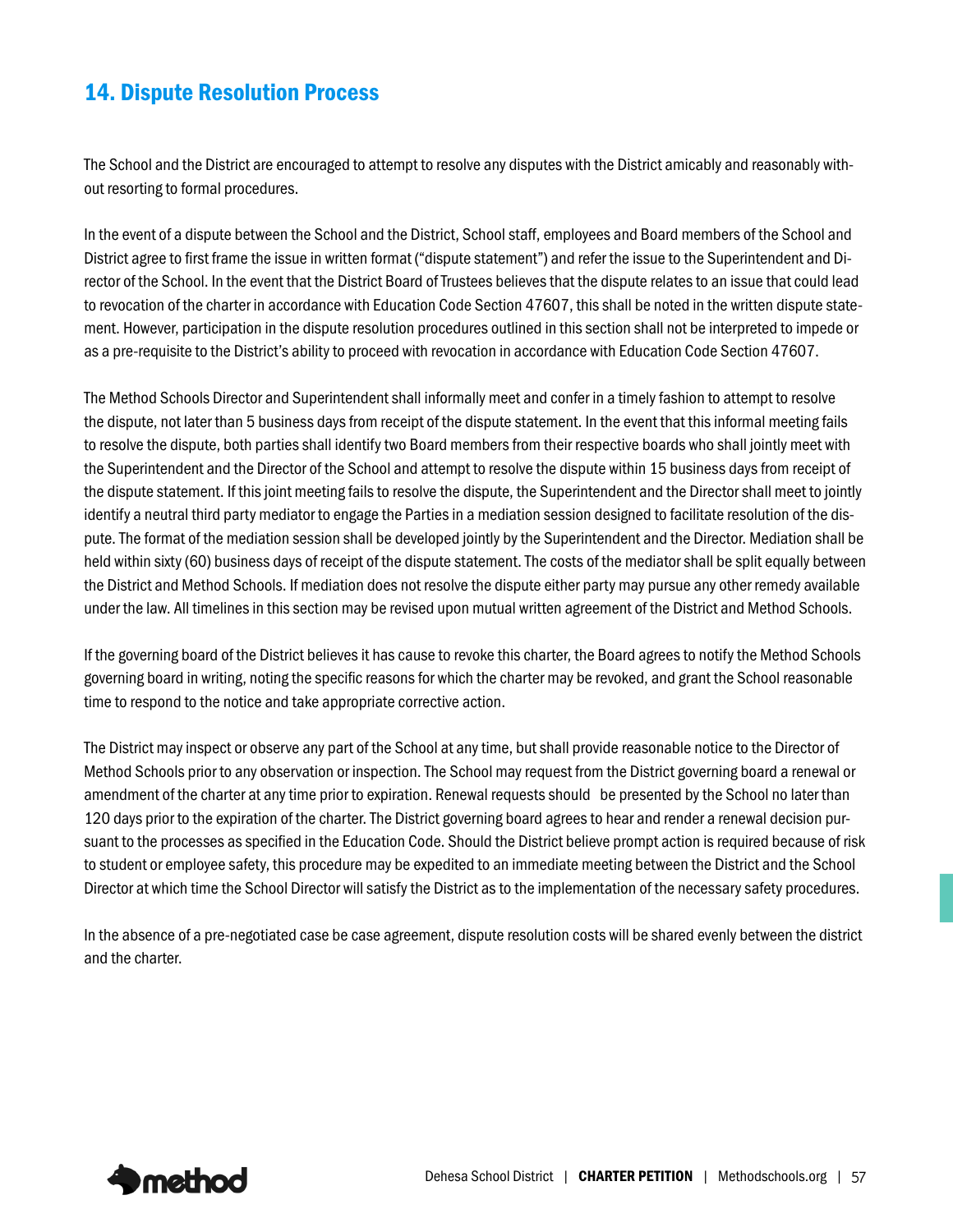# 15. Labor Relations

Method Schools shall be deemed the exclusive public school employer of the employees of the charter school for the purposes of the Educational Employment Relations Act ("EERA").

Any district employee who obtains employment with Method Schools, an independent charter school, will have the right of return to employment in the district as per district policy. District employees will have no special rights to work in the charter school. Applications for employment by District employees will be evaluated on a similar basis as all other applicants.

# 16. Closure Procedures and Transfer of Records

In the unanticipated event of closure, the following procedures will apply regardless of the reason:

- Closure will be documented by official action of the Board. The action will identify the reason for closure. The Charter School Board will promptly notify the District of the closure and of the effective date of the closure.
- The Method Schools Board will ensure notification to the parents and students of the School of the closure and to provide information to assist parents and students in locating suitable alternative programs. This notice will be provided promptly following the Board's decision to close the School.
- As applicable, Method Schools will provide parents, students and the District with copies of all appropriate student records and will otherwise assist students in transferring to their next school. All transfers of student records will be made in compliance with the Family Educational Rights and Privacy Act ("FERPA") 20 U.S.C. § 1232g. Method Schools will ask the District to store original records of Charter School students. All records of the School shall be transferred to the District upon School closure.
- As soon as reasonably practical, Method Schools will prepare final financial records. The School will also have an independent audit completed as soon as reasonably practical, which period is generally no more than six months after closure. The School will pay for the final audit. The audit will be prepared by a qualified Certified Public Accountant selected by the School and will be provided to the District promptly upon its completion.
- On closure of Method Schools, all assets of the School, including but not limited to all leaseholds, personal property, intellectual property and all ADA apportionments and other revenues generated by students attending the School, remain the sole property of the School and shall be distributed in accordance with the Articles of Incorporation Method Schools Charter School Petition upon the dissolution of the nonprofit public benefit corporation to another public educational entity. State and Federal funding will be returned to their original sources if required by law. On closure, the School shall remain solely responsible for all liabilities arising from the operation of the School.
- As Method Schools is operated by a nonprofit public benefit corporation, should the corporation dissolve with the closure of the School, the Board will follow the procedures set forth in the California Corporations Code for the dissolution of a nonprofit public benefit corporation and file all necessary filings with the appropriate state and federal agencies.

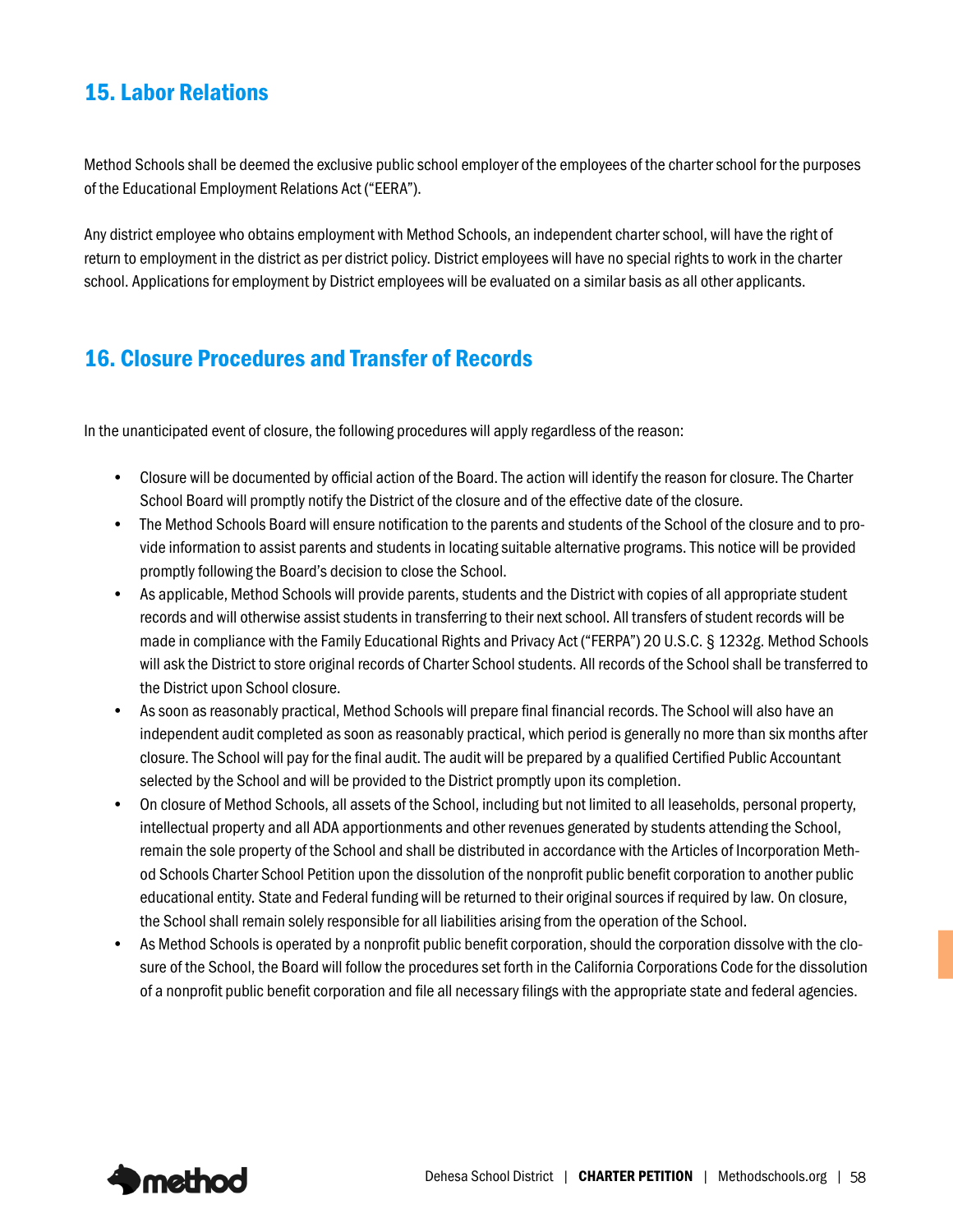# Required Supplemental Information (Education Code 47605 (g))

In lieu of charter school start up costs and projections, which aren't relevant in this petition for reauthorization, Method is including a 3 year multi-year projection budget worksheet, passed by the Method Board of Directors 6/20/2018. The budget meets the requirements of CA Code 47605 and is included at the end of this petition.

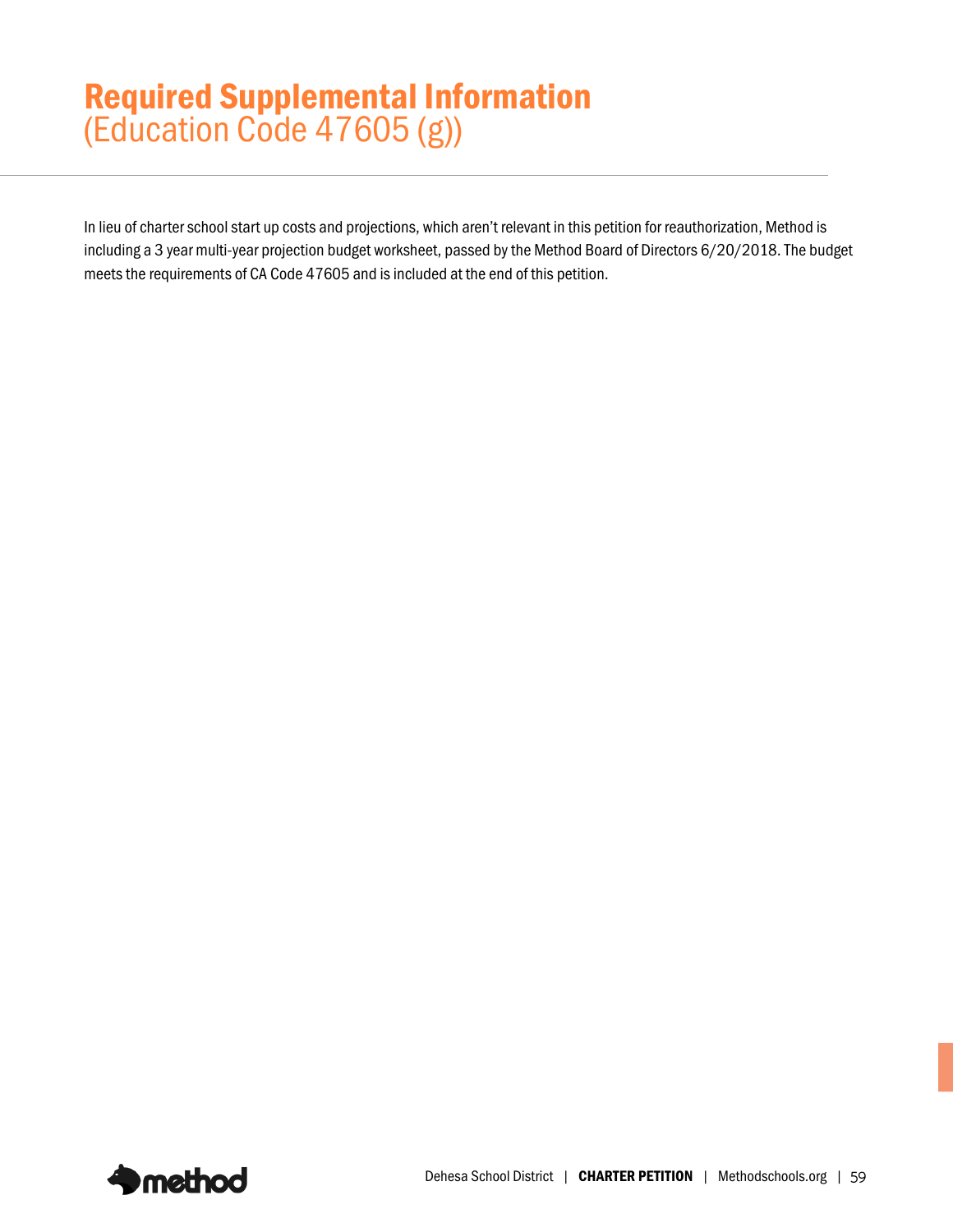# Miscellaneous Information

DISTRICT IMPACT STATEMENT to be addressed fully in Memorandum of Understanding (MOU) between District and charter.

SPECIAL ED / SELPA to be addressed fully in Memorandum of Understanding (MOU) between District and charter.

AUDITOR: Method Schools is working with Wade McMullen, CPA, Partner at Vicenti, Lloyd, & Stutzman LLP for auditor for the 2017-18 school year

# Graduation Requirements

220 Credits

| <b>Subject</b>                     | <b>Credits</b>                                                                                           |  |  |  |
|------------------------------------|----------------------------------------------------------------------------------------------------------|--|--|--|
| English/Language Arts              | 40 Credits                                                                                               |  |  |  |
| <b>Math</b><br>(Geometry Required) | 30 Credits                                                                                               |  |  |  |
| <b>History/Social Science</b>      | 30 Credits                                                                                               |  |  |  |
| <b>World Language</b>              | 20 Credits                                                                                               |  |  |  |
| <b>Visual and Performing Arts</b>  | 10 Credits                                                                                               |  |  |  |
| <b>Health</b>                      | 5 Credits                                                                                                |  |  |  |
| <b>Physical Education</b>          | 20 Credits                                                                                               |  |  |  |
| <b>Electives</b>                   | 35 Credits<br>*Must include:<br>- 20 Credits of Explorations Pathway<br>- 15 Credits of Service Learning |  |  |  |

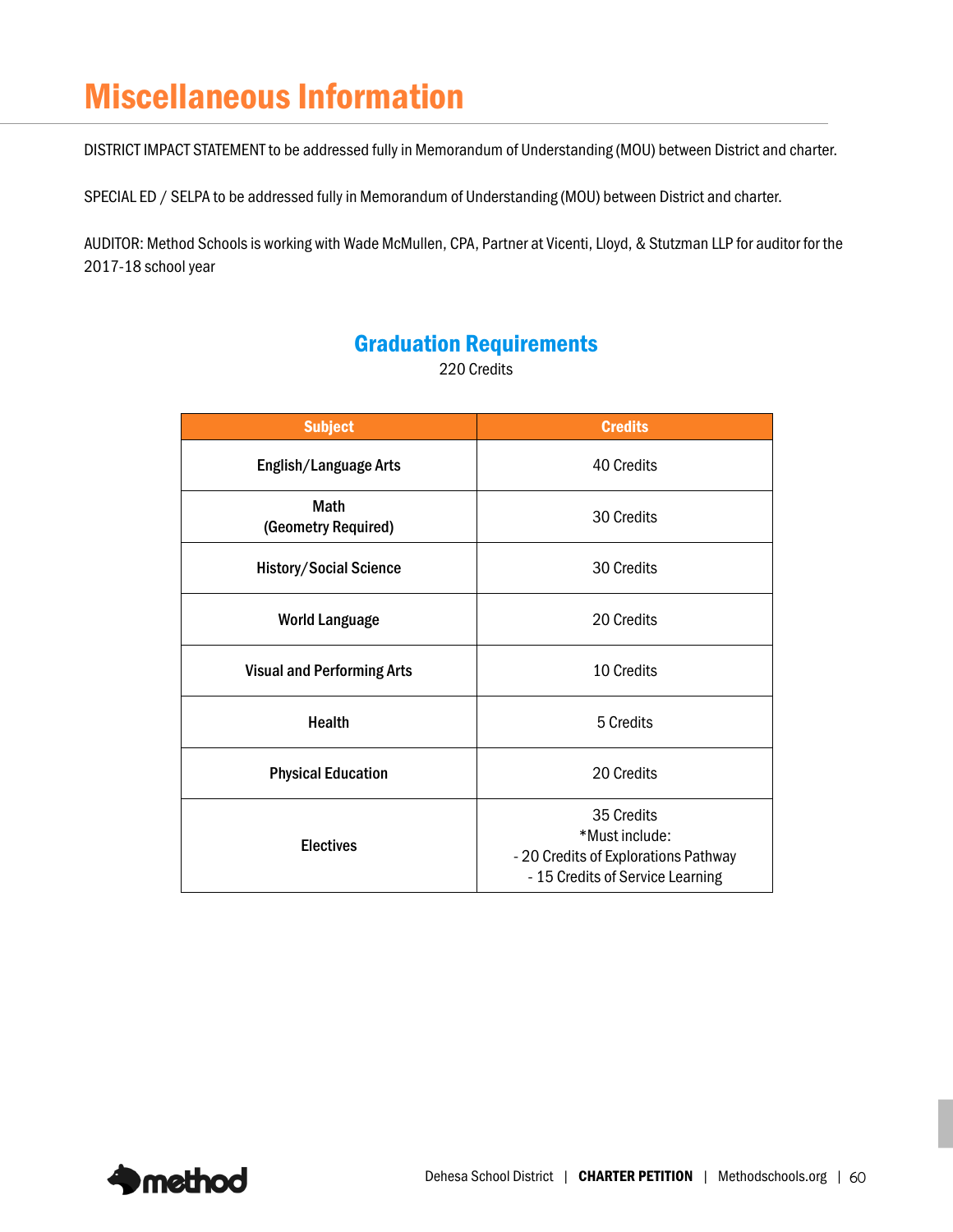# Miscellaneous Information: Method Courses as of 2018

#### LANGUAGE ARTS CONTROLLANGUAGE ARTS ELECTIVES

Language Arts 4 Marketing (A/B)

Math 1

#### SOCIAL STUDIES (Spanish 3 (A/B) AP Calculus (B/C)

# Language Arts K **English 9 (A/B)** Web Design (Semester)

Language Arts 6 **Algebra I (A/B)** Algebra I (A/B) **P**sychology (Semester) Language Arts 8 (A/B) Geometry (A/B) Earth Science (A/B) Integrated Math I (A/B) Physical Science (A/B) SCIENCE (Integrated Math II (A/B) Study Skills A/B Science K **Integrated Math III (A/B)** Science 1 (Contract Contract Precalculus (A/B) CAREER

Science 5 **Engineering (A/B)** Game Design 2 A/B

Science 8 **American Government (Semester)** Marketing 1 A/B Economics (Semester) Marketing 2 A/B MATH US History (A/B) Early Childhood Education A/B

#### Math 2 (WORLD LANGUAGES AP/HONORS

Math 3  $\left\{\right. \left. \right. \left. \right. \left. \right. \left. \right. \left. \right. \left. \right. \left. \right. \left. \right. \left. \right. \left. \right. \left. \left. \right. \right. \left. \left. \right. \right. \left. \left. \right. \right. \left. \left. \right. \left. \right. \left. \left. \right. \right. \left. \left. \right. \left. \right. \left. \right. \left. \right. \left. \right. \left. \left. \right. \right. \left. \left. \right. \right. \left. \left. \right. \right. \left. \left. \right. \left. \right.$ 

Social Studies 4 **Physical Education 1 (Semester)** AP Psychology (A/B) Social Studies 5 **Physical Education 2 (Semester)** Honors English 9 (A/B)

Music Appreciation (A/B) Honors Algebra 1 (A/B)

# K-8 COURSES **NAIL COURSES** HIGH SCHOOL COURSES

Language Arts 1 (Conserved Conserved Arts 1 Conserved Article 2nd Article 2nd Article 2nd Article 2nd Article Language Arts 2 **English 11 (A/B)** Forensic Science (Semester) Language Arts 3 (Supersection 12 (A/B) Inbound Marketing (Semester) Language Arts 5 **MATH** Personal Finance (Semester) Language Arts 7 (and a Magebra II (A/B) Computer Literacy (Semester)

Science 2 **Intro to Renewable Technologies A/B** Intro to Renewable Technologies A/B Science 3 SCIENCE SCIENCE Sustainable Energy A/B Science 4 **Biology w/lab (A/B)** Game Design 1 A/B Science 6 **Entrepreneurship A/B** Entrepreneurship A/B Science 7 (and Social Science Science 7 (and Social Science Science 3 Advanced Business A/B) Math K **Math K** World History (A/B) **Introduction to Teaching A/B** 

Math 4  $\left\{\n\begin{array}{ccc}\n\text{French 2 (A/B)}\n\end{array}\n\right.$ Math 5 **French 3 (A/B)** AP Government (Semester) Math 7 **French 4 (A/B)** AP US History (A/B) Math 8  $\bigcirc$  Spanish 1 (A/B) AP World History (A/B) Spanish 2  $(A/B)$  AP Calculus  $(A/B)$ Social Studies K  $\angle$  Spanish 4 (A/B) AP Statistics (A/B) Social Studies 1 AP Environmental Science (A/B) Social Studies 2 **PE & HEALTH** AP Macroeconomics (Semester) Social Studies 3 Health (Semester) AP Microeconomics (Semester) Social Studies 6 **Social Studies 6 Honors English 10 (A/B)** Social Studies 7 **FINE ARTS** Honors English 11 (A/B) Social Studies 8 **Art Appreciation (A/B)** Honors English 12 (A/B) Honors Algebra 2 (A/B) Honors Geometry (A/B) Honors US History (A/B) Honors World History (A/B)

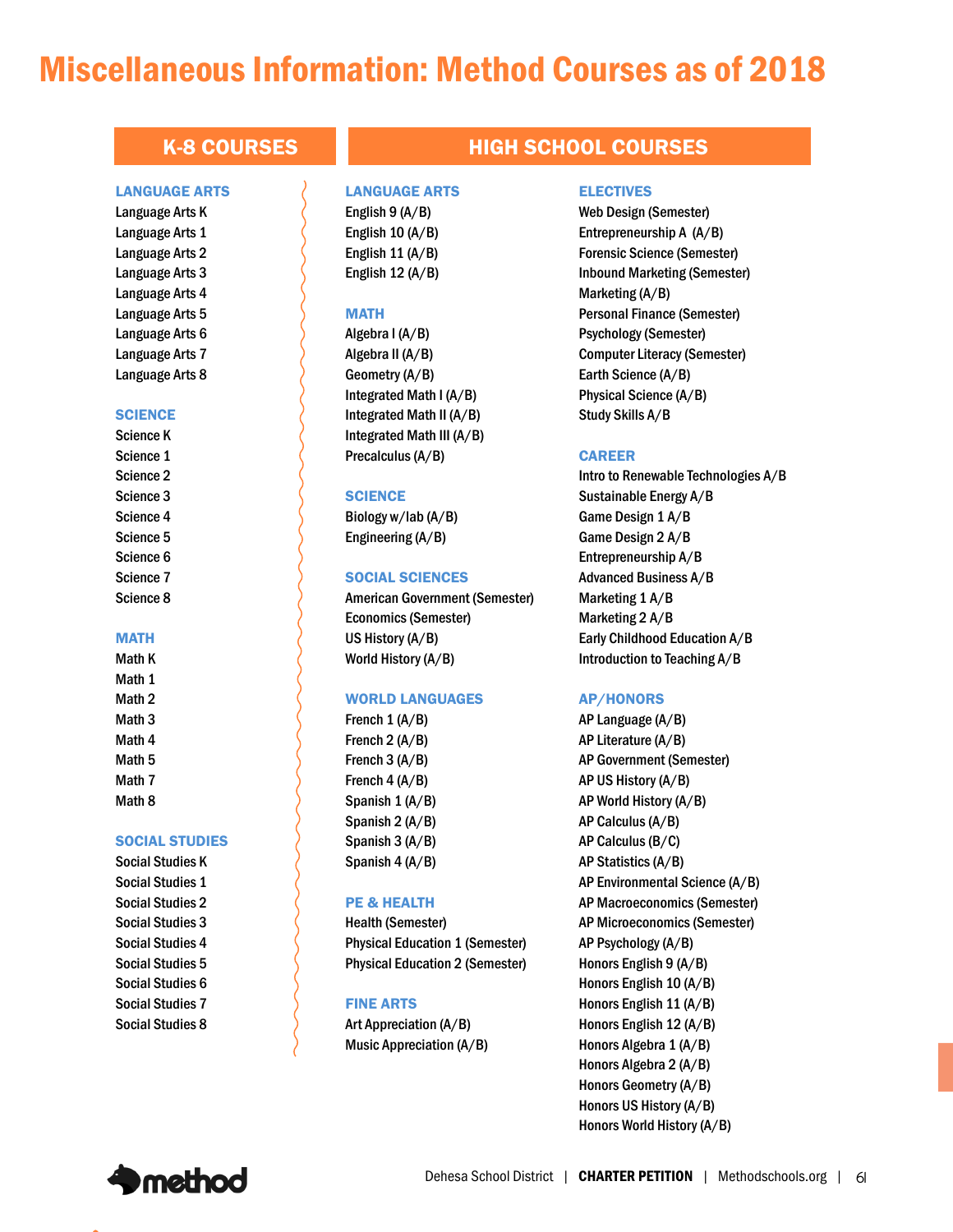*This charter school uses the following basis of accounting:*

 **Accrual Basis (Applicable Capital Assets / Interest on Long-Term Debt / Long-Term Liabilities objects are 6900, 7438, 9400-9499, and 9660-9669)**

**X** Modified Accrual Basis (Applicable Capital Outlay / Debt Service objects are 6100-6170, 6200-6500, 7438, and 7439)

**(name continued) CDS #:** 37-68049-0129221

**Charter Approving Entity:** Dehesa Elementary **County:** San Diego

|                                                        |                    | FY 2018-19          |                   |              | <b>Totals for</b> | <b>Totals for</b> |
|--------------------------------------------------------|--------------------|---------------------|-------------------|--------------|-------------------|-------------------|
| <b>Description</b>                                     | <b>Object Code</b> | <b>Unrestricted</b> | <b>Restricted</b> | <b>Total</b> | 2019-20           | 2020-21           |
| <b>REVENUES</b><br>A.                                  |                    |                     |                   |              |                   |                   |
| 1. Revenue Limit Sources                               |                    |                     |                   |              |                   |                   |
| State Aid - Current Year                               | 8011               | 3,530,513.00        | 0.00              | 3,530,513.00 | 3,610,852.00      | 3,706,378.00      |
| Education Protection Account State Aid - Current Year  | 8015               | 80,000.00           | 0.00              | 80,000.00    | 80,000.00         | 80,000.00         |
| State Aid - Prior Years                                | 8019               | 0.00                | 0.00              | 0.00         |                   |                   |
| Transfers to Charter in Lieu of Property Taxes         | 8096               | 31,155.00           | 0.00              | 31,155.00    | 31,155.00         | 31,155.00         |
| <b>Other LCFF Transfers</b>                            | 8091, 8097         | 0.00                | 0.00              | 0.00         |                   |                   |
| <b>Total, Revenue Limit Sources</b>                    |                    | 3,641,668.00        | 0.00              | 3,641,668.00 | 3,722,007.00      | 3,817,533.00      |
| 2. Federal Revenues                                    |                    |                     |                   |              |                   |                   |
| No Child Left Behind                                   | 8290               | 0.00                | 0.00              | 0.00         |                   |                   |
| Special Education - Federal                            | 8181, 8182         | 0.00                | 44,000.00         | 44,000.00    | 44,000.00         | 44,000.00         |
| <b>Child Nutrition - Federal</b>                       | 8220               | 0.00                | 0.00              | 0.00         |                   |                   |
| <b>Other Federal Revenues</b>                          | 8110, 8260-8299    | 0.00                | 0.00              | 0.00         |                   |                   |
| <b>Total, Federal Revenues</b>                         |                    | 0.00                | 44,000.00         | 44,000.00    | 44,000.00         | 44,000.00         |
|                                                        |                    |                     |                   |              |                   |                   |
| 3. Other State Revenues                                |                    |                     |                   |              |                   |                   |
| <b>Special Education - State</b>                       | <b>StateRevSE</b>  | 0.00                | 160,000.00        | 160,000.00   | 160,000.00        | 160,000.00        |
| All Other State Revenues                               | <b>StateRevAO</b>  | 187,765.00          | 18,400.00         | 206,165.00   | 90,051.00         | 90,051.00         |
| <b>Total, Other State Revenues</b>                     |                    | 187,765.00          | 178,400.00        | 366,165.00   | 250,051.00        | 250,051.00        |
|                                                        |                    |                     |                   |              |                   |                   |
| 4. Other Local Revenues                                |                    |                     |                   |              |                   |                   |
| All Other Local Revenues                               | LocalRevAO         | 3,000.00            | 0.00              | 3,000.00     | 3,000.00          | 3,000.00          |
| <b>Total, Local Revenues</b>                           |                    | 3,000.00            | 0.00              | 3,000.00     | 3,000.00          | 3,000.00          |
|                                                        |                    |                     |                   |              |                   |                   |
| <b>5. TOTAL REVENUES</b>                               |                    | 3,832,433.00        | 222,400.00        | 4,054,833.00 | 4,019,058.00      | 4,114,584.00      |
|                                                        |                    |                     |                   |              |                   |                   |
| IB.<br><b>EXPENDITURES</b>                             |                    |                     |                   |              |                   |                   |
| 1. Certificated Salaries                               |                    |                     |                   |              |                   |                   |
| <b>Certificated Teachers' Salaries</b>                 | 1100               | 654,740.00          | 0.00              | 654,740.00   | 674,382.00        | 694,213.00        |
| <b>Certificated Pupil Support Salaries</b>             | 1200               | 0.00                | 0.00              | 0.00         | 0.00              | 0.00              |
| Certificated Supervisors' and Administrators' Salaries | 1300               | 112,443.00          | 0.00              | 112,443.00   | 115,816.00        | 119,290.00        |
| <b>Other Certificated Salaries</b>                     | 1900               | 34,286.00           | 0.00              | 34,286.00    | 35,314.58         | 36,374.02         |
| <b>Total, Certificated Salaries</b>                    |                    | 801,469.00          | 0.00              | 801,469.00   | 825,512.58        | 849,877.02        |
| 2. Non-certificated Salaries                           |                    |                     |                   |              |                   |                   |
| Non-certificated Instructional Aides' Salaries         | 2100               | 65,331.00           | 0.00              | 65,331.00    | 67,290.00         | 69,308.00         |
| <b>Non-certificated Support Salaries</b>               | 2200               | 0.00                | 0.00              | 0.00         | 0.00              | 0.00              |
| Non-certificated Supervisors' and Administrators' Sal. | 2300               | 79,951.00           | 25,000.00         | 104,951.00   | 108,099.00        | 111,341.00        |
| <b>Clerical and Office Salaries</b>                    | 2400               | 87,000.00           | 0.00              | 87,000.00    | 89,610.00         | 92,298.00         |
| <b>Other Non-certificated Salaries</b>                 | 2900               | 0.00                | 0.00              | 0.00         | 0.00              | 0.00              |
| <b>Total, Non-certificated Salaries</b>                |                    | 232,282.00          | 25,000.00         | 257,282.00   | 264,999.00        | 272,947.00        |

|                                                   |                    |                     | FY 2018-19        |              | <b>Totals for</b> | <b>Totals for</b> |
|---------------------------------------------------|--------------------|---------------------|-------------------|--------------|-------------------|-------------------|
| <b>Description</b>                                | <b>Object Code</b> | <b>Unrestricted</b> | <b>Restricted</b> | <b>Total</b> | 2019-20           | 2020-21           |
| 3. Employee Benefits                              |                    |                     |                   |              |                   |                   |
| <b>STRS</b>                                       | 3101-3102          | 0.00                | 0.00              | 0.00         |                   |                   |
| <b>PERS</b>                                       | 3201-3202          | 0.00                | 0.00              | 0.00         |                   |                   |
| OASDI / Medicare / Alternative                    | 3301-3302          | 89,737.00           | 0.00              | 89,737.00    | 92,429.00         | 95,202.00         |
| <b>Health and Welfare Benefits</b>                | 3401-3402          | 80,000.00           | 0.00              | 80,000.00    | 82,400.00         | 84,872.00         |
| Unemployment Insurance                            | 3501-3502          | 8,798.00            | 0.00              | 8,798.00     | 9,062.00          | 9,333.00          |
| <b>Workers' Compensation Insurance</b>            | 3601-3602          | 11,730.00           | 0.00              | 11,730.00    | 12,082.00         | 12,445.00         |
| OPEB, Allocated                                   | 3701-3702          | 0.00                | 0.00              | 0.00         | 0.00              | 0.00              |
| <b>OPEB, Active Employees</b>                     | 3751-3752          | 0.00                | 0.00              | 0.00         | 0.00              | 0.00              |
| PERS Reduction (for revenue limit funded schools) | 3801-3802          | 0.00                | 0.00              | 0.00         | 0.00              | 0.00              |
| <b>Other Employee Benefits</b>                    | 3901-3902          | 45,652.00           | 0.00              | 45,652.00    | 47,021.00         | 48,431.00         |
| <b>Total, Employee Benefits</b>                   |                    | 235,917.00          | 0.00              | 235,917.00   | 242,994.00        | 250,283.00        |
| 4. Books and Supplies                             |                    |                     |                   |              |                   |                   |
| Approved Textbooks and Core Curricula Materials   | 4100               | 99,214.00           | 11,500.00         | 110,714.00   | 114,035.00        | 117,456.00        |
| <b>Books and Other Reference Materials</b>        | 4200               | 125,000.00          | 0.00              | 125,000.00   | 128,750.00        | 132,612.00        |
| <b>Materials and Supplies</b>                     | 4300               | 33,029.00           | 18,400.00         | 51,429.00    | 52,972.00         | 54,561.00         |
| Noncapitalized Equipment                          | 4400               | 42,857.00           | 0.00              | 42,857.00    | 44,142.00         | 45,467.00         |
| Food                                              | 4700               | 0.00                | 0.00              | 0.00         |                   |                   |
| Total, Books and Supplies                         |                    | 300,100.00          | 29,900.00         | 330,000.00   | 339,899.00        | 350,096.00        |
|                                                   |                    |                     |                   |              |                   |                   |

# **CHARTER SCHOOL MULTI-YEAR PROJECTION - ALTERNATIVE FORM**

**Charter #:** San Diego

**Fiscal Year:** 2018-19